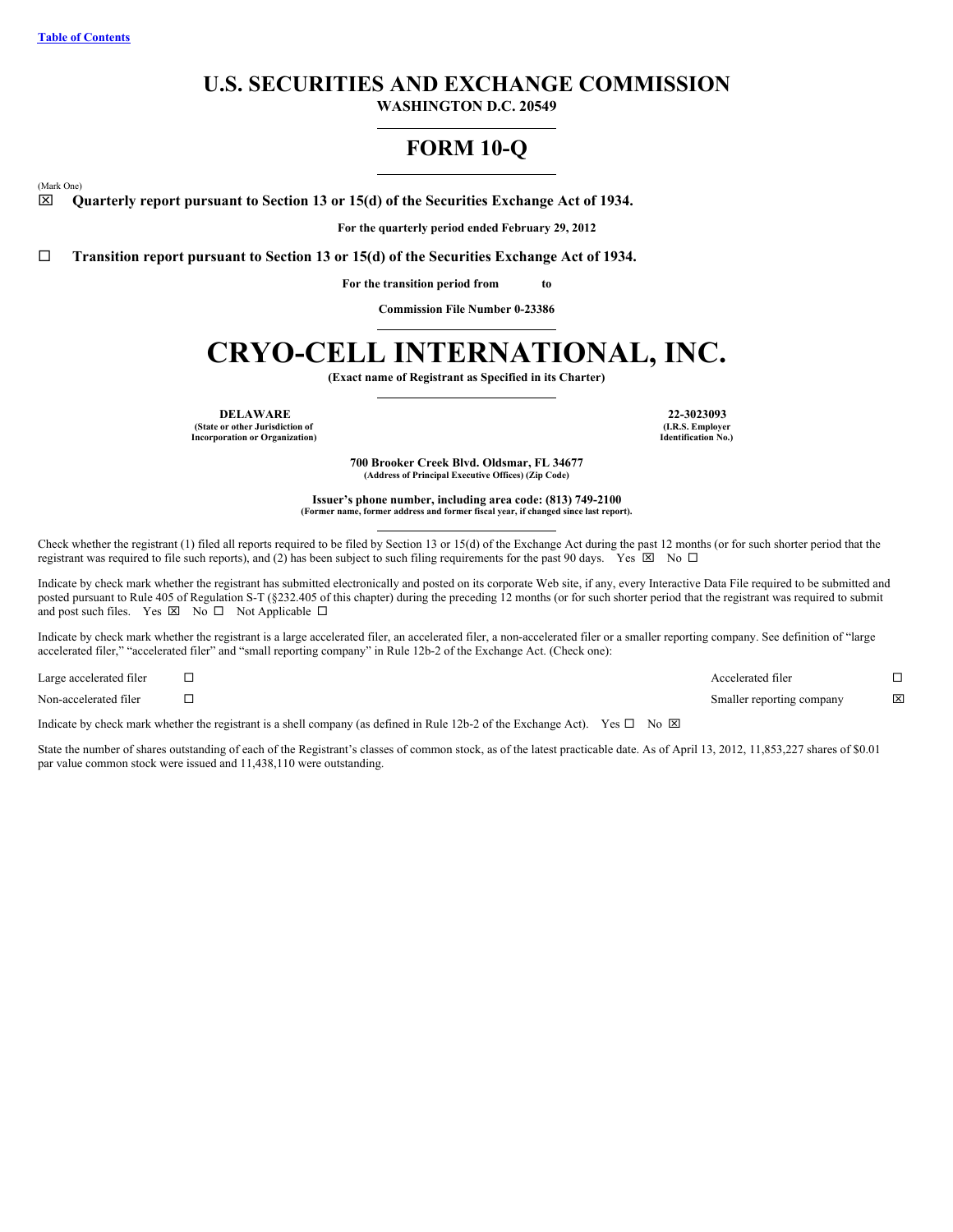# <span id="page-1-0"></span>**TABLE OF CONTENTS**

# **PART I – FINANCIAL INFORMATION (UNAUDITED) Item 1. Financial Statements** [Consolidated](#page-2-0) Balance Sheets 3 [Consolidated](#page-3-0) Statements of Operations 4 [Consolidated](#page-4-0) Statements of Cash Flows 5 Notes to [Consolidated](#page-5-0) Financial Statements 6 **Item 2. [Management's](#page-19-0) Discussion and Analysis of Financial Condition and Results of Operations** 20 **Item 3. [Quantitative](#page-29-0) and Qualitative Disclosures about Market Risk** 30 **Item 4. Controls and [Procedures](#page-29-1)** 30 **PART II – OTHER [INFORMATION](#page-31-0) Item 1. Legal [Proceedings](#page-31-1)** 32 **Item 1A. Risk [Factors](#page-31-2)** 32 **Item 2. [Unregistered](#page-32-0) Sales of Equity Securities and Use of Proceeds** 33 **Item 3. Defaults Upon Senior [Securities](#page-32-1)** 33 **Item 4. Mine Safety [Disclosures](#page-0-0)** 33 **Item 5. Other [Information](#page-32-2)** 33 **Item 6. [Exhibits](#page-33-0)** 34 **[SIGNATURES](#page-34-0)** 35

2

**PAGE**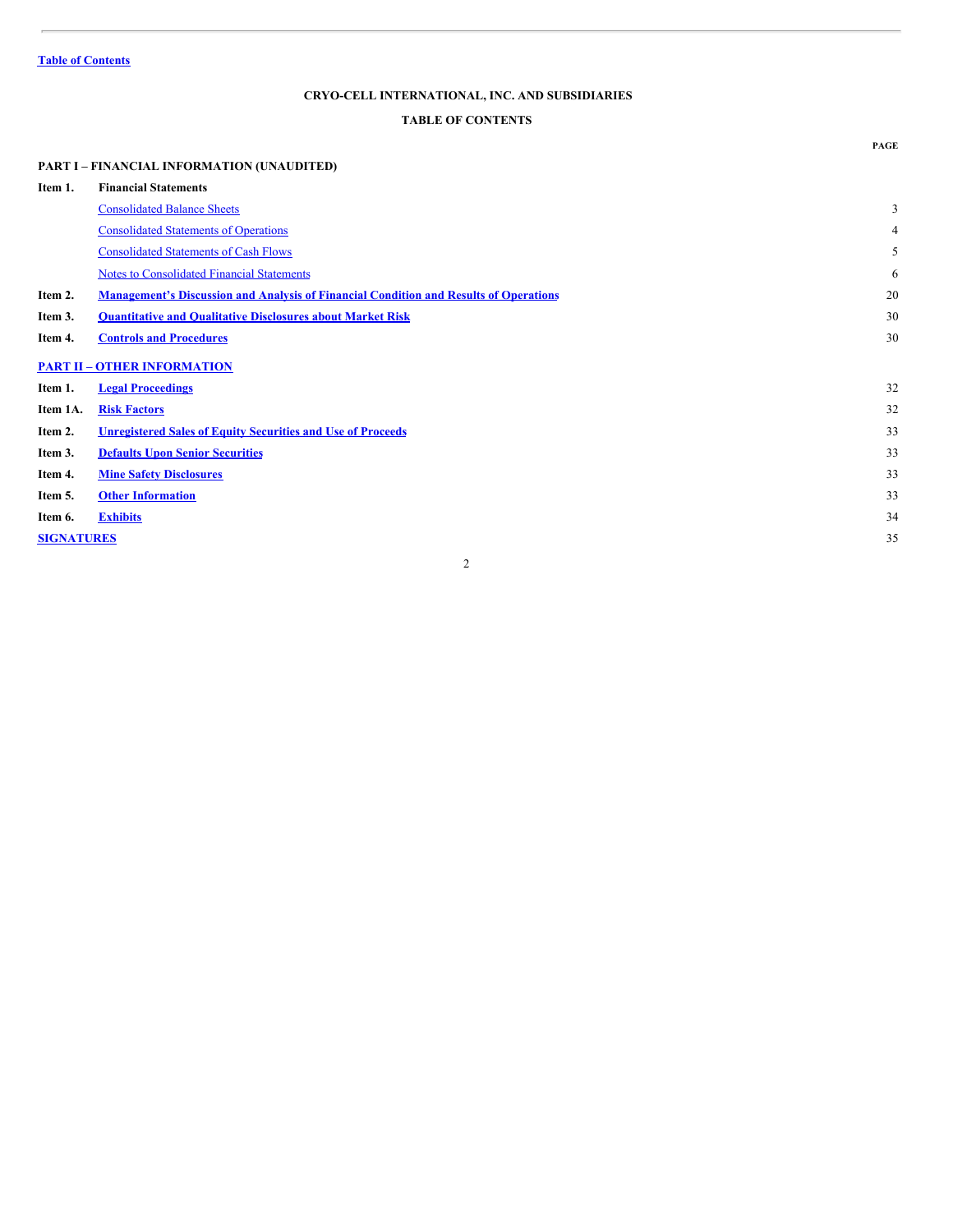<span id="page-2-0"></span>CONSOLIDATED BALANCE SHEETS

|                                                                                                                                | February 29,        |                      |
|--------------------------------------------------------------------------------------------------------------------------------|---------------------|----------------------|
|                                                                                                                                | 2012<br>(unaudited) | November 30,<br>2011 |
| <b>ASSETS</b>                                                                                                                  |                     |                      |
| <b>Current Assets</b>                                                                                                          |                     |                      |
| Cash and cash equivalents                                                                                                      | \$4,320,073         | \$6,305,095          |
| Restricted cash                                                                                                                | 2,700,000           | 2,700,000            |
| Marketable securities and other investments                                                                                    |                     | 1,002,000            |
| Accounts receivable (net of allowance for doubtful accounts of \$1,020,418 and \$942,533, respectively)                        | 3,207,994           | 3,059,126            |
| Deferred tax assets                                                                                                            | 209,919             | 209,919              |
| Prepaid expenses and other current assets                                                                                      | 802,031             | 777,284              |
| Total current assets                                                                                                           | 11,240,017          | 14,053,424           |
| <b>Property and Equipment-net</b>                                                                                              | 1,517,589           | 1,540,239            |
|                                                                                                                                |                     |                      |
| <b>Other Assets</b>                                                                                                            |                     |                      |
| Marketable securities and other investments                                                                                    | 6,404               | 6,404                |
| Investment in Saneron CCEL Therapeutics, Inc.                                                                                  | 684,000             | 684,000              |
| Long-term note receivable, net                                                                                                 | 976,500             | 1,115,423            |
| Deposits and other assets                                                                                                      | 557,119             | 558,254              |
| Deferred tax assets, less current portion                                                                                      | 1,509,000           | 1,509,000            |
| Total other assets                                                                                                             | 3,733,023           | 3,873,081            |
| Total assets                                                                                                                   | \$16,490,629        | \$19,466,744         |
| <b>LIABILITIES AND STOCKHOLDERS' DEFICIT</b>                                                                                   |                     |                      |
| <b>Current Liabilities</b>                                                                                                     |                     |                      |
| Accounts payable                                                                                                               | \$1,407,544         | \$1,005,240          |
| Accrued expenses                                                                                                               | 2,239,998           | 2,316,875            |
| Short-term liability-revenue sharing agreement                                                                                 |                     | 900,000              |
| Short-term deferred consulting obligation                                                                                      | 45,478              | 72,183               |
| Deferred revenue                                                                                                               | 6,021,238           | 6,269,148            |
| Total current liabilities                                                                                                      | 9,714,258           | 10,563,446           |
| <b>Other Liabilities</b>                                                                                                       |                     |                      |
| Deferred revenue, net of current portion                                                                                       | 8,524,079           | 8,513,686            |
| Long-term liability-revenue sharing agreements                                                                                 | 2,850,000           | 2,850,000            |
| Total other liabilities                                                                                                        | 11,374,079          | 11,363,686           |
| Commitments and Contingencies                                                                                                  |                     |                      |
| <b>Stockholders' Deficit</b>                                                                                                   |                     |                      |
| Preferred stock (\$.01 par value, 500,000 authorized and none issued)                                                          |                     |                      |
| Common stock (\$.01 par value, 20,000,000 authorized; 11,853,227 issued and 11,438,110 outstanding as of February 29, 2012 and |                     |                      |
| 11,853,227 issued and outstanding as of November 30, 2011)                                                                     | 118,532             | 118,532              |
| Additional paid-in capital                                                                                                     | 25,648,736          | 25,350,483           |
| Treasury stock, at cost                                                                                                        | (1,238,046)         | (484, 535)           |
| Accumulated deficit                                                                                                            | (29, 126, 930)      | (27, 444, 868)       |
| Total stockholders' deficit                                                                                                    | (4,597,708)         | (2,460,388)          |
| Total liabilities and stockholders' deficit                                                                                    | \$16,490,629        | \$19,466,744         |

The accompanying notes are an integral part of these consolidated financial statements.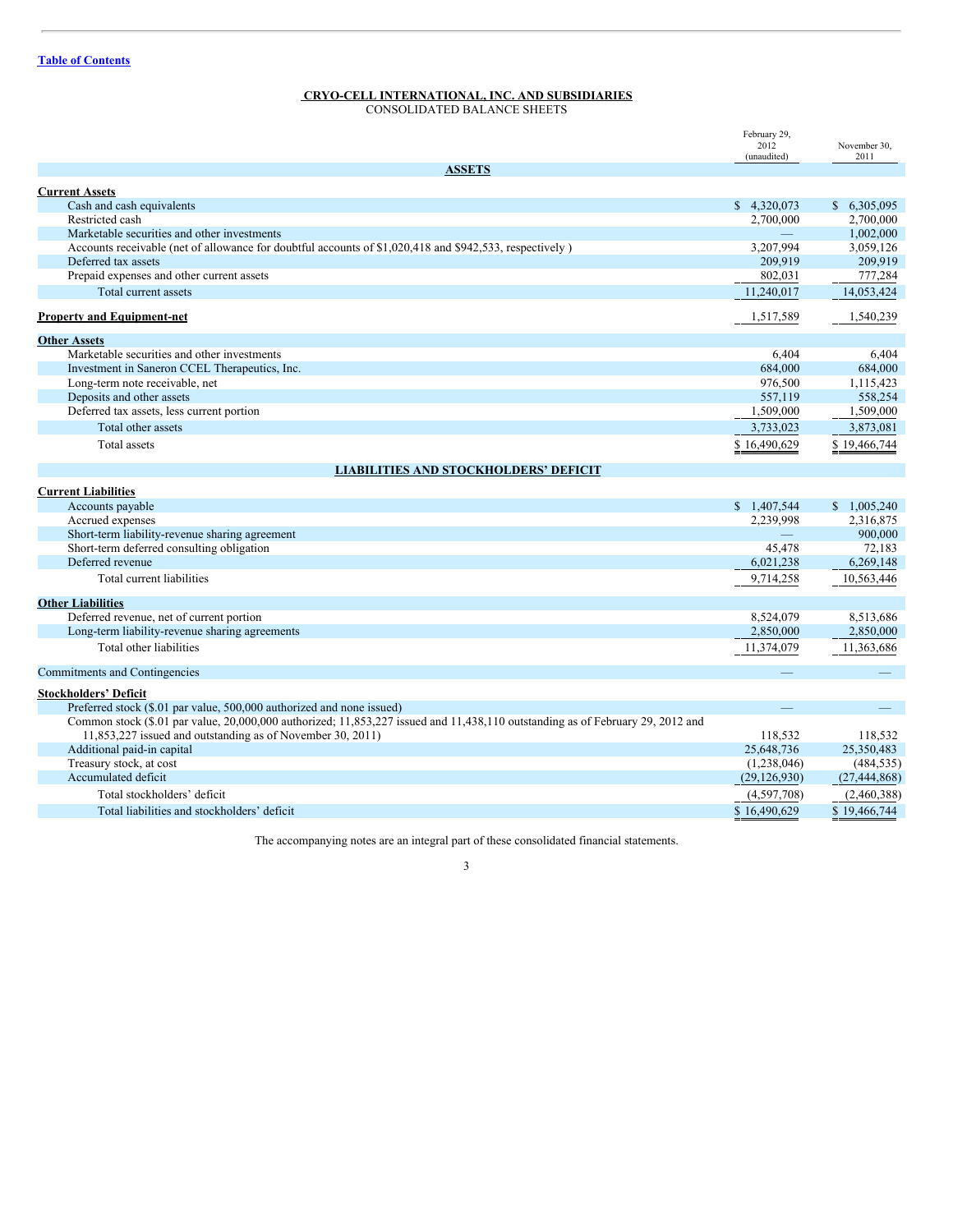<span id="page-3-0"></span>CONSOLIDATED STATEMENTS OF OPERATIONS (Unaudited)

|                                                                           |               | For the Three Months Ended |
|---------------------------------------------------------------------------|---------------|----------------------------|
|                                                                           | February 29,  | February 28,               |
|                                                                           | 2012          | 2011                       |
| <b>Revenue:</b>                                                           |               |                            |
| Processing and storage fees                                               | \$3,836,847   | \$4,149,785                |
| Licensee income                                                           | 341,742       | 323,020                    |
| Total revenue                                                             | 4,178,589     | 4,472,805                  |
| <b>Costs and Expenses:</b>                                                |               |                            |
| Cost of sales                                                             | 1,026,903     | 1,161,520                  |
| Selling, general and administrative expenses                              | 3,160,797     | 2,518,085                  |
| Research, development and related engineering                             | 14,579        | 35,622                     |
| Depreciation and amortization                                             | 56,255        | 71,826                     |
| Total costs and expenses                                                  | 4,258,534     | 3,787,053                  |
| <b>Operating (Loss) Income</b>                                            | (79, 945)     | 685,752                    |
| Other Income (Expense):                                                   |               |                            |
| Interest income                                                           | 20,414        | 6,632                      |
| Extinguishment of revenue sharing agreement                               | (1,227,390)   |                            |
| Interest expense                                                          | (299, 165)    | (392, 014)                 |
| Total other expense                                                       | (1,506,141)   | (385, 382)                 |
| (Loss) Income before equity in losses of affiliate and income tax expense | (1,586,086)   | 300,370                    |
| Equity in losses of affiliate                                             | (38, 832)     | (28,090)                   |
| (Loss) Income before income tax expense                                   | (1,624,918)   | 272,280                    |
| Income tax expense                                                        | (57, 145)     | (38, 861)                  |
| <b>Net (Loss) Income</b>                                                  | \$(1,682,063) | 233,419<br>\$              |
| Net (loss) income per common share - basic                                | (0.15)        | 0.02                       |
| Weighted average common shares outstanding - basic                        | 11,488,980    | 11,752,574                 |
| Net (loss) income per common share - diluted                              | (0.15)        | 0.02                       |
| Weighted average commson shares outstanding - diluted                     | 11,488,980    | 11,958,463                 |

The accompanying notes are an integral part of these consolidated financial statements.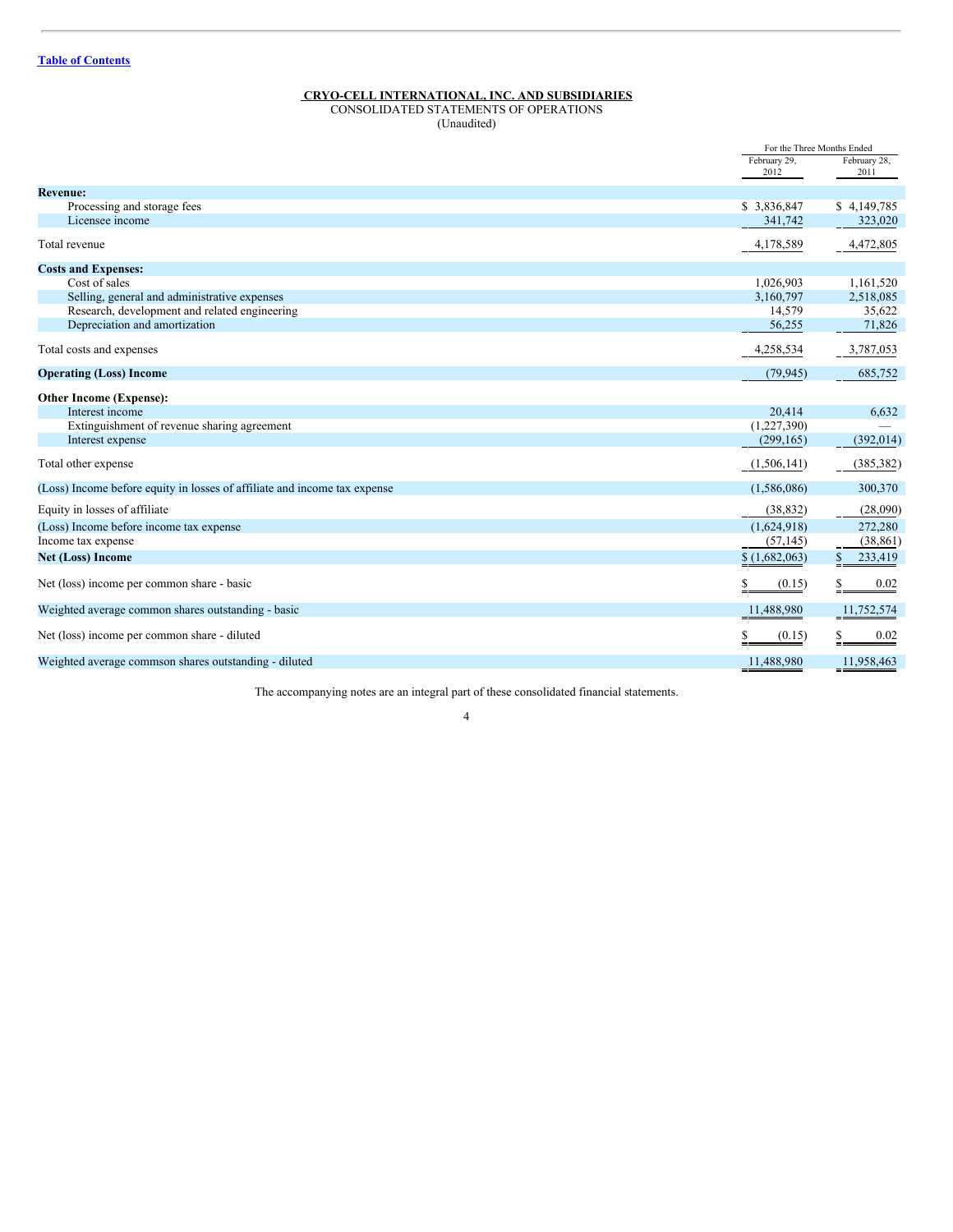# <span id="page-4-0"></span>CONSOLIDATED STATEMENTS OF CASH FLOWS

(Unaudited)

|                                                                                          | For the Three Months Ended |              |  |
|------------------------------------------------------------------------------------------|----------------------------|--------------|--|
|                                                                                          | February 29,               | February 28, |  |
|                                                                                          | 2012                       | 2011         |  |
| <b>Cash Flows from Operating Activities:</b>                                             |                            |              |  |
| Net (loss) income                                                                        | \$(1,682,063)              | \$233,419    |  |
| Adjustments to reconcile net (loss) income to net cash provided by operating activities: |                            |              |  |
| Depreciation and amortization expense                                                    | 110,204                    | 126,124      |  |
| Loss on sale of property and equipment                                                   |                            | 1,214        |  |
| Compensatory element of stock options                                                    | 259.421                    | 59,093       |  |
| Provision for doubtful accounts                                                          | 135,491                    | 37,287       |  |
| Equity in losses of affiliate                                                            | 38,832                     | 28,090       |  |
| Loss on extinguishment of revenue sharing agreement                                      | 1,227,390                  |              |  |
| Changes in assets and liabilities:                                                       |                            |              |  |
| Accounts receivable                                                                      | (142, 967)                 | (305, 499)   |  |
| Prepaid expenses and other current assets                                                | (24, 747)                  | (206, 627)   |  |
| Deposits and other assets                                                                | 5,000                      | 6,993        |  |
| Accounts payable                                                                         | 402,304                    | 276,391      |  |
| Accrued expenses                                                                         | 93,264                     | 136,254      |  |
| Deferred consulting obligation                                                           | (26,705)                   | (24,902)     |  |
| Deferred revenue                                                                         | (237,517)                  | (130,079)    |  |
| Net cash provided by operating activities                                                | 157,907                    | 237,758      |  |
| Cash flows from investing activities:                                                    |                            |              |  |
| Purchases of property and equipment                                                      | (79, 241)                  | (229, 602)   |  |
| Proceeds from sale of marketable securities and other investments                        | 1,002,000                  | 20,000       |  |
| Investments in patents                                                                   | (12, 177)                  | (19, 934)    |  |
| Net cash provided by (used in) investing activities                                      | 910,582                    | (229, 536)   |  |
| Cash flows from financing activities:                                                    |                            |              |  |
| Long-term liability-revenue sharing agreement                                            | (2,300,000)                |              |  |
| Treasury stock purchases                                                                 | (753, 511)                 |              |  |
| Net cash used in financing activities                                                    | (3,053,511)                |              |  |
| (Decrease) increase in cash and cash equivalents                                         | (1,985,022)                | 8,222        |  |
| Cash and cash equivalents - beginning of year                                            | 6,305,095                  | 8,369,537    |  |
| Cash and cash equivalents - end of period                                                | \$4,320,073                | \$8,377,759  |  |

The accompanying notes are an integral part of these consolidated financial statements.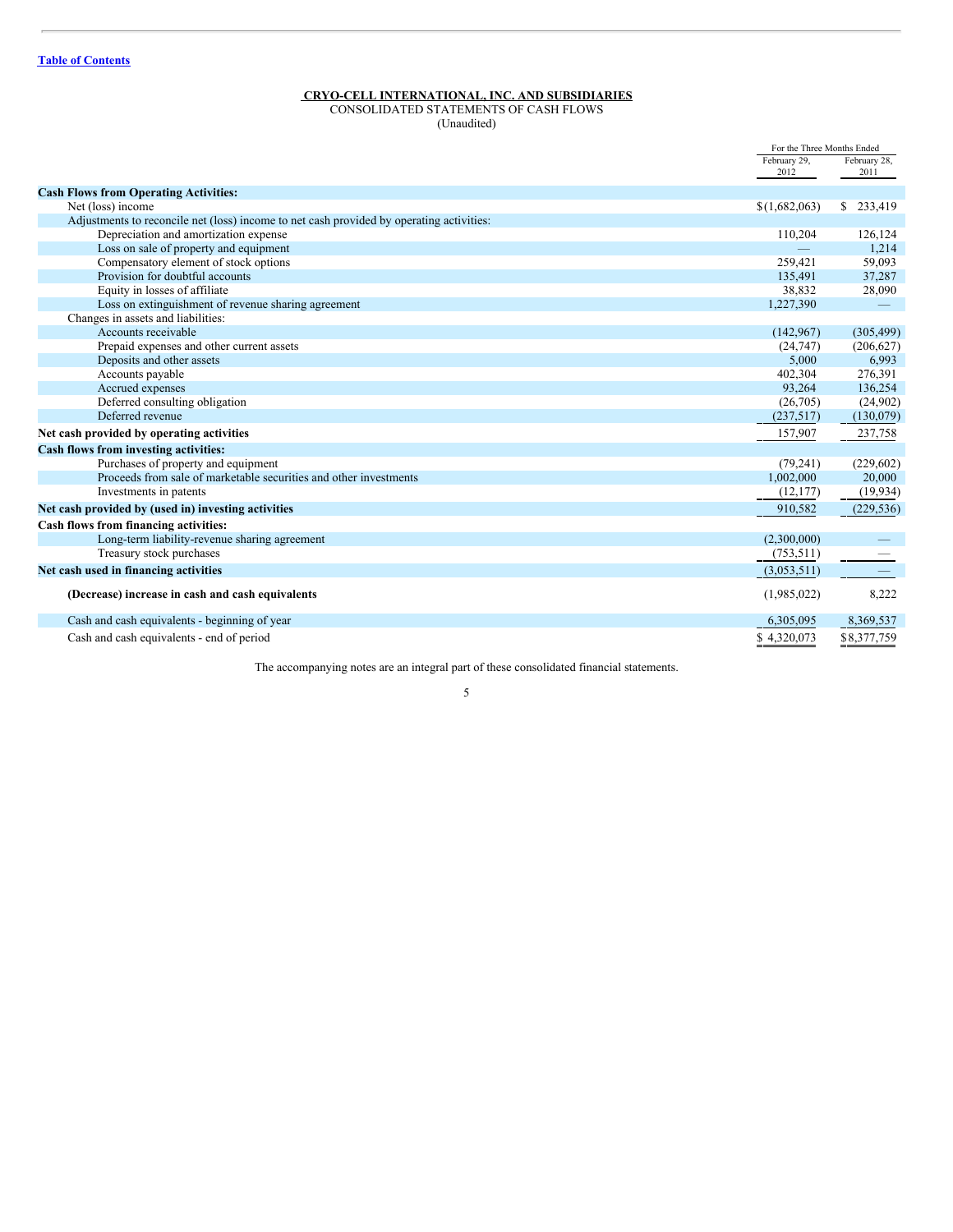#### <span id="page-5-0"></span>**CRYO-CELL INTERNATIONAL, INC. AND SUBSIDIARIES NOTES TO CONSOLIDATED FINANCIAL STATEMENTS February 29, 2012 (Unaudited)**

#### **Note 1 – Basis of Presentation**

The unaudited consolidated financial statements including the Consolidated Balance Sheets as of February 29, 2012 and November 30, 2011, the related Consolidated Statements of Operations and Cash Flows for the three months ended February 29, 2012 and February 28, 2011 have been prepared by Cryo-Cell International, Inc. and its subsidiaries ("the Company" or "Cryo-Cell") pursuant to the rules and regulations of the Securities and Exchange Commission for interim financial reporting. Certain financial information and note disclosures, which are normally included in annual financial statements prepared in accordance with accounting principles generally accepted in the United States of America, have been condensed or omitted pursuant to those rules and regulations. It is suggested that these consolidated financial statements be read in conjunction with the financial statements and notes thereto included in the Company's November 30, 2011 Annual Report on Form 10-K. In the opinion of management, all adjustments (which include only normal recurring adjustments) necessary to present fairly the financial position, results of operations, and changes in cash flows for all periods presented have been made. The results of operations for the three months ended February 29, 2012 are not necessarily indicative of the results expected for any interim period in the future or the entire year ending November 30, 2012.

#### **Revenue Recognition**

#### *Revenue Recognition for Arrangements with Multiple Deliverables*

For multi-element arrangements, the Company allocates revenue to all deliverables based on their relative selling prices. In such circumstances, accounting principles establish a hierarchy to determine the selling price to be used for allocating revenue to deliverables as follows: (i) vendor-specific objective evidence of fair value ("VSOE"), (ii) third-party evidence of selling price ("TPE"), and (iii) best estimate of the selling price ("ESP"). VSOE generally exists only when the Company sells the deliverable separately and it is the price actually charged by the Company for that deliverable.

The Company has identified two deliverables generally contained in the arrangements involving the sale of its umbilical cord blood product. The first deliverable is the processing of a specimen. The second deliverable is either the annual storage of a specimen or the 21 year storage fee charged for a specimen. The Company has allocated revenue between these deliverables using the relative selling price method. The Company has VSOE for its annual storage fees as the Company renews storage fees annually with its customers on a standalone basis. Because the Company has neither VSOE nor TPE for the processing and 21 year storage deliverables, the allocation of revenue has been based on the Company's ESPs. Amounts allocated to processing a specimen are recognized at the time of sale. Amounts allocated to the storage of a specimen are recognized ratably over the contractual storage period. Any discounts given to the customer are recognized by applying the relative selling price method whereby after the Company determines the selling price to be allocated to each deliverable (processing and storage), the sum of the prices of the deliverables is then compared to the arrangement consideration, and any difference is applied to the separate deliverables ratably.

The Company's process for determining its ESP for deliverables without VSOE or TPE considers multiple factors that may vary depending upon the unique facts and circumstances related to each deliverable. Key factors considered by the Company in developing the ESPs for its processing and 21 year storage fee include the Company's historical pricing practices as well as expected profit margins.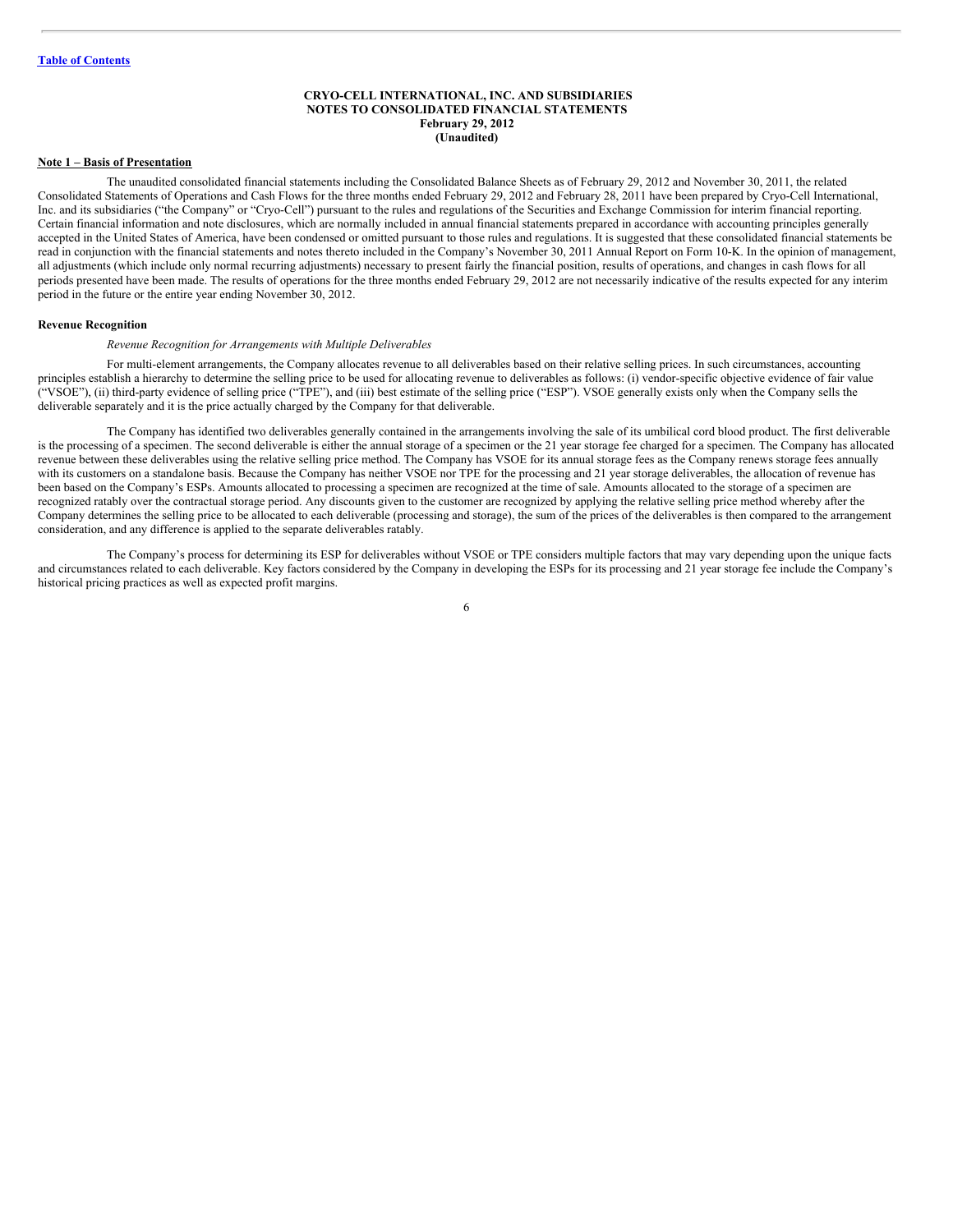The Company records revenue from processing and storage of specimens and pursuant to agreements with licensees. The Company recognizes revenue from processing fees upon completion of processing and recognizes storage fees ratably over the contractual storage period, as well as, other income from royalties paid by licensees related to long-term storage contracts which the Company has under license agreements. Contracted storage periods can range from one to twenty-one years. Deferred revenue on the accompanying consolidated balance sheets includes the portion of the annual storage fee and the twenty-one year storage fee that is being recognized over the contractual storage period as well as royalties received from foreign licensees related to long-term storage contracts in which the Company has future obligations under the license agreement. The Company classifies deferred revenue as current if the Company expects to recognize the related revenue over the next 12 months. The Company also records revenue within processing and storage fees from shipping and handling billed to customers when earned. Shipping and handling costs that the Company incurs are expensed and included in cost of sales.

The Company has not had a third party conduct a physical inventory count of all specimens stored; however, the Company from time to time will perform a physical inventory count of specimens stored to ensure that all records are accurate.

#### **Income Taxes**

Deferred income tax assets and liabilities are recognized for the estimated future tax consequences attributable to differences between financial statement carrying amounts of existing assets and liabilities and their respective tax bases. Deferred income tax assets and liabilities are measured using enacted tax rates expected to be recovered or settled. The Company has recorded a valuation allowance of \$8,963,000 and \$7,756,000 as of February 29, 2012 and November 30, 2011, respectively, as the Company does not believe it is "more likely than not" that the future income tax benefits will be realized. When the Company changes its determination as to the amount of deferred tax assets that can be realized, the valuation allowance is adjusted with a corresponding impact to income tax expense in the period in which such determination is made. The ultimate realization of the Company's deferred tax assets depends upon generating sufficient taxable income prior to the expiration of the tax attributes. In assessing the need for a valuation allowance, the Company projects future levels of taxable income. This assessment requires significant judgment. We examine the evidence related to the recent history of losses, the economic conditions in which we operate and our forecasts and projections to make that determination.

There was no U.S. income tax expense for the three months ended February 29, 2012 and February 28, 2011. The Company did not record U.S. income tax expense during the three months ended February 29, 2012 due to the Company incurring a tax loss which resulted in an increase to the net operating loss deferred tax asset, offset by an increase in the valuation allowance and during the three months ended February 28, 2011 due to the utilization of net operating losses and foreign tax credit carryforwards, which were not previously benefited in the Company's financial statements.

The Company records foreign income taxes withheld from installment payments of non-refundable up-front license fees and royalty income earned on the processing and storage of cord blood stem cell specimens in geographic areas where the Company has license agreements. The Company recognized approximately \$57,000 and \$39,000 for the three months ended February 29, 2012 and February 28, 2011, respectively, of foreign income tax expense. Foreign income tax expense is included in income tax expense in the accompanying consolidated statements of operations.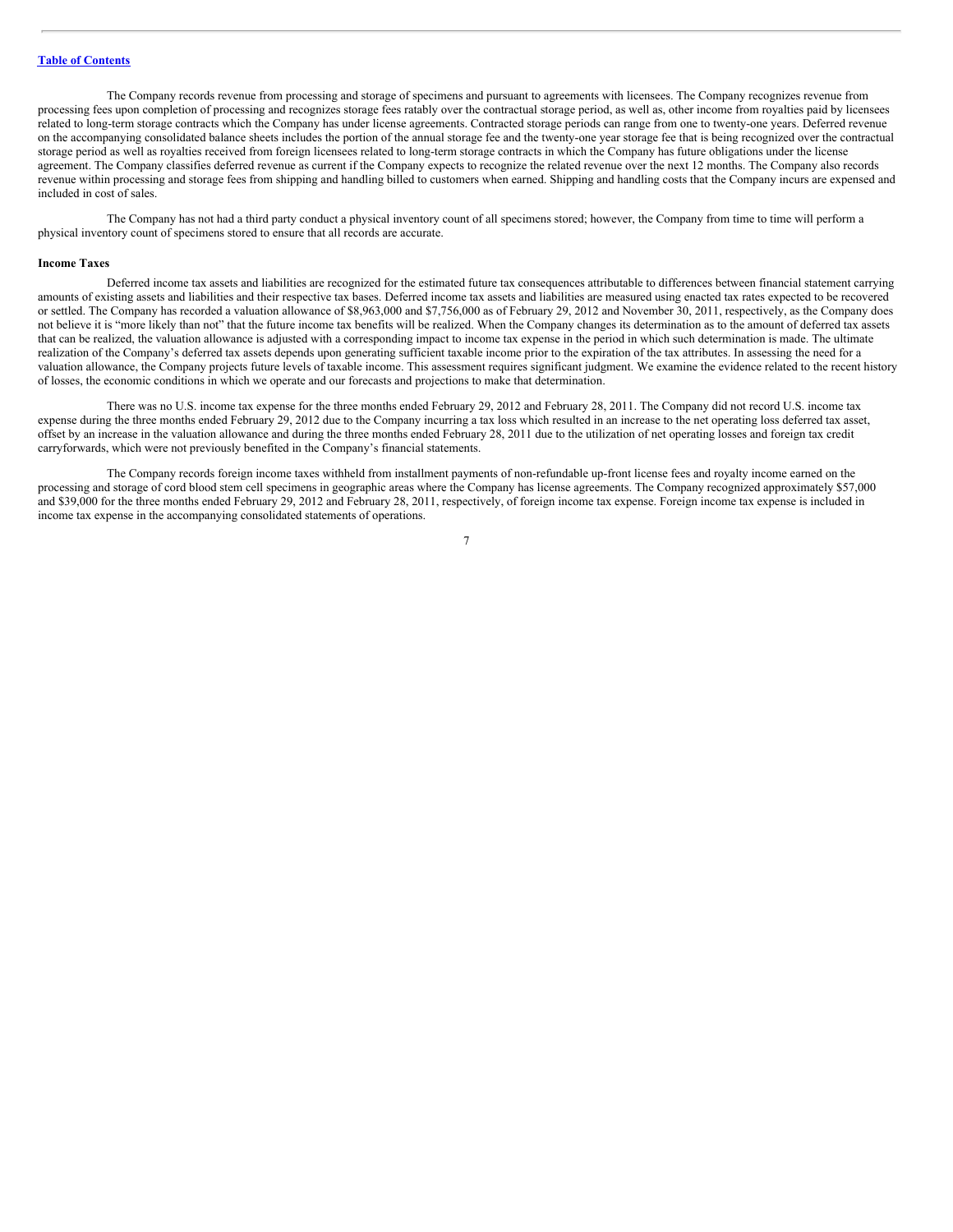The Company recognizes the financial statement benefit of a tax position only after determining that the relevant tax authority would more likely than not sustain the position following an audit. For tax positions meeting the more-likely-than-not threshold, the amount recognized in the financial statements is the largest benefit that has a greater than 50 percent likelihood of being realized upon ultimate settlement with the relevant tax authority. Increases or decreases to the unrecognized tax benefits could result from management's belief that a position can or cannot be sustained upon examination based on subsequent information or potential lapse of the applicable statute of limitation for certain tax positions.

The Company recognizes interest and penalties related to uncertain tax positions in income tax expense. For the three months ended February 29, 2012 and February 28, 2011, the Company had no provisions for interest or penalties related to uncertain tax positions.

#### **Long-Lived Assets**

The Company evaluates the realizability of its long-lived assets, which requires impairment losses to be recorded on long-lived assets used in operations when indicators of impairment, such as reductions in demand or when significant economic slowdowns are present. Reviews are performed to determine whether the carrying value of an asset is impaired, based on comparisons to undiscounted expected future cash flows. If this comparison indicates that there is impairment and carrying value is in excess of fair value, the impaired asset is written down to fair value, which is typically calculated using: (i) quoted market prices or (ii) discounted expected future cash flows utilizing a discount rate.

#### **Stock Compensation**

As of February 29, 2012, the Company has three stock-based employee compensation plans, which are described in Note 4. The Company's third stock-based employee compensation plan became effective December 1, 2011 as approved by the Board of Directors and the Company expects to seek stockholder approval of the plan at the 2012 annual shareholder meeting in order to ensure Incentive Stock Option ("ISO") treatment. The Company recognized approximately \$259,000 and \$59,000 for the three months ended February 29, 2012 and February 28, 2011, respectively, of stock compensation expense.

The Company recognizes stock-based compensation based on the fair value of the related awards. Under the fair value recognition guidance of stock-based compensation accounting rules, stock-based compensation expense is estimated at the grant date based on the fair value of the award and is recognized as expense over the requisite service period of the award. The fair value of service condition and performance-based stock option awards is determined using the Black-Scholes valuation model. The Company estimates the fair value of stock option awards as of the grant date by applying the Black-Scholes option pricing model. For stock options awards with only service conditions and graded vesting features, the Company recognizes stock compensation expense based on the graded-vesting method. To value awards with market-based vesting conditions the Company uses a binomial valuation model. The Company recognizes compensation cost for market-based awards on a graded-vesting basis over the derived service period calculated by the binomial valuation model. The use of these valuation models involve assumptions that are judgmental and highly sensitive in the determination of compensation expense and include the expected life of the option, stock price volatility, risk-free interest rate, dividend yield, exercise price, and forfeiture rate. Forfeitures are estimated at the time of valuation and reduce expense ratably over the vesting period.

The estimation of stock awards that will ultimately vest requires judgment and to the extent that actual results or updated estimates differ from current estimates, such amounts will be recorded as a cumulative adjustment in the period they become known. The Company considered many factors when estimating forfeitures, including the recipient groups and historical experience. Actual results and future changes in estimates may differ substantially from current estimates.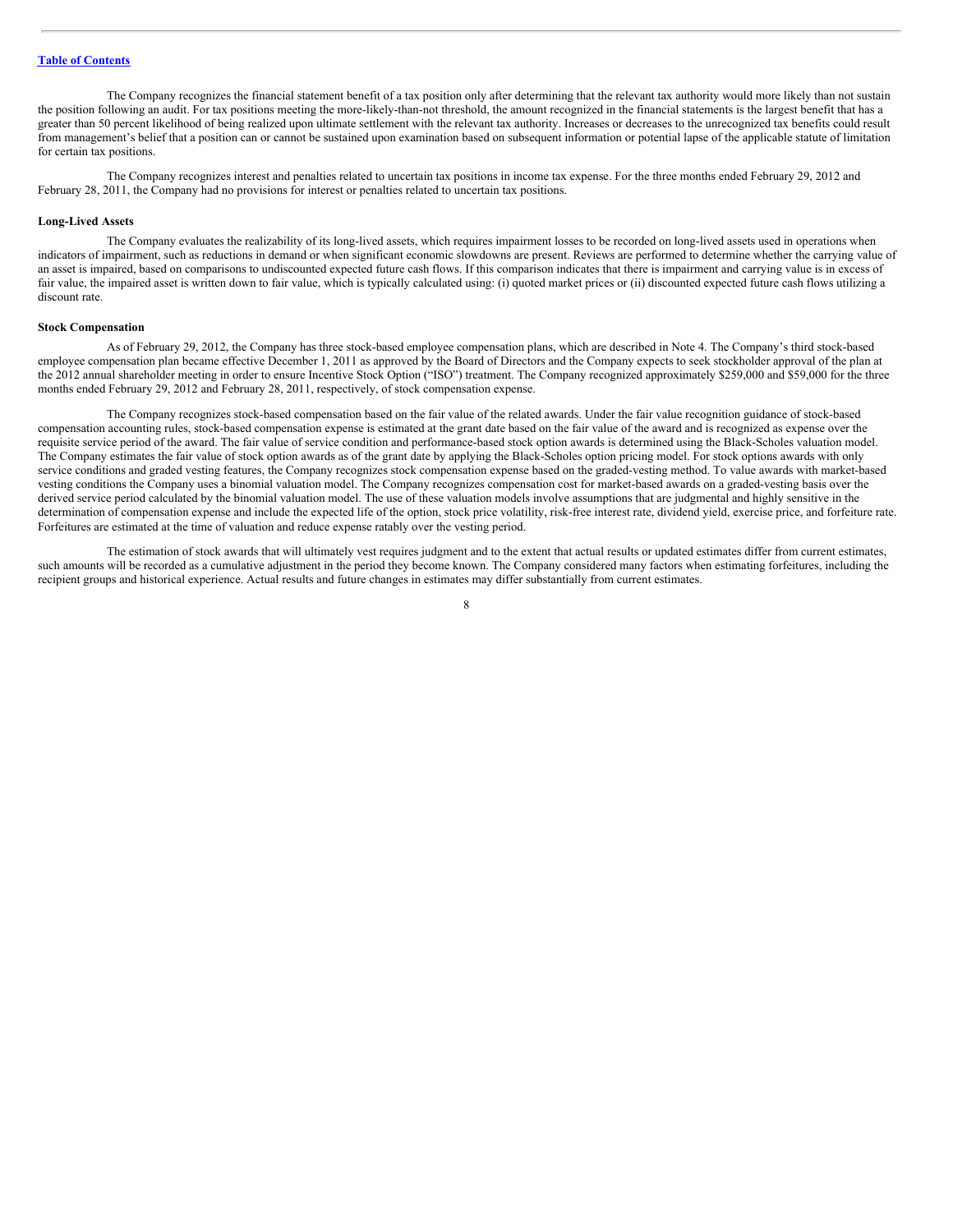The Company issues performance-based equity awards which vest upon the achievement of certain financial performance goals, including revenue and income targets. Determining the appropriate amount to expense based on the anticipated achievement of the stated goals requires judgment, including forecasting future financial results. The estimate of the timing of the expense recognition is revised periodically based on the probability of achieving the required performance targets and adjustments are made as appropriate. The cumulative impact of any revision is reflected in the period of the change. If the financial performance goals are not met, the award does not vest, so no compensation cost is recognized and any previously stock-recognized stock-based compensation expense is reversed.

The Company issues market-based equity awards which vest upon the achievement of certain stock price targets. If the awards are forfeited prior to the completion of the derived service period, any recognized compensation is reversed. If the awards are forfeited after the completion of the derived service period, the compensation cost is not reversed, even if the awards never vest.

#### **Fair Value of Financial Instruments**

Management uses a fair value hierarchy, which gives the highest priority to quoted prices in active markets. The fair value of financial instruments is estimated based on market trading information, where available. Absent published market values for an instrument or other assets, management uses observable market data to arrive at its estimates of fair value. Management believes that the carrying amount of cash and cash equivalents, accounts receivable, notes receivable, accounts payable, accrued expenses, deferred consulting obligation and its liability associated with long-term revenue sharing arrangements approximates fair value.

The Company uses an accounting standard that defines fair value as an exit price, representing the amount that would be received to sell an asset or paid to transfer a liability in an orderly transaction between market participants at the measurement date. As such, fair value is a market-based measurement that should be determined based on assumptions that market participants would use in pricing an asset or liability. As a basis for considering such assumptions, the standard establishes a three-level fair value hierarchy that prioritizes the inputs used to measure fair value. The three levels of inputs used to measure fair value are as follows:

- Level 1 Quoted prices in active markets for identical assets or liabilities.
- Level 2 Observable inputs other than quoted prices included in Level 1, such as quoted prices for similar assets and liabilities in active markets; quoted prices for identical or similar assets and liabilities in markets that are not active; or other inputs that are observable or can be corroborated by observable market data.
- Level 3 Unobservable inputs that are supported by little or no market activity and that are significant to the fair value of the assets or liabilities. This includes certain pricing models, discounted cash flow methodologies and similar techniques that use significant unobservable inputs.

The following table summarizes the financial assets and liabilities measured at fair value on a recurring basis as of February 29, 2012 and November 30, 2011, respectively, segregated among the appropriate levels within the fair value hierarchy:

|                               | Fair Value at<br>February 29, |         | Fair Value Measurements<br>at February 29, 2012 Using |                          |  |
|-------------------------------|-------------------------------|---------|-------------------------------------------------------|--------------------------|--|
| Description                   | 2012                          | Level 1 | Level 2                                               | Level 3                  |  |
| Assets:                       |                               |         |                                                       |                          |  |
| Available-for-sale securities | 6.404                         | \$6,404 | -                                                     | $\overline{\phantom{a}}$ |  |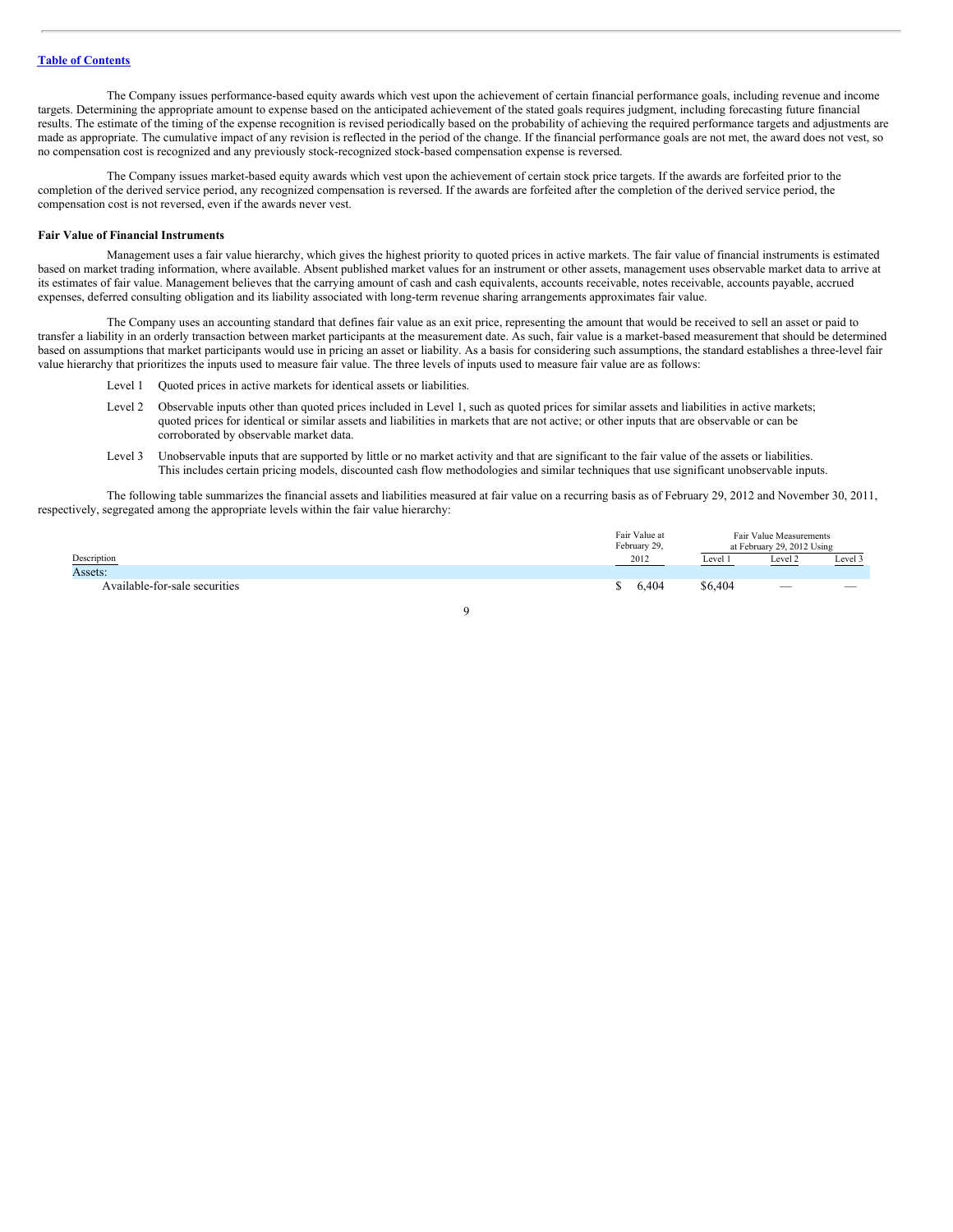#### **Table of [Contents](#page-1-0)**

|                               | Fair Value at<br>November 30, | Fair Value Measurements<br>at November 30, 2011 Using |             |                                 |  |
|-------------------------------|-------------------------------|-------------------------------------------------------|-------------|---------------------------------|--|
| Description                   | 2011                          | Level 1                                               | Level 2     | Level 3                         |  |
| Assets:                       |                               |                                                       |             |                                 |  |
| Available-for-sale securities | \$1,008,404                   | \$6,404                                               | \$1,002,000 | $\hspace{0.1mm}-\hspace{0.1mm}$ |  |

The following is a description of the valuation techniques used for these items, as well as the general classification of such items pursuant to the fair value hierarchy:

*Available-for-sale securities* – the Company invested \$0 and \$1,002,000 in variable rate demand notes at February 29, 2012 and November 30, 2011, respectively. The interest rate on these variable rate demand notes resets every seven days to adjust to current market conditions. The Company can redeem these investments at cost at any time with seven days notice. Therefore, the investments are held at cost, which approximates fair value, and are classified as short-term investments on the accompanying consolidated balance sheets and within Level 2 of the fair value hierarchy. During the first quarter of fiscal 2012, the Company redeemed the investment in the variable rate demand notes for \$1,002,000.

The Company has invested in exchange-traded equity securities of approximately \$6,404 at February 29, 2012 and November 30, 2011. Fair values for these investments are based on quoted prices in active markets and are therefore classified within Level 1 of the fair value hierarchy. There was no unrealized holding loss recorded as a component of stockholders' equity on other investments as of February 29, 2012 and November 30, 2011.

The Company is permitted to make an election to carry certain eligible financial assets and liabilities at fair value, even if fair value measurement has not historically been required for such assets and liabilities under U.S. GAAP. The Company made no elections to record any such assets and/or liabilities at fair value. Adjustments to the fair value in the Company's marketable securities and other investments would be reflected in accumulated other comprehensive loss.

#### **Product Warranty and Cryo-Cell Cares<sup>TM</sup> Program**

In December 2005, the Company began providing its customers enrolled under the new pricing structure with a payment warranty under which the Company agrees to pay \$50,000 to its client if the umbilical cord blood product retrieved is used for a stem cell transplant for the donor or an immediate family member and fails to engraft, subject to various restrictions. Effective February 1, 2012, the Company increased the \$50,000 payment warranty to a \$75,000 payment warranty to all of its new clients. Additionally, under the Cryo-Cell CaresTM program, the Company will pay \$10,000 to the client to offset personal expenses if the umbilical cord blood product is used for bone marrow reconstitution in a myeloblative transplant procedure. The product warranty and the Cryo-Cell Cares program are available to the clients who enroll under this structure for as long as the specimen is stored with the Company. The Company has not experienced any claims under the warranty program nor has it incurred costs related to these warranties. The Company does not maintain insurance for this warranty program and therefore maintains reserves to cover our estimated potential liabilities. The Company's reserve balance is based on the \$75,000 maximum payment and the \$10,000 maximum expense reimbursement multiplied by formulas to determine the projected number of units requiring a payout. The Company determined the estimated expected usage and engraftment failure rates based on an analysis of the historical usage and failure rates and the historical usage and failure rates in other private and public cord blood banks based on published data. The Company's estimates of expected usage and engraftment failure could change as a result of changes in actual usage rates or failure rates and such changes would require an adjustment to the established reserves. The historical usage and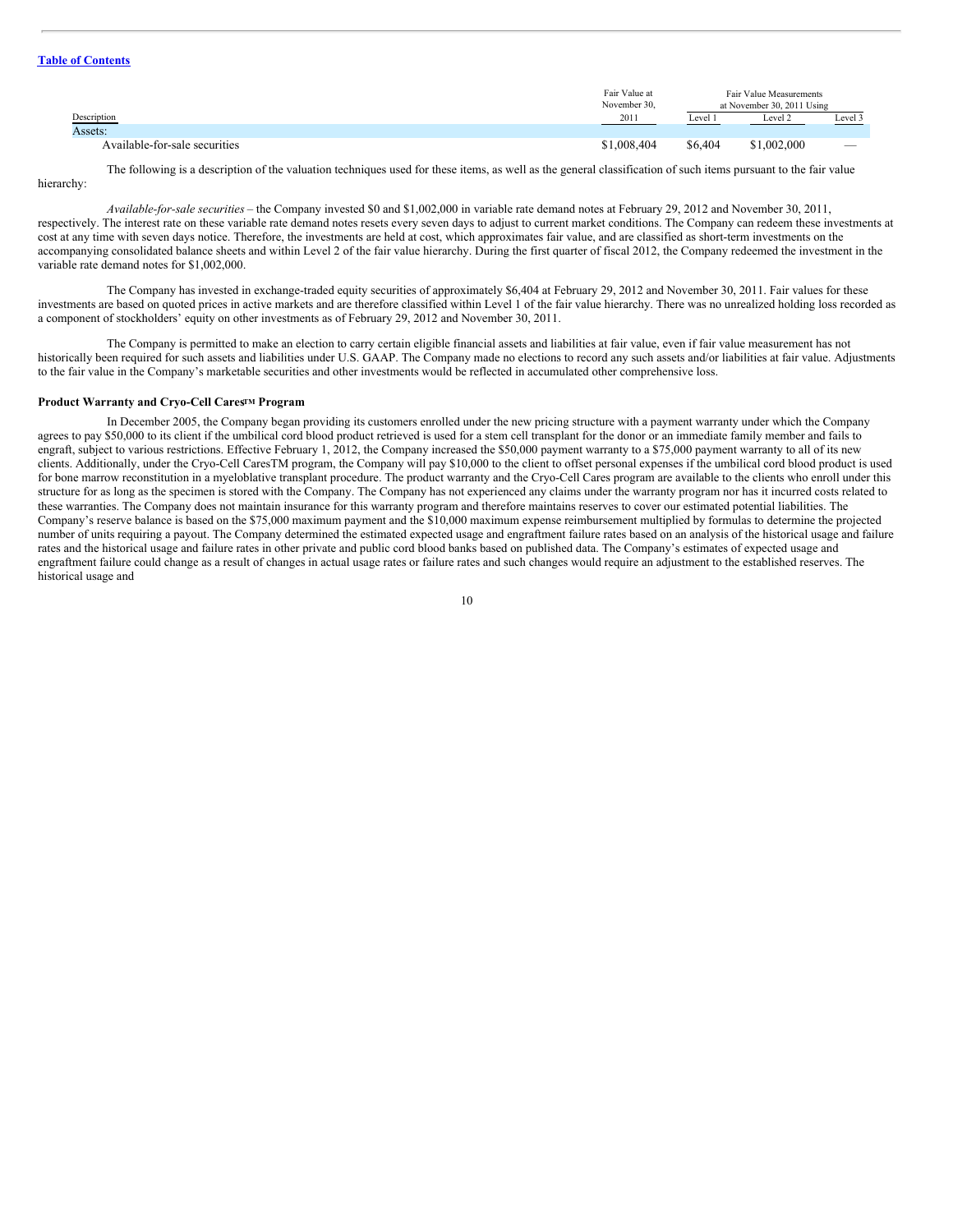#### **Table of [Contents](#page-1-0)**

failure rates have been very low and a small increase in the number of transplants or engraftment failures could cause a significant increase in the estimated rates used in determining our reserve. In addition, the reserve will increase as additional umbilical cord blood specimens are stored which are subject to the warranty. As of February 29, 2012 and November 30, 2011 the Company recorded reserves under these programs in the amounts of \$13,627 and \$13,351, respectively, which are included in accrued expenses in the accompanying consolidated balance sheets.

#### **Note 2 – (Loss) Income per Common Share**

Net (loss) income per common share data is based on net (loss) income. The following table sets forth the calculation of basic and diluted (loss) earnings per share:

|                                                                   | For the three months ended<br>February 29, 2012 |               |   | For the three months ended<br>February 28, 2011 |
|-------------------------------------------------------------------|-------------------------------------------------|---------------|---|-------------------------------------------------|
| Numerator:                                                        |                                                 |               |   |                                                 |
| Net (Loss) Income                                                 | $($ \$                                          | 1,682,063)    | S | 233,419                                         |
| Denominator:                                                      |                                                 |               |   |                                                 |
| Weighted-average shares outstanding-basic                         |                                                 | 11,488,980    |   | 11,752,574                                      |
| Dilutive common shares issuable upon exercise of stock<br>options |                                                 |               |   | 205,889                                         |
| Weighted-average shares-diluted                                   |                                                 | 11,488,980    |   | 11,958,463                                      |
| (Loss) Earnings per share:                                        |                                                 |               |   |                                                 |
| Basic                                                             |                                                 | $.15^{\circ}$ |   | .02                                             |
| Diluted                                                           |                                                 | $.15^{\circ}$ |   | .02                                             |

For the three months ended February 29, 2012, the Company excluded the effect of all outstanding stock options from the computation of diluted earnings per share, as the effect of potentially dilutive shares would be anti-dilutive. For the three months ended February 28, 2011, the Company excluded the effect of 212,387 outstanding options from the computation of diluted earnings per share, as the effect of potentially dilutive shares from the outstanding stock options would be anti-dilutive.

#### **Note 3 – Investment in Saneron CCEL Therapeutics, Inc. ("Saneron")**

As of February 29, 2012 and November 30, 2011, the Company had an ownership interest of approximately 34% in Saneron, which is accounted for under the equity method of accounting. During 2006, the Company ceased recording its share of Saneron's losses once the investment balance was written down to the total amount of goodwill, as goodwill should not be amortized. As of February 29, 2012 and November 30, 2011, the net Saneron investment, which represents goodwill, is reflected on the consolidated balance sheets at approximately \$684,000. As of February 29, 2012 and November 30, 2011, management reviewed the Saneron investment to determine if there were any indicators that would imply that the investment was impaired. Based on management's review, there were no indicators of other than temporary impairment and goodwill was not impaired as of February 29, 2012 and November 30, 2011.

For the three months ended February 29, 2012 and February 28, 2011, the Company recorded equity in losses of Saneron operations of approximately \$39,000 and \$28,000, respectively, related to certain stock awards that were granted by Saneron to certain employees, consultants and members of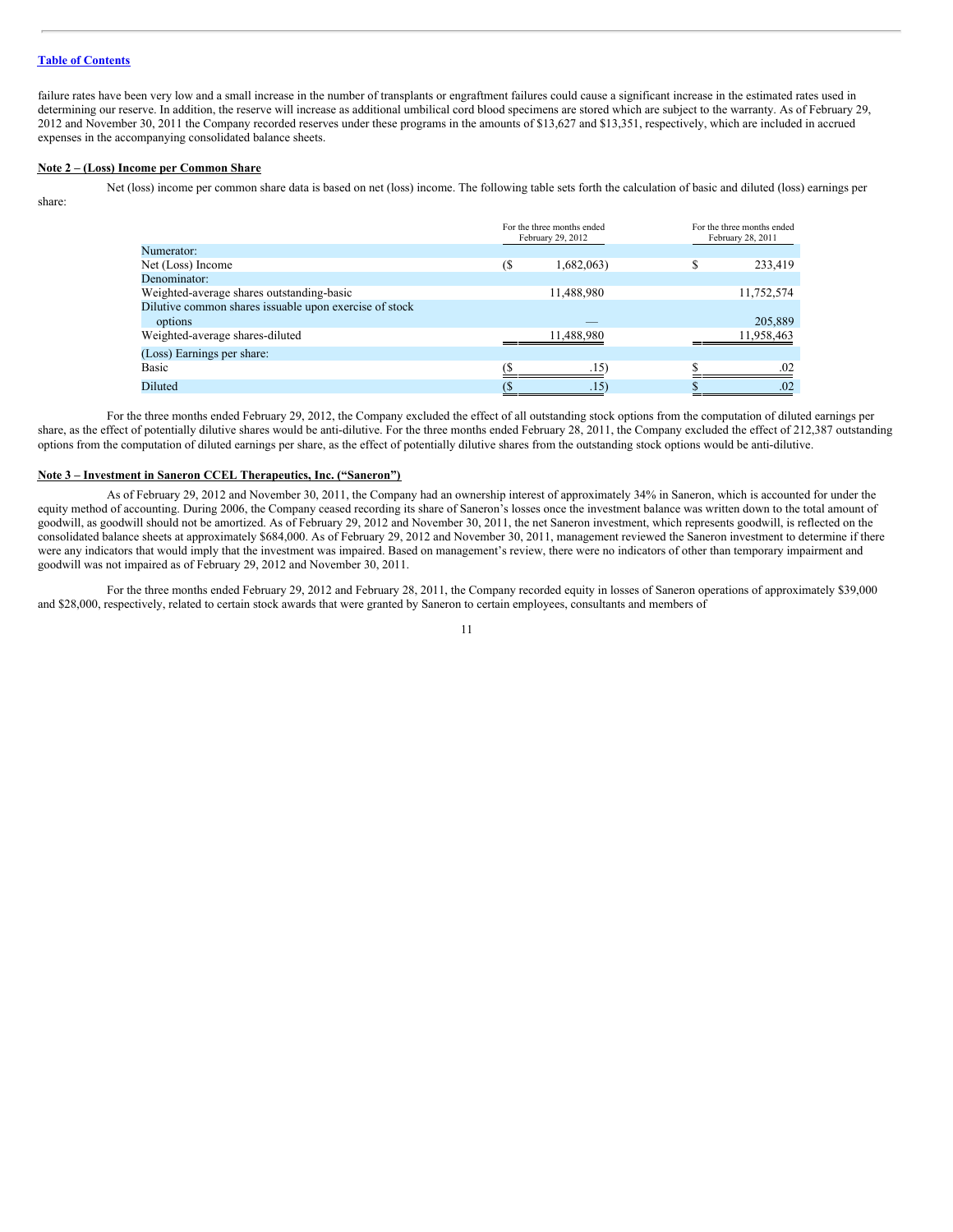Saneron management who represent owners of Saneron and serve on its board of directors. The Company will continue to record equity in losses of affiliates related to stock compensation expense as this offsets additional paid-in capital and not the investment balance.

As of February 29, 2012 and November 30, 2011, the Company has classified the Company's portion of the value of Company stock held by Saneron of approximately \$485,000 within stockholders' equity as treasury stock.

In January 2008, the Company announced that it has formalized a research and development agreement with Saneron to develop regenerative therapies utilizing Cryo-Cell's menstrual stem cell technology. Cryo-Cell and Saneron collaborate on research in pre-clinical models for certain neurological diseases and disorders. Under terms of the agreement, the Company provides Saneron with menstrual stem cells along with proprietary methodology associated with the technology. Saneron provides study materials and develops the research methodology for potential therapeutic applications associated with designated pre-clinical applications. Intellectual property resulting from this research collaboration will be jointly owned by the parties.

# **Note 4 – Stock Options**

The Company maintains the 2000 Stock Incentive Plan as amended ("the 2000 Plan") that has reserved 2,250,000 shares of the Company's common stock for issuance pursuant to stock options or restricted stock. Options issued under the Plan have a term ranging from five to seven years from the date of grant and have a vesting period ranging from immediately upon issuance to three years from the date of grant. The options are exercisable for a period of 90 days after termination. As of February 29, 2012 and November 30, 2011, there were 97,625 and 99,292 shares outstanding under the 2000 Plan, respectively. No further options will be issued under the 2000 Plan.

The Company also maintains the 2006 Stock Incentive Plan (the "2006 Plan"). The 2006 Plan has reserved 1,000,000 shares of the Company's common stock for issuance pursuant to stock options, restricted stock, stock-appreciation rights (commonly referred to as "SARs"), stock awards (i.e. performance shares and performance units). As of February 29, 2012 and November 30, 2011, there were 617,788 and 509,127 shares outstanding under the 2006 plan, respectively. As of February 29, 2012, there were 314,628 shares available for future issuance under the 2006 plan.

The Company also maintains the 2012 Equity Incentive Plan (the "2012 Plan") which became effective December 1, 2011 as approved by the Board of Directors and the Company expects to seek stockholder approval of the plan during the 2012 annual shareholder meeting in order to ensure ISO treatment. The 2012 Plan reserved 1,500,000 shares of the Company's common stock for issuance pursuant to stock options, restricted stock, stock-appreciation rights (commonly referred to as "SARs"), stock awards (i.e. performance shares and performance units). As of February 29, 2012, there were 1,500,000 shares granted under the 2012 plan.

#### *Service condition options*

The fair value of each option award is estimated on the date of the grant using the Black-Scholes valuation model that uses the assumptions noted in the following table. Expected volatility is based on the historical volatility of the Company's stock over the most recent period commensurate with the expected life of the Company's stock options. The Company uses historical data to estimate option exercise and employee termination within the valuation model. The risk-free rate for periods within the contractual life of the option is based on the U.S. Treasury yield curve in effect at the time of grant. The expected term of options granted is calculated, in accordance with the "simplified method" for "plain vanilla" stock options allowed under GAAP. Expected dividends is based on the historical trend of the Company not issuing dividends.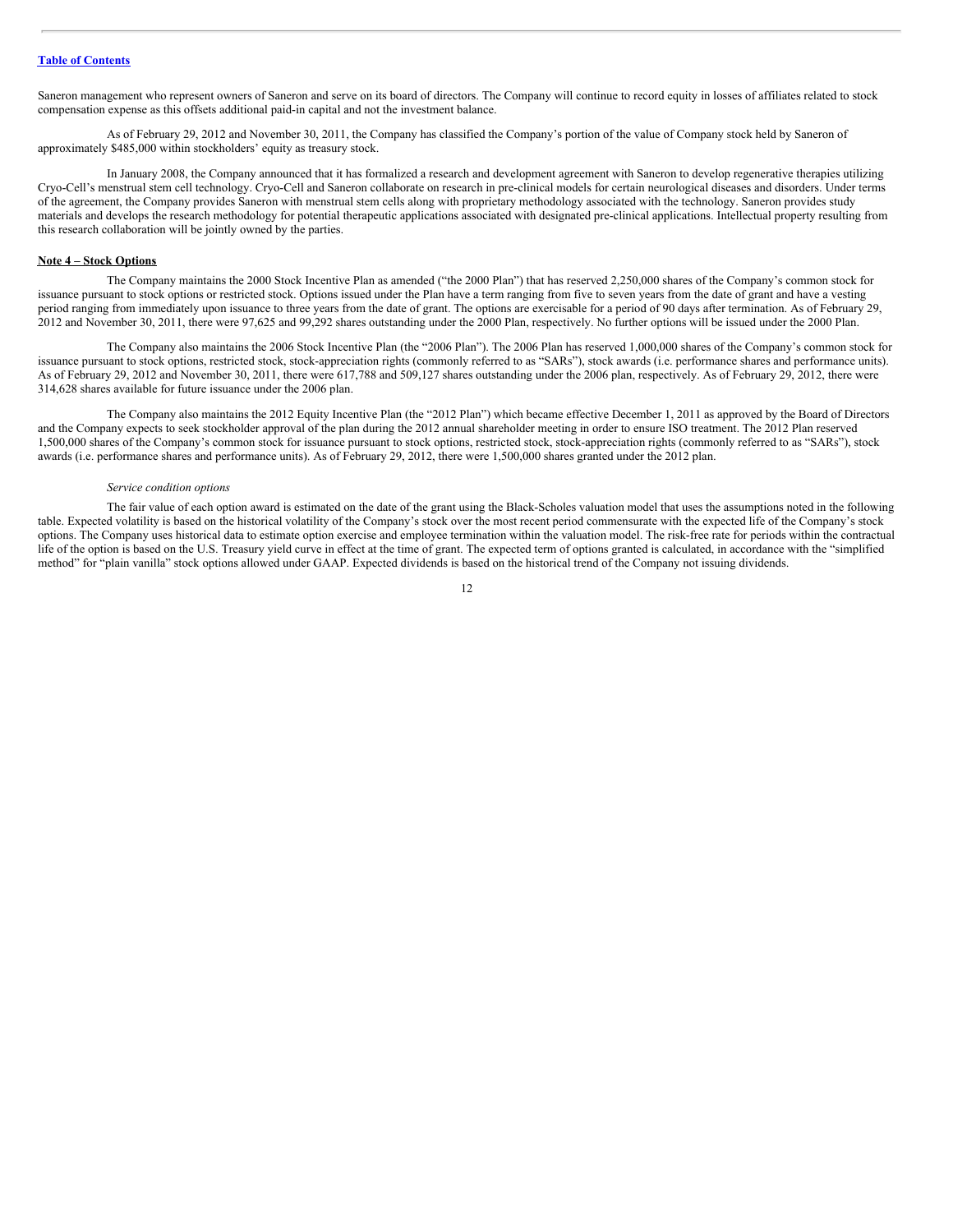Variables used to determine the fair value of the options granted for the three months ended February 29, 2012 and February 28, 2011 are as follows:

|                          | February 29, 2012 | February 28, 2011 |
|--------------------------|-------------------|-------------------|
| Weighted average values: |                   |                   |
| Expected dividends       | $0\%$             | $0\%$             |
| Expected volatility      | 111.5%            | 96.9%             |
| Risk free interest rate  | $.93\%$           | 2.51%             |
| Expected life            | 5.8 years         | 5 years           |

The range of expected volatilities for options issued during the three months ended February 29, 2012 and February 28, 2011 are as follows:

| February 29, 2012   | February 28, 2011  |
|---------------------|--------------------|
| $111.3\% - 113.3\%$ | $88.6\% - 108.5\%$ |

Stock option activity for the three months ended February 29, 2012, was as follows:

**College** 

|                                  | Shares    | Weighted<br>Average<br>Exercise<br>Price | Weighted<br>Average<br>Remaining<br>Contractual<br>Life (Years) | Aggregate<br>Intrinsic<br>Value |
|----------------------------------|-----------|------------------------------------------|-----------------------------------------------------------------|---------------------------------|
| Outstanding at November 30, 2011 | 608,419   | \$2.40                                   | 6.38                                                            | \$37,490                        |
| Granted                          | 495,000   | 1.79                                     |                                                                 |                                 |
| Exercised                        | $-$       |                                          |                                                                 |                                 |
| Expired/forfeited                | (18,006)  | 1.98                                     |                                                                 |                                 |
| Outstanding at February 29, 2012 | 1,085,413 | \$2.13                                   | 7.55                                                            | \$306,291                       |
| Exercisable at February 29, 2012 | 422,410   | \$2.09                                   | 6.39<br>=======                                                 | \$147,403                       |

The weighted average grant date fair value of options granted during the three months ended February 29, 2012 and February 28, 2011 was \$1.47 and \$0.88, respectively.

The aggregate intrinsic value represents the total value of the difference between the Company's closing stock price on the last trading day of the period and the exercise price of the options, multiplied by the number of in-the-money stock options that would have been received by the option holders had all option holders exercised their options either on February 28, 2011 or February 29, 2012, as applicable. The intrinsic value of the Company's stock options changes based on the closing price of the Company's stock.

There were no options exercised during the three months ended February 29, 2012 and February 28, 2011.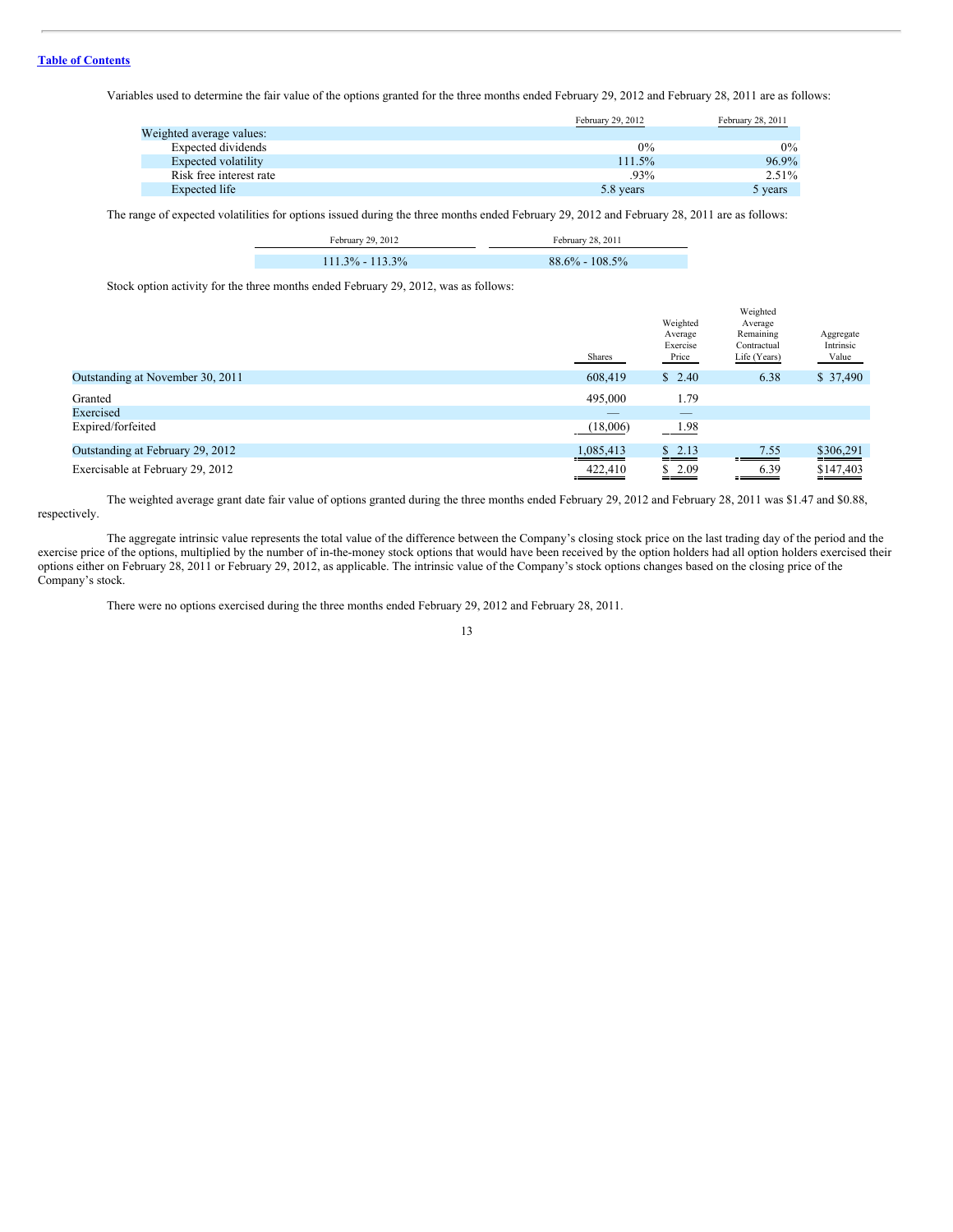Significant option groups exercisable at February 29, 2012 and related price and contractual life information are as follows:

|                          |             | Outstanding                                                     |  |                                              | Exercisable              |               |                                              |
|--------------------------|-------------|-----------------------------------------------------------------|--|----------------------------------------------|--------------------------|---------------|----------------------------------------------|
| Range of Exercise Prices | Outstanding | Weighted<br>Average<br>Remaining<br>Contractual<br>Life (Years) |  | Weighted<br>Average<br><b>Exercise Price</b> | Outstanding              |               | Weighted<br>Average<br><b>Exercise Price</b> |
| \$0.42 to \$1.00         | 15,000      | 3.44                                                            |  | 0.68                                         | 15,000                   | <sup>\$</sup> | 0.68                                         |
| \$1.01 to \$2.00         | 597,788     | 8.18                                                            |  | 1.68                                         | 253,114                  | \$            | 1.66                                         |
| \$2.01 to \$3.00         | 412,500     | 7.74                                                            |  | 2.65                                         | 94,171                   | \$            | 2.68                                         |
| \$3.01 to \$4.00         | 60,125      | 1.10                                                            |  | 3.34                                         | 60,125                   | S             | 3.34                                         |
|                          | 1,085,413   | 7.55<br><b>Representative</b>                                   |  | 2.13                                         | 422,410<br>$\sim$ $\sim$ |               | 2.09                                         |

A summary of the status of the Company's non-vested shares as of February 29, 2012, and changes during the three months ended February 29, 2012, is presented below:

|                                 | <b>Shares</b> |   | Weighted Average<br>Grant-Date<br>Fair Value |
|---------------------------------|---------------|---|----------------------------------------------|
| Non-vested at November 30, 2011 | 353,277       | S | 1.94                                         |
| Granted                         | 495,000       |   | 1.47                                         |
| Vested                          | (172, 774)    |   | 1.38                                         |
| Forfeited                       | (12,500)      |   | 1.76                                         |
| Non-vested at February 29, 2012 | 663,003       |   | 1.74                                         |
|                                 |               |   |                                              |

As of February 29, 2012 there was approximately \$961,209 of total unrecognized compensation cost related to non-vested service-related-share-based compensation arrangements granted under the 2000 Plan, 2006 Plan and the 2012 Plan. The cost is expected to be recognized over a weighted-average period of 1.8 years as of February 29, 2012. The total fair value of shares vested during the three months ended February 29, 2012 was approximately \$238,170.

# *Performance and market condition options*

Variables used to determine the fair value of options with performance-based and market-based conditions vesting granted during the three months ended February 29, 2012 are as follows:

|                          | February 29, 2012 |
|--------------------------|-------------------|
| Weighted average values: |                   |
| Expected dividends       | $0\%$             |
| Expected volatility      | 112.3%            |
| Risk free interest rate  | $.90\%$           |
| Expected life            | 5.5 years         |

The range of expected volatilities for performance-based and market-condition options issued during the three months ended February 29, 2012 are as follows:

February 29, 2012

111.3% - 113.5%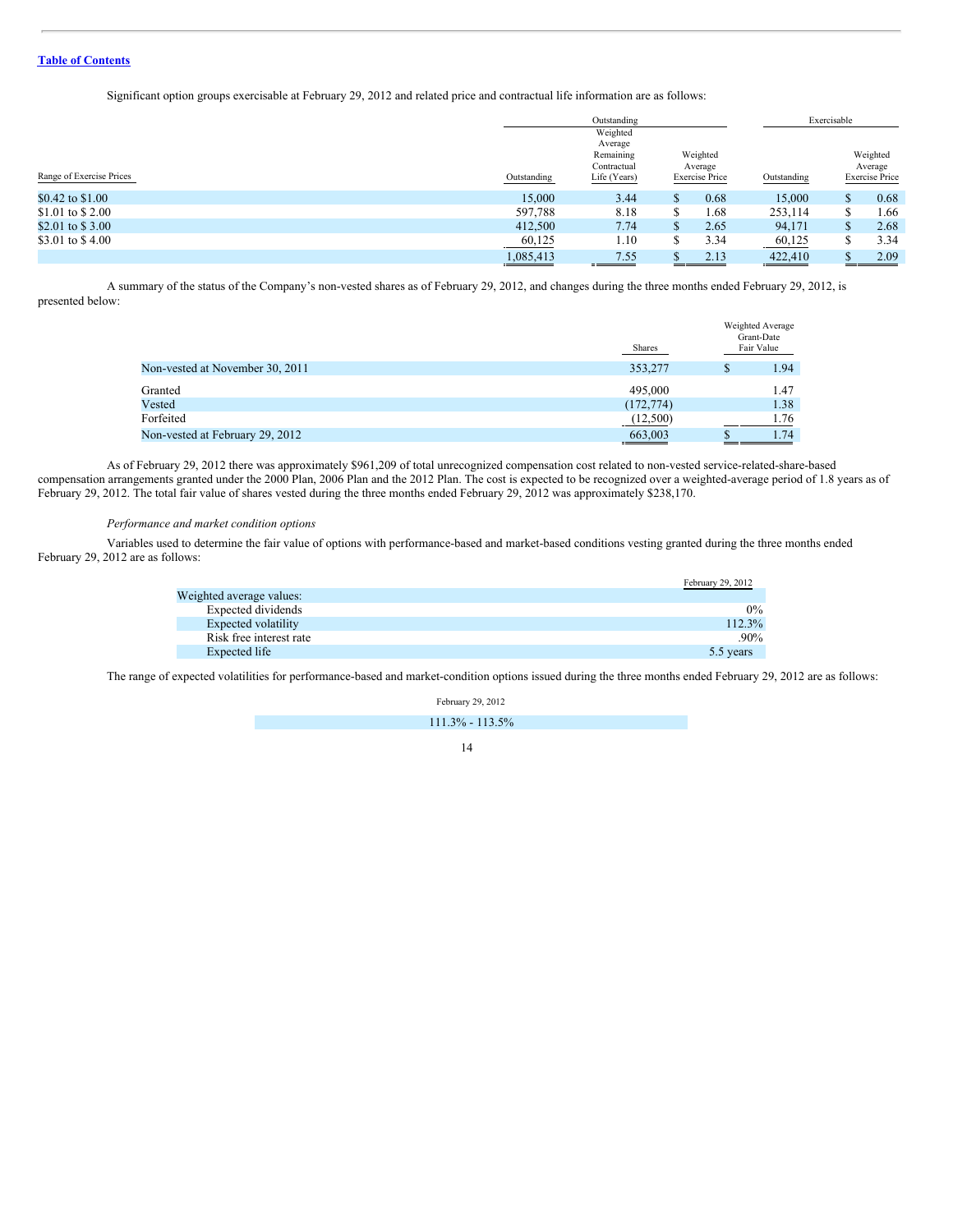Stock option activity for options with performance-based and market-based conditions vesting for the three months ended February 29, 2012, was as follows:

|                                  | Shares    | Weighted<br>Average<br>Exercise<br>Price | Weighted<br>Average<br>Remaining<br>Contractual<br>Life (Years) | Aggregate<br>Intrinsic Value |
|----------------------------------|-----------|------------------------------------------|-----------------------------------------------------------------|------------------------------|
| Outstanding at November 30, 2011 |           | _                                        |                                                                 |                              |
| Granted                          | 1,130,000 | \$1.72                                   |                                                                 |                              |
| Exercised                        | _         | _                                        |                                                                 |                              |
| Expired/forfeited                | ___       |                                          |                                                                 |                              |
| Outstanding at February 29, 2012 | 1,130,000 | \$1.72                                   | 8.34                                                            | 485,900                      |
| Exercisable at February 29, 2012 |           |                                          |                                                                 |                              |

The weighted average grant date fair value of performance and market condition options granted during the three months ended February 29, 2012 was \$1.31.

During the quarter ended February 29, 2012, the Company granted 200,000 options that begin to vest based on the achievement of certain share prices of the Company's common stock at certain future dates. For market condition options, accounting principles do not require that the market condition be met in order for the compensation cost to be recognized. Compensation expense has been determined using a binomial model and is being recognized over the requisite service period, regardless if the market condition will be met. As of February 29, 2012 there was approximately \$140,000 of total unrecognized compensation cost related to the non-vested market condition options.

The remaining 930,000 options issued to executives and consultants during the quarter ended February 29, 2012 require certain performance targets to be met before vesting can occur. Management has deemed these performance targets to be improbable as of February 29, 2012, and thus no compensation cost is recognized at this time. The Company will reevaluate the probability of achieving these targets on a quarterly basis, and adjust compensation expense accordingly. In addition, any compensation expense as a result of consultant options, will be remeasured on a quarterly basis, over the period the service is being provided to the Company. As of February 29, 2012 there was approximately \$1,497,000 of total unrecognized compensation cost related to the non-vested performance condition options. If the performance conditions are not achieved by a certain date as specified in each option agreement, no compensation expense associated with these performance based options will be recognized. Total unrecognized compensation cost will fluctuate from quarter to quarter as performance based options issued to consultants are marked to market over the requisite service period.

#### **Note 5 – License Agreements**

The Company has entered into license agreements with certain investors in various international markets in an attempt to capitalize on the Company's technology. The investors typically pay a licensing fee to receive Company marketing programs and/or the Company's technology and expertise in a selected area. The license agreement may also give the investor the right to sell sub-license agreements. As part of the accounting for the up-front license revenue, revenue from the up-front license fee is recognized based on such factors as when the payment is due, collectability and when all material services or conditions relating to the sale have been substantially performed based on the terms of the agreement.

The Company enters into two types of license agreements and in both types the Company earns revenue on the initial license fees. Under the technology agreements, the Company earns processing and storage royalties from the affiliates that process in their own facility. Under the marketing agreements, the Company earns processing and storage revenues from affiliates that store specimens in the Company's facility in Oldsmar, Florida.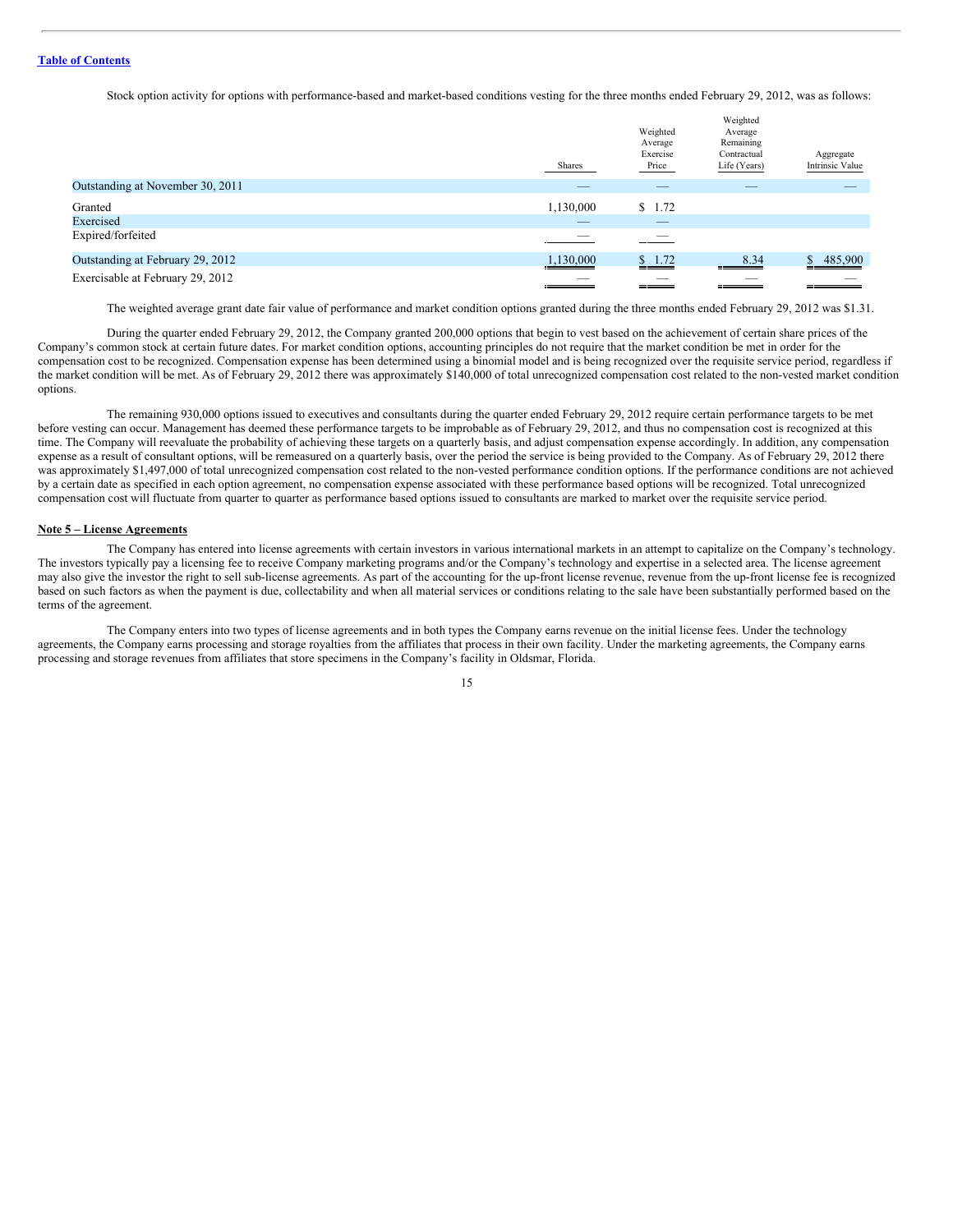# **Technology Agreements**

The Company has entered into definitive License and Royalty Agreements with Cryo-Cell de Mexico ("Mexico") and Asia Cryo-Cell Private Limited to establish and market its umbilical cord blood program in Mexico and India, respectively.

The Company has entered into definitive License and Royalty Agreements with Asia Cryo-Cell Private Limited and S-Evans Bio-Sciences, Inc. to establish and market its menstrual stem cell program in India and China, respectively.

On August 19, 2011, the Company received notification from Mexico that they were terminating the license agreement effective immediately due to an alleged breach of the license agreement. On October 17, 2011, the Company and Mexico entered into an amendment to the license agreement whereby the termination has been revoked and Mexico will pay the Company \$1,863,000 in 37 monthly installments of \$50,000 beginning on October 17, 2011 with a final payment of \$13,000. Mexico will have no other continuing obligations to the Company for royalties or other license payments and the agreement will be effectively terminated once the entire \$1,863,000 has been received. Mexico also has the option to pay off the amount early with no penalties. The amendment is expected to result in a reduction of licensee income in future periods once the \$1,863,000 is paid in full.

As of February 29, 2012 and November 30, 2011, the Company recorded a receivable of \$1,523,284 and \$1,656,476, respectively, and deferred revenue of \$1,504,484 and \$1,633,910, respectively, in the accompanying consolidated balance sheets. Accounts receivable is calculated using the present value of all of the monthly installments using a discount rate that reflects both the risk-free rate at the inception of the contract and the contract period. In accordance with the agreement, the Company received three installments of \$50,000 during the first quarter of 2012, which is reflected in the consolidated statement of operations as of February 29, 2012 as licensee and interest income. The installment amounts that are to be received and recognized within the next twelve months have been classified as short-term as Accounts Receivable in the accompanying consolidated balance sheets.

#### **Marketing Agreements**

The Company has entered into definitive license agreements to market both the Company's umbilical cord blood and menstrual stem cell programs in Chile, Colombia, Costa Rica, Ecuador, El Salvador, Guatemala, Honduras, Nicaragua, Panama, Pakistan, Peru, and Venezuela.

Processing and storage revenues from specimens originating in territories that store at the Company's facility in Oldsmar, Florida totaled approximately \$406,385 and \$331,150 for the three months ended February 29, 2012 and February 28, 2011, respectively, and are reflected in processing and storage fees in the accompanying consolidated statements of operations.

The following table details the initial license fees for the technology and marketing agreements and processing and storage royalties earned for the technology agreements for the three months ended February 29, 2012 and February 28, 2011. The initial license fees and processing and storage royalties are reflected in licensee income in the accompanying consolidated statements of operations.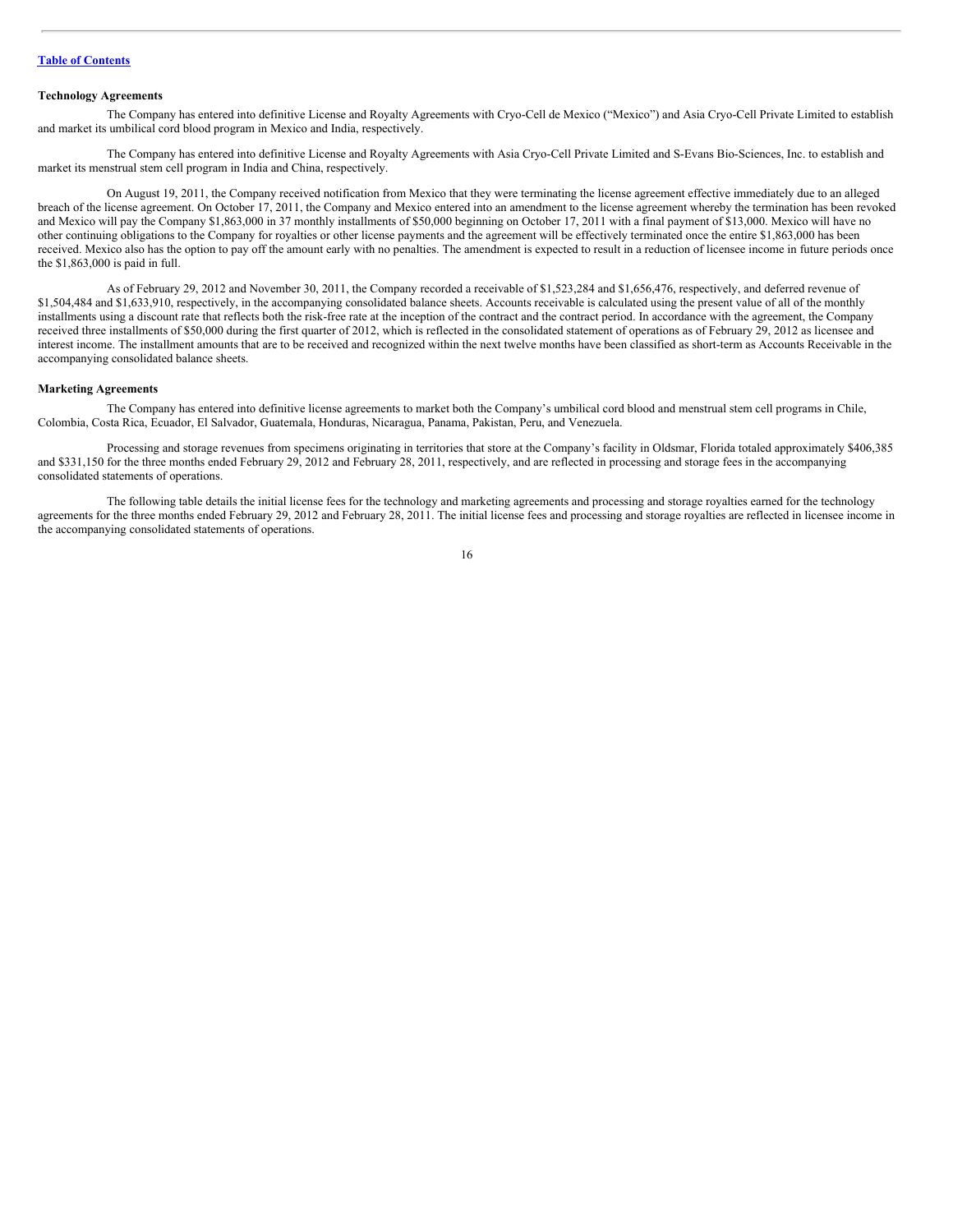|               | For the three months ended                                                                                                                                                                                                                                                                                                                                                                    |                                        |                                 |                                 |                                        |           |
|---------------|-----------------------------------------------------------------------------------------------------------------------------------------------------------------------------------------------------------------------------------------------------------------------------------------------------------------------------------------------------------------------------------------------|----------------------------------------|---------------------------------|---------------------------------|----------------------------------------|-----------|
|               | February 29, 2012<br>February 28, 2011                                                                                                                                                                                                                                                                                                                                                        |                                        |                                 |                                 |                                        |           |
|               | License<br>Fee                                                                                                                                                                                                                                                                                                                                                                                | Process<br>and<br>Storage<br>Royalties | Total                           | License<br>Fee                  | Process<br>and<br>Storage<br>Royalties | Total     |
| China         | $s -$                                                                                                                                                                                                                                                                                                                                                                                         |                                        |                                 | $\mathbf{S}$                    |                                        | --        |
| India         |                                                                                                                                                                                                                                                                                                                                                                                               | 169,412                                | 169,412                         | $\hspace{0.1mm}-\hspace{0.1mm}$ | 141,177                                | 141,177   |
| Mexico        | $\hspace{1.0cm} \overline{\hspace{1.0cm} \hspace{1.0cm} \hspace{1.0cm} } \hspace{1.0cm} \hspace{1.0cm} \overline{\hspace{1.0cm} \hspace{1.0cm} \hspace{1.0cm} } \hspace{1.0cm} \hspace{1.0cm} \overline{\hspace{1.0cm} \hspace{1.0cm} \hspace{1.0cm} } \hspace{1.0cm} \hspace{1.0cm} \overline{\hspace{1.0cm} \hspace{1.0cm} \hspace{1.0cm} } \hspace{1.0cm} \hspace{1.0cm} \hspace{1.0cm} }$ | 167,330                                | 167,330                         | $\overline{\phantom{m}}$        | 176,843                                | 176,843   |
| Curacao $(2)$ |                                                                                                                                                                                                                                                                                                                                                                                               |                                        | _                               |                                 | $\overline{\phantom{a}}$               | _         |
| Costa Rica    | $-$                                                                                                                                                                                                                                                                                                                                                                                           | $\hspace{0.1mm}-\hspace{0.1mm}$        | $\hspace{0.1mm}-\hspace{0.1mm}$ |                                 |                                        |           |
| Germany (1)   |                                                                                                                                                                                                                                                                                                                                                                                               | _                                      |                                 |                                 | _                                      |           |
| Nicaragua     | 5,000                                                                                                                                                                                                                                                                                                                                                                                         | $\qquad \qquad - \qquad$               | 5,000                           | 5,000                           |                                        | 5,000     |
| Pakistan (3)  | -                                                                                                                                                                                                                                                                                                                                                                                             | --                                     | _                               |                                 |                                        | --        |
| Venezuela     |                                                                                                                                                                                                                                                                                                                                                                                               |                                        |                                 |                                 |                                        |           |
| Total         | \$5,000                                                                                                                                                                                                                                                                                                                                                                                       | \$336,742                              | \$341,742                       | \$5,000                         | \$318,020                              | \$323,020 |

(1) Innovative Medical Solutions SRL ("Germany") advised the Company that it intends to terminate the umbilical cord blood and menstrual stem cell license agreements. Per the terms of the agreements, Germany owed the Company \$50,000 on October 1, 2010. The Company has not recorded any revenue associated with the two agreements in the Company's consolidated statements of operations for the three months ended February 29, 2012 and February 28, 2011, as the collectability is uncertain.

(2) In February 2012, Link-Cell N.V. ("Curacao") advised the Company that it was terminating the storage services and license agreement for storage services and the exclusive license to market the Company's umbilical cord blood program in Curacao, Bonaire, St. Maarten, Aruba and Suriname. As of February 29, 2012, there were no monies due to the Company.

(3) In March 2012, the Company amended its marketing agreement with Cryo-cell Pakistan, Ltd. ("Pakistan") to release Pakistan from the balance due for the license fee of \$80,000 and increase the processing, testing and first years storage fee for all new specimens. The Company records revenue as the license fee is received and therefore, the amendment does not have an impact on the consolidated balance sheets and statements of operations as of February 29, 2012.

#### **Note 6 – Proxy Contest**

In August 2007, Mr. David Portnoy (the plaintiff) brought an action against the Company and its directors in Delaware Chancery Court in New Castle County. The plaintiff alleged breaches of fiduciary duties in connection with the Company's 2007 Annual Meeting and requested declaratory and injunctive relief relating to the election of directors at that meeting. On January 22, 2008, the Court issued an order under which the Company was required to hold a special meeting of stockholders for the election of directors on March 4, 2008; and the order provided that directors who sat on the Company's Board of Directors prior to the 2007 Annual Meeting would continue in office until the special meeting. The order provided that the members of the management slate pay their own proxy solicitation costs in connection with the special meeting; any costs to the Company of holding the special meeting; and the costs of a special master to preside over the special meeting. On March 4, 2008, the Company held a Special Meeting of Stockholders, at which the directors nominated in management's proxy statement dated February 11, 2008 were elected by the Company's stockholders.

On May 9, 2011, the Company was notified that Mr. David Portnoy nominated five directors to the Company's board of directors to compete with the Company's board of directors at the 2011 Annual Meeting. Mr. Portnoy conducted his own solicitation of the Company's stockholders in favor of his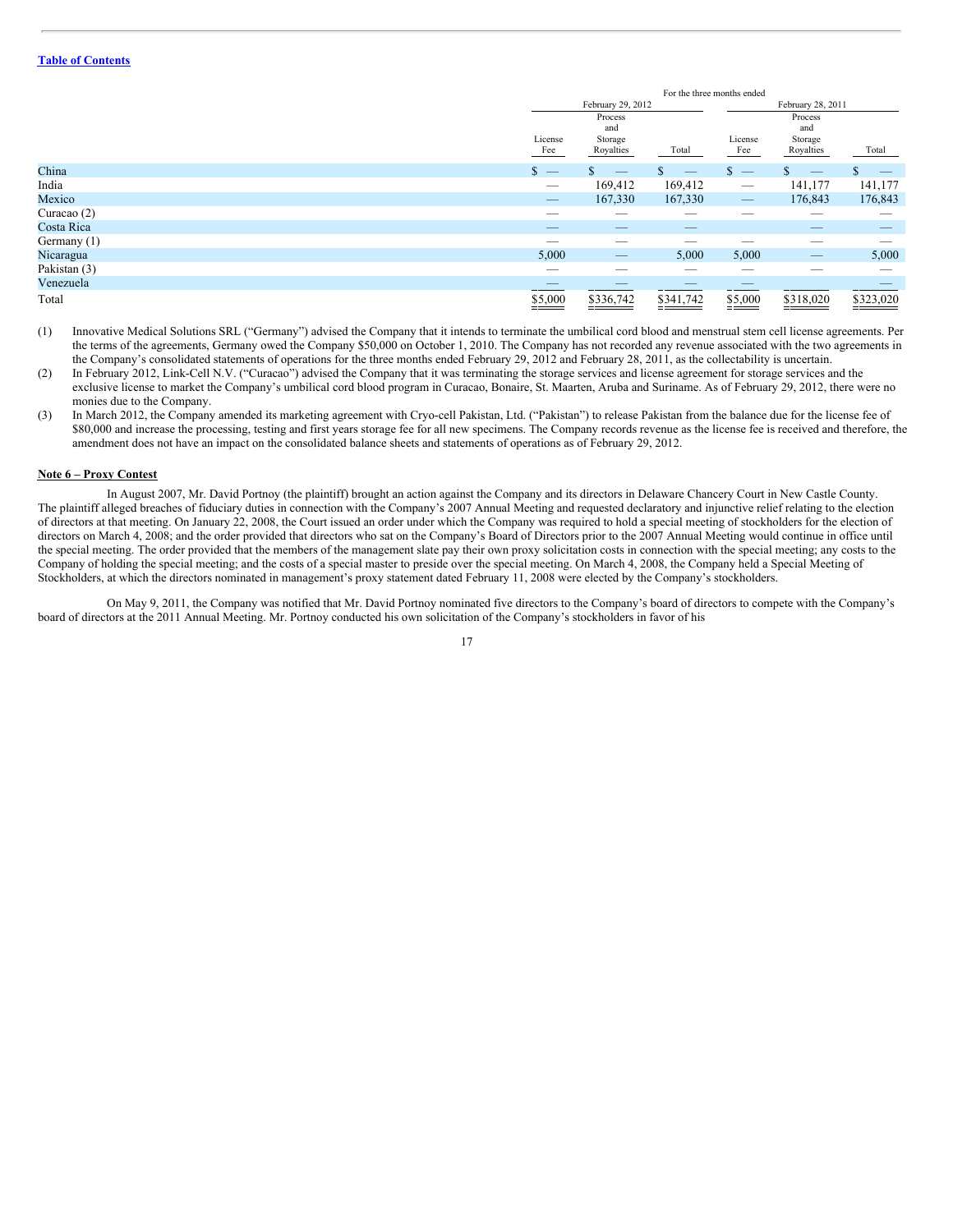nominees. In light of the activities associated with the 2007 annual meeting, on June 6, 2011, Mr. Portnoy brought another action seeking declaratory relief in the Delaware Chancery Court before the same judge that had ruled on the 2007 action.

On August 24, 2011, the Board of Directors of the Company approved funding a Grantor trust to escrow the amounts that may become payable to Mercedes Walton, Jill Taymans and Julie Allickson ("the Participants") under their respective Employment Agreements as a result of a Change in Control (as that term is defined in the respective employment agreements as a majority change in the Company's Board of Directors). The trustee of the Grantor Trust Agreement is Wells Fargo Bank, National Association ("Trustee"). On August 25, 2011, the Company transferred \$2,500,000 to the Trust which is reflected as restricted cash in the accompanying consolidated balance sheet as of February 29, 2012 and November 30, 2011. The Trust became irrevocable upon the Change in Control on August 25, 2011. The Company has no power to direct the Trustee to return the funds to the Company. The funds will be returned to the Company when the Trustee is satisfied that the obligations have been satisfied per any agreed upon terms. If the Company becomes insolvent, the Trustee will cease payments of benefits to the Participants and the cash will revert to the Company. Upon written approval of all Participants, the Company may terminate the Trust. As of February 29, 2012, two of the three Participants continue to be employed by the Company.

On August 24, 2011, the Board of Directors of the Company approved the acceleration of any unvested stock options and the extension of the exercise period of such options for options held by the Board of Directors and Mercedes Walton, Jill Taymans and Julie Allickson in the event of a Change in Control. On November 23, 2011, the Board of Directors of the Company revoked the previous resolution.

The Company held its 2011 Annual Meeting of Stockholders on August 25, 2011 ("the Annual Meeting"). The final voting results were certified by the Inspector of Elections on August 30, 2011. Mr. Portnoy's nominees were elected to the Company's Board of Directors triggering a complete change in the Company's Board of Directors.

On August 31, 2011, the newly elected Board of Directors of the Company terminated its Chief Executive Officer and former Chairman of the Board of Directors, Mercedes Walton for cause. In accordance with Ms. Walton's employment agreement dated August 15, 2005, as amended July 16, 2007, Ms. Walton could be entitled to severance in the amount up to \$950,000 related to lost salary, bonuses and benefits. In addition, the Company could be required to pay all reasonable legal fees and expenses incurred by Ms. Walton as a result of the termination, as well as outplacement services. The Company has recorded an accrual of approximately \$950,000 associated with the agreement which is reflected as an accrued expense in the accompanying consolidated balance sheet as of February 29, 2012 and November 30, 2011. Given the fact that Ms. Walton was terminated for cause, the Company believes that Ms. Walton has not earned the right to this severance and intends to defend itself against this agreement.

On August 31, 2011 the Company's Board of Director's approved the reimbursement by the Company to the Portnoy Group of its costs associated with the litigation resulting from the 2007 Annual Meeting and the 2011 Annual Meeting's proxy contest. The total costs reimbursed during the fourth quarter of fiscal 2011 were approximately \$528,000.

#### **Note 7 – Legal Proceedings**

On December 16, 2010, the Company filed an action in the Circuit Court in Pinellas County, Florida against Cord Blood America, Inc. ("CBAI") seeking an injunction against consummation of the proposed acquisition by CBAI of the assets of Cryo-Cell de Mexico, S.A. de C.V. ("CCMEX"), the Company's exclusive licensee in Mexico. The action is docketed at Civil No. 10-17412-CI-20. The Company believes that the proposed acquisition would violate its License Agreement with CCMEX. CBAI announced on December 8, 2010 that it had entered into a letter of intent for the proposed acquisition with CCMEX on December 3, 2010.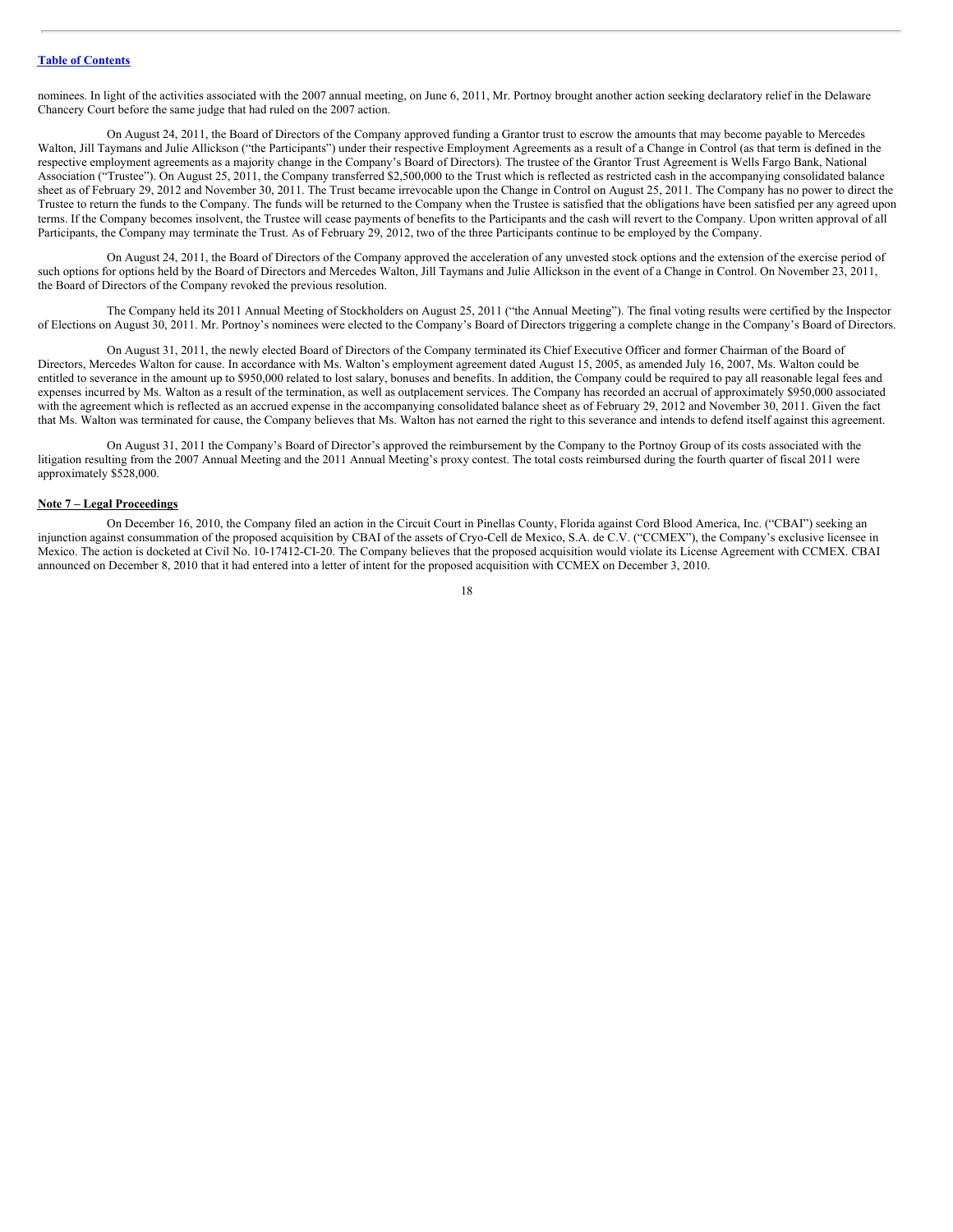The Company also filed a motion for a temporary injunction. CBAI filed a motion to dismiss on the ground that CCMEX was an indispensable party to the action. After a hearing on January 14, 2011, the court granted the motion to dismiss, allowing the Company to join CCMEX to the action, and setting a hearing on February 25, 2011 on the Company's motion for an injunction. On January 20, 2011, the Company filed an amended complaint alleging tortuous interference with a business relationship by CBAI, misappropriation of trade secrets and confidential information in violation of the Florida Uniform Trade Secrets Act by CBAI, dilution of trademark in violation of Florida Statute Section 495.151 by CBAI, common law unfair competition against CBAI, breach of license agreement by CCMEX and unfair and deceptive trade practices in violation of the Florida Unfair and Deceptive Trade Practices Act by CCMEX and CBAI. The amended complaint sought damages against CBAI and CCMEX and injunctive relief. After CCMEX was joined to the action, both defendants filed motions to dismiss, and the injunction hearing has been continued. On March 18, 2011, the court granted the motions to dismiss filed by CBAI and CCMEX. The court granted the motion for a rehearing filed by the Company. On September 7, 2011, the court granted the motions to dismiss filed by CBAI and CCMEX. The Company did not file an appeal.

In addition, from time to time the Company is subject to proceedings, lawsuits, contract disputes and other claims in the normal course of its business. The Company believes that the ultimate resolution of current matters should not have a material adverse effect on the Company's business, consolidated financial position or results of operations. It is possible, however, that there could be an unfavorable ultimate outcome for or resolution which could be material to the Company's results of operations for a particular quarterly reporting period. Litigation is inherently uncertain and there can be no assurance that the Company will prevail. On May 26, 2011, a complaint for monetary damages was served against the Company. The complaint did not specify the amount claimed, other than stating that it is more than \$75,000 which is the jurisdictional amount of the court the complaint was filed in. At this time, it is not possible for the Company to estimate the loss or the range of possible loss, due to the current early stage of the litigation, the meaningful legal uncertainties associated with the claim and the fact that the complaint did not specify the amount of damages sought. No amounts have been accrued as of February 29, 2012. The Company believes it has meritorious defenses to the claims and intends to vigorously defend itself, however, the ultimate resolution of this complaint is uncertain at this time. A trial has been scheduled for February 6, 2013.

On October 25, 2011, Mercedes Walton filed a demand for arbitration with the American Arbitration Association. Ms. Walton is claiming breach of her employment agreement and defamation. Ms. Walton is seeking arbitration costs, attorneys' fees, interest, compensatory, punitive and liquidated damages, as well as injunctive and declaratory relief in the amount of \$5,000,000. On August 31, 2011, the newly elected Board of Directors of the Company terminated its Chief Executive Officer and former Chairman of the Board of Directors, Ms. Walton for cause. In accordance with Ms. Walton's employment agreement dated August 15, 2005, as amended July 16, 2007, Ms. Walton could be entitled to severance in the amount up to \$950,000 related to lost salary, bonuses and benefits. In addition, the Company could be required to pay all reasonable legal fees and expenses incurred by Ms. Walton as a result of the termination, as well as outplacement services. The Company has recorded an accrual of approximately \$950,000 as of February 29, 2012 and November 30, 2011, associated with the agreement and the expense was reflected in selling, general and administrative expenses in the consolidated statement of operations for the year and fourth quarter ended November 30, 2011. On August 24, 2011, the Board of Directors of the Company approved funding a Grantor trust to escrow the amounts that may become payable to Mercedes Walton under her respective Employment Agreement as a result of a Change in Control (as that term is defined in the respective employment agreements as a majority change in the Company's Board of Directors). Given the fact that Ms. Walton was terminated for cause, the Company believes that Ms. Walton has not earned the right to this severance and intends to defend itself against this agreement. A hearing is scheduled for February 4, 2013.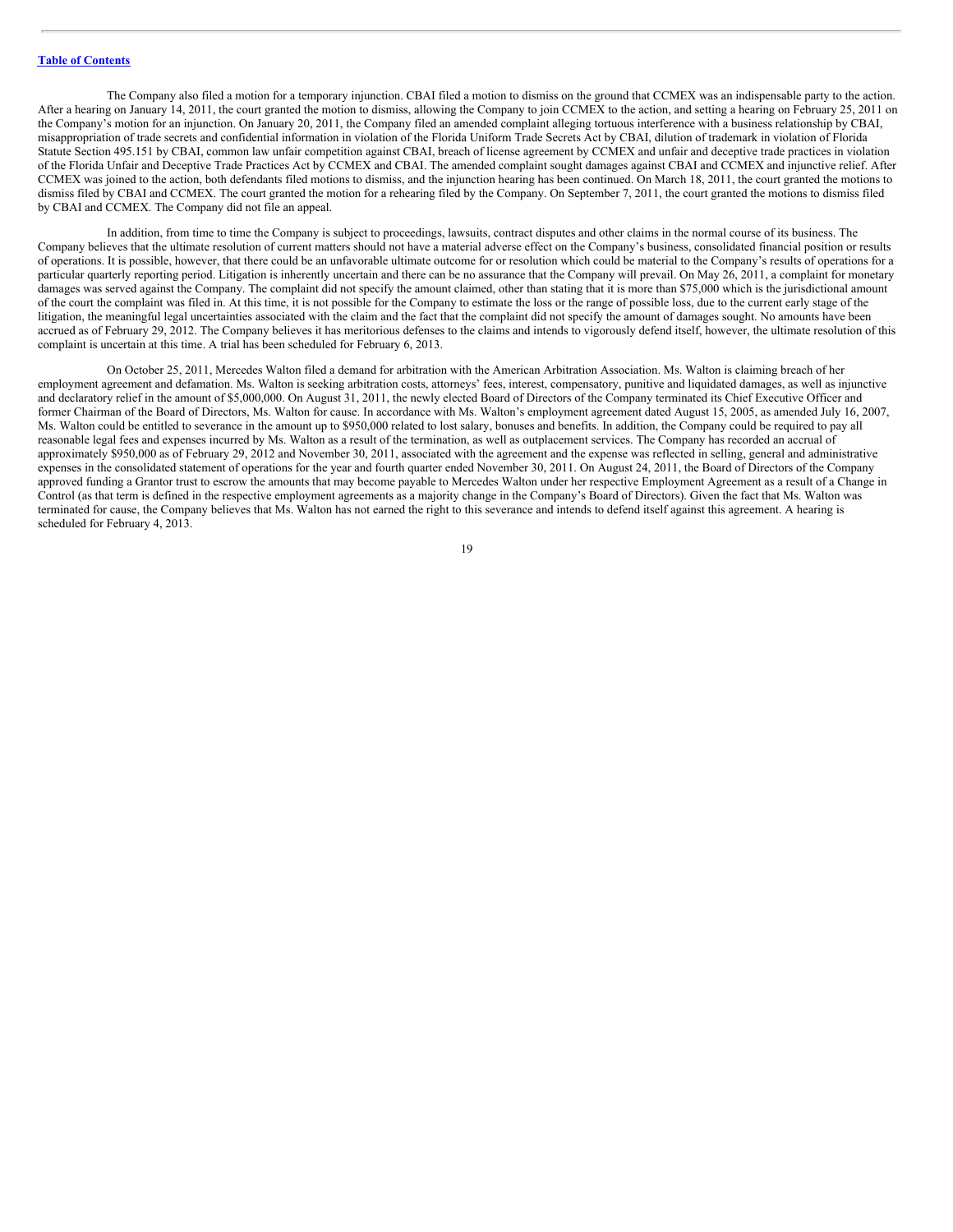# **Note 8 – Cancellation of Revenue Sharing Agreements**

On December 6, 2011, the Company entered into an Asset Purchase Agreement with Bio-Stor canceling the Bio-Stor Revenue Sharing Agreement ("RSA"). Pursuant to the terms of the Asset Purchase Agreement, on December 6, 2011, the Company made a one-time, lump-sum payment in the amount of \$2.3 million to Bio-Stor, and Bio-Stor sold, assigned, conveyed, transferred, and delivered to the Company all of its rights, interest and title in the RSA. The payment amount of \$2.3 million was offset by the carrying amount of the short-term liability related to Bio-Stor in the amount of \$900,000 and an accrued expense in the amount of \$172,610 to reflect the extinguishment of debt in the amount of \$1,227,390 for the three months ended February 29, 2012.

#### **Note 9 – Treasury Stock**

On December 1, 2011, the Company's Board of Directors authorized management at its discretion to repurchase up to one million (1,000,000) shares of the Company's outstanding common stock. The repurchases must be effectuated through open market purchases, privately negotiated block trades, unsolicited negotiated transactions, and/or pursuant to any trading plan that may be adopted in accordance with Rule 10b5-1 of the Securities and Exchange Commission or in such other manner as will comply with the provisions of the Securities Exchange Act of 1934.

On December 7, 2011, the Company engaged in a repurchase of 383,617 shares of the Company's common stock at \$1.80 per share in a privately negotiated transaction. On December 16, 2011, the Company repurchased 5,000 shares of the Company's common stock at \$2.00 per share through an open market purchase and on February 26, 2012, the Company repurchased 26,500 shares of the Company's common stock at \$2.00 per share in a privately negotiated transaction. The repurchased shares were all purchased at the fair market value at the time that the transaction was closed.

The repurchased shares will be held as treasury stock and have been removed from common shares outstanding as of February 29, 2012.

#### <span id="page-19-0"></span>**Item 2. Management's Discussion and Analysis of Financial Condition and Results of Operations.**

#### **Overview**

The Company is engaged in cellular processing and cryogenic storage, with a current focus on the collection and preservation of umbilical cord blood stem cells for family use. The Company's principal sources of revenues are service fees for cord blood processing and preservation for new customers and recurring annual storage fees. Effective February 1, 2012, the Company charges fees of \$2,074 to new clients for the collection kit, processing and testing and return medical courier service, with discounts in the case of multiple children from the same family and in other circumstances. The Company currently charges an annual storage fee of \$125 for new clients; storage fees for existing customers depend on the contracts with such customers. The Company also offers a one-time payment plan, where the client is charged \$3,949 with discounts in the case of multiple children from the same family and in other circumstances. The one-time plan includes the collection kit, processing and testing, return medical courier service and 21 years of pre-paid storage fees. The Company also receives other income from licensing fees and royalties from global affiliates.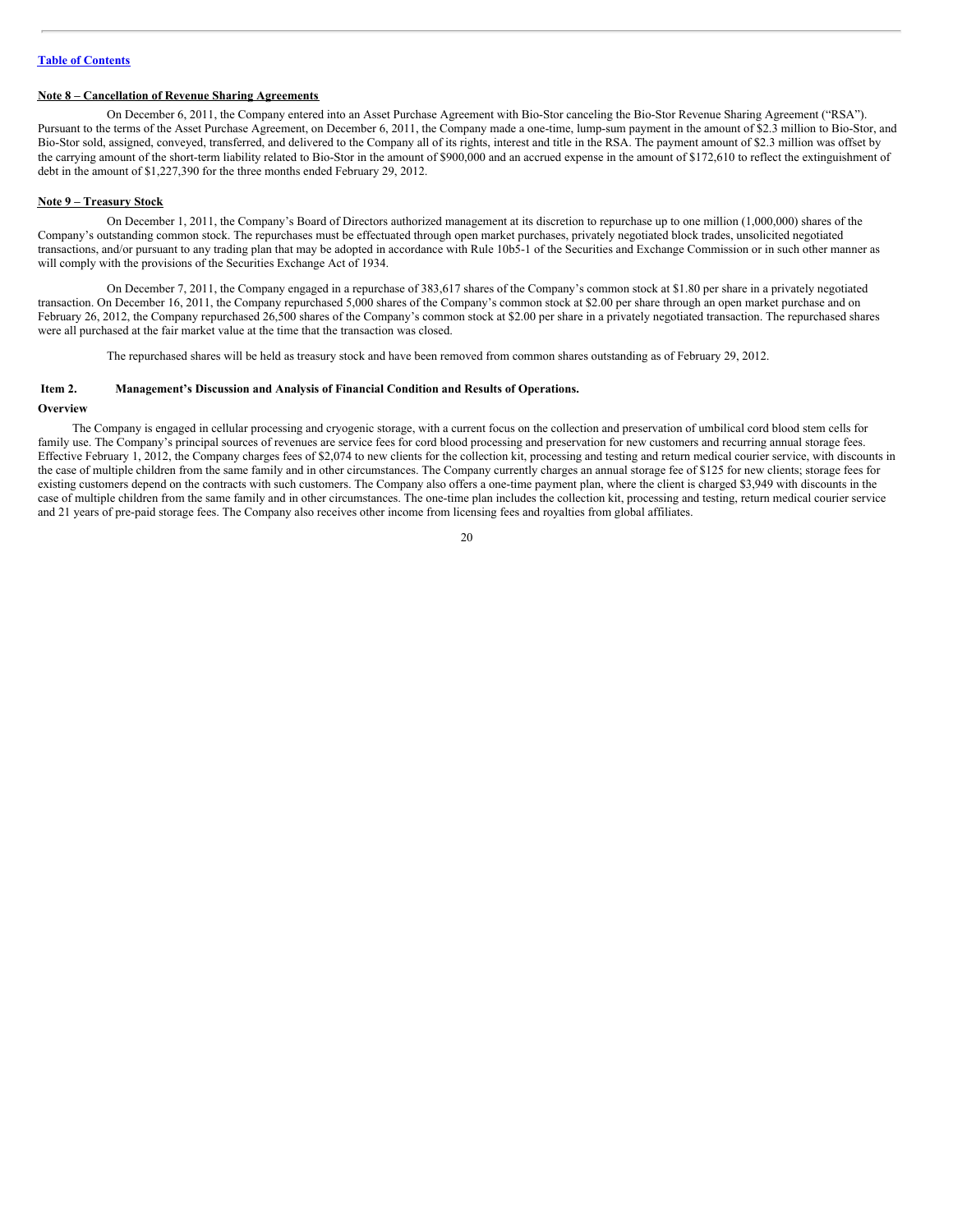In recent years, the Company has expanded its research and development activities to develop technologies related to stem cells harvested from sources beyond umbilical cord blood stem cells. In 2006, the Company discovered novel technology related to menstrual stem cells. During 2007, much of the Company's research and development activities focused on the development of proprietary technology related to maternal placental stem cells (MPSCs). In November 2007, the Company announced the commercial launch of the menstrual stem cell service related to this patent-pending technology. The Company continues to focus independently-funded research and development activities through a vast network of research collaboration partners.

In August 2011, there was a change in control of the Board of Directors. The Company is refocusing its efforts on the Company's umbilical cord blood and cord tissue business while continuing to develop the menstrual stem cell technology.

During the three months ended February 29, 2012, the Company's revenues decreased 7% as compared to the same period in 2011. The Company reported a net loss of approximately \$1,700,000, or (\$.15) per basic common share for the three months ended February 29, 2012 compared to net income of approximately \$233,000 or \$.02 per basic common share for the same period in 2011. The decrease in net income for the three months ended February 29, 2012 principally resulted from the cancellation of the Bio-Stor Revenue Sharing Agreement resulting in extinguishment of debt in the amount of approximately \$1,200,000, a 20% increase in selling, general and administrative expenses, due mainly to an increase in stock option compensation and the increase in sales and marketing initiatives. This is partially offset by a 12% decrease in cost of sales. In addition, research and development expenses were approximately \$15,000 for the three months ended February 29, 2012, a decrease of approximately \$21,000 or 59% in comparison to the same period in 2011.

At February 29, 2012, the Company had cash and cash equivalents of \$4,320,073. The Company's cash decreased by approximately \$2,000,000 during the first three months of fiscal 2012, primarily as a result of the cancellation of the Bio-Stor Revenue Sharing Agreement and the stock repurchase plan pursuant to which the Company has repurchased 415,117 shares of the Company's common stock. As of February 29, 2012, the Company had no long-term indebtedness.

#### **Results of Operations**

*Revenues.* Revenues for the three months ended February 29, 2012 were \$4,178,589 as compared to \$4,472,805 for the same period in 2011, a 7% decrease. The decrease in revenue was primarily attributable to an 8% decrease in processing and storage fees, which was partially offset by a 6% increase in licensee income.

*Processing and Storage Fees.* The decrease in processing and storage fee revenue is primarily attributable to a decrease in specimens processed of 26%, partially offset by an 8% increase in recurring annual storage fee revenue and a decrease in sales discounts of 40% for the fiscal 2012 period compared to the 2011 period. Sales discounts represent discounts to returning clients and promotions offered to newly enrolled clients from time to time.

*Licensee Income.*Licensee income for the three months ended February 29, 2012, was \$341,742 as compared to \$323,020 for the 2011 period. Licensee income for the three months ended February 29, 2012 consisted of \$336,742 in royalty income earned on the processing and storage of specimens in geographical areas where the Company has license agreements. The remaining licensee income related to an installment payment of a non-refundable up-front license fee from the licensee of the Company's umbilical cord blood program in Nicaragua. Licensee income for the three months ended February 28, 2011 primarily consisted of \$318,020 in royalty income earned on the processing and storage of cord blood stem cell specimens in geographic areas where the Company has license agreements. The remaining licensee income related to an installment payment of a non-refundable up-front license fee from the licensee of the Company's umbilical cord blood program in Nicaragua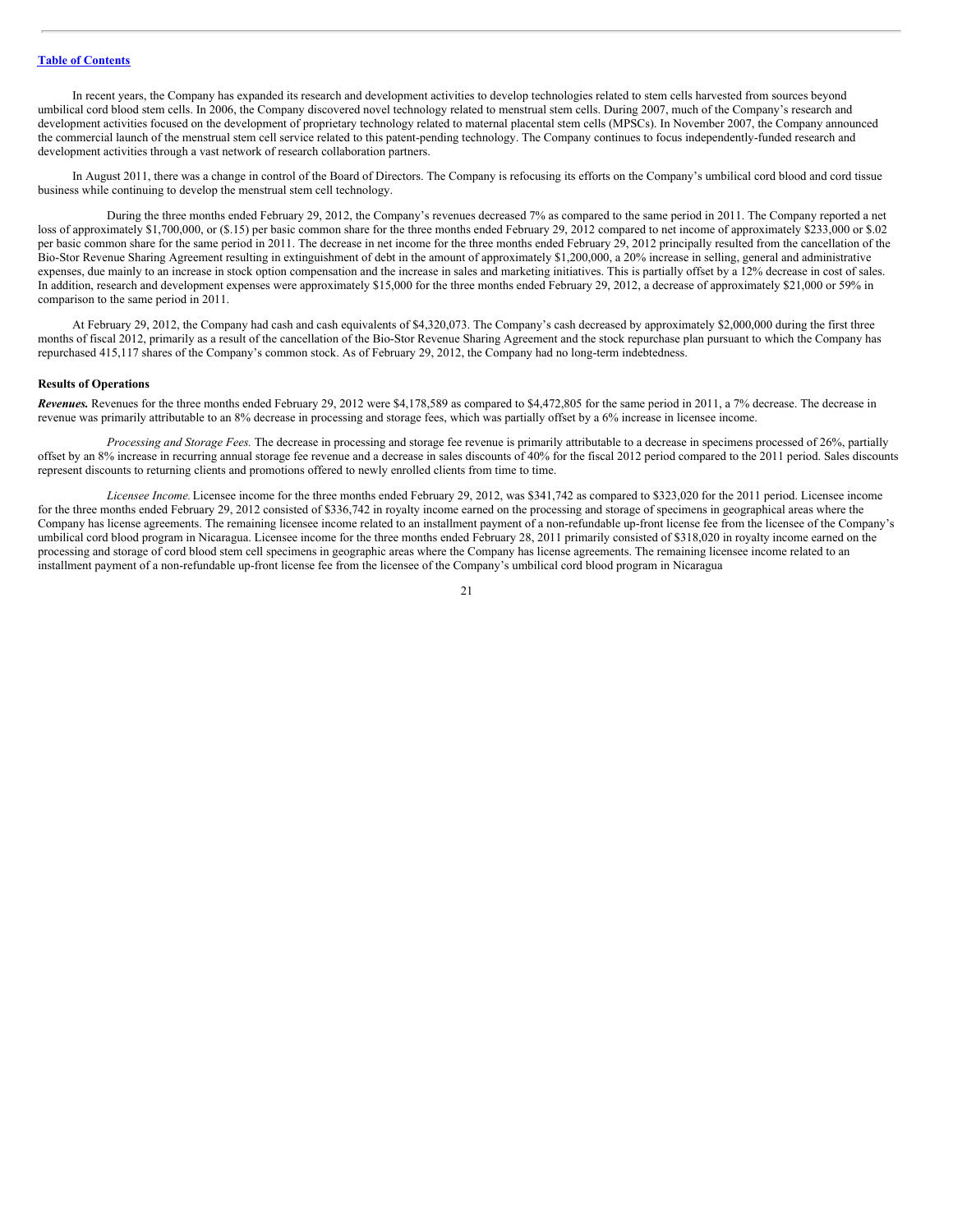Cost of Sales. Cost of sales for the three months ended February 29, 2012 was \$1,026,903 as compared to \$1,161,520 for the same period in 2011, representing a 12% decrease. Cost of sales was 27% and 28% of processing and storage fee revenue for the three months ended February 29, 2012 and February 28, 2011, respectively. Cost of sales includes wages and supplies associated with process enhancements to the existing production procedures and quality systems in the processing of cord blood specimens at the Company's facility in Oldsmar, Florida and depreciation expense of approximately \$54,000 for both the three months ended February 29, 2012 and February 28, 2011.

*Selling, General and Administrative Expenses.* Selling, general and administrative expenses for the three months ended February 29, 2012 were \$3,160,797 as compared to \$2,518,085 for the 2011 period representing a 23% increase. These expenses are primarily comprised of expenses for consumer advertising, salaries and wages for personnel and professional fees. The increase in selling, general and administrative expenses is primarily due to an increase of approximately \$476,000 or 51% in sales and marketing due to Company's new sales initiatives and an increase of approximately \$191,000 in stock option expense, which was partially offset by an approximate \$112,000 decrease in legal and investor relations services.

*Research, Development and Related Engineering Expenses.*Research, development and related engineering expenses for the three months ended February 29, 2012 were \$14,579 as compared to \$35,622 for the three months ended February 28, 2011. The expenses for the three months ended February 29, 2012 and February 28, 2011 are primarily comprised of expenses related to the continued commercialization of the Company's menstrual stem cell technology, which was launched in November 2007 and the Company's new product, cord tissue.

*Depreciation and Amortization.* Depreciation and Amortization (not included in Cost of Sales) for the three months ended February 29, 2012 was \$56,255 compared to \$71,826 for the 2011 period. The decrease was caused by a portion of the Company's property and equipment becoming fully depreciated during fiscal 2011.

*Extinguishment of Revenue Sharing Agreement.* On December 6, 2011, the Company entered into an Asset Purchase Agreement with Bio-Stor canceling the Bio-Stor Revenue Sharing Agreement ("RSA"). Pursuant to the terms of the Asset Purchase Agreement, on December 6, 2011, the Company made a one-time, lump-sum payment in the amount of \$2.3 million to Bio-Stor, and Bio-Stor sold, assigned, conveyed, transferred, and delivered to the Company all of its rights, interest and title in the RSA. The payment amount of \$2.3 million was offset by the carrying amount of the short-term liability related to Bio-Stor in the amount of \$900,000 and an accrued expense in the amount of \$172,610 to reflect the extinguishment of Revenue Sharing Agreement in the amount of \$1,227,690 for the three months ended February 29, 2012.

*Interest Expense.* Interest expense during the three months ended February 29, 2012, was \$299,165 compared to \$392,014 during the comparable period in 2011. Interest expense is mainly comprised of payments made to the other parties to the Company's revenue sharing agreements based on the Company's storage revenue. The 24% decrease is the result of the cancellation of the Bio-Stor RSA. The cancellation will result in an approximate \$400,000 savings per year. Also included in interest expense is the amortization of the present value of a deferred consulting agreement in the amount of \$987 and \$2,790 for the three months ended February 29, 2012 and February 28, 2011, respectively.

*Equity in Losses of Af iliate.*Equity in losses of affiliate was \$38,832 for the three months ended February 29, 2012, compared to \$28,090 for the 2011 period. Equity in losses of affiliate for the three months ended February 29, 2012 and February 28, 2011, solely consists of amounts related to compensation expense for stock option awards that were granted by Saneron to certain consultants and employees.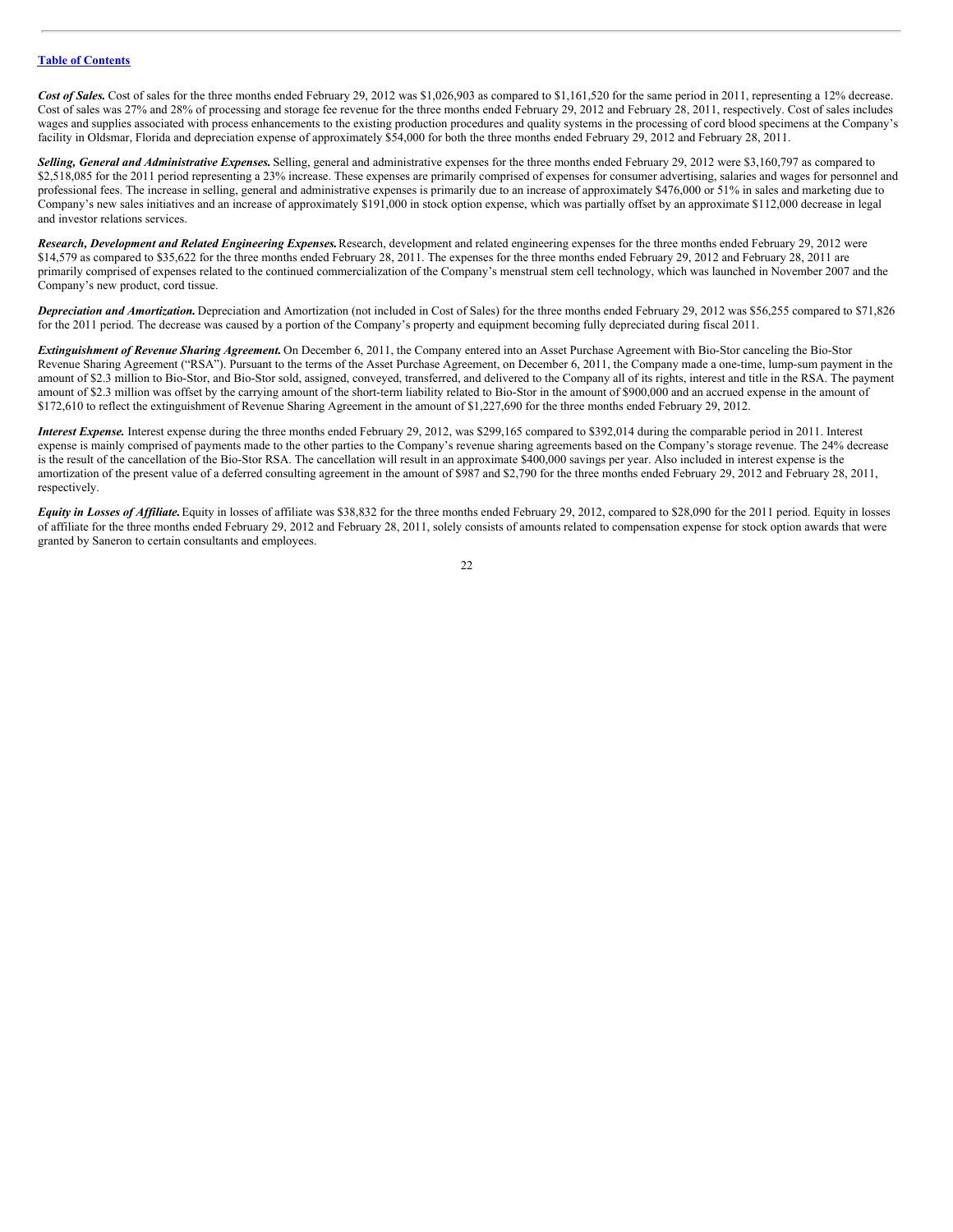*Income Taxes*. Deferred tax assets and liabilities are measured using enacted tax rates expected to be recovered or settled. The ultimate realization of our deferred tax assets depends upon generating sufficient future taxable income prior to the expiration of the tax attributes. In assessing the need for a valuation allowance, we must project future levels of taxable income. This assessment requires significant judgment. We examine the evidence related to the recent history of tax losses, the economic conditions which we operate and our forecasts and projections to make that determination.

The Company records foreign income taxes withheld from installment payments of non-refundable up-front license fees and royalty income earned on the processing and storage of cord blood stem cell specimens in geographic areas where the Company has license agreements. The Company recorded approximately \$57,000 and \$39,000 for the three months ended February 29, 2012 and February 28, 2011, respectively, of foreign income tax expense, which is included in income tax expense in the accompanying consolidated statements of operations. The increase in foreign tax expense is attributable to the increase in royalties recognized during the period ended February 29, 2012 compared to February 28, 2011.

There was no U.S. income tax expense for the three months ended February 29, 2012 and for the same period in 2011. The Company did not record income tax expense during the first quarter of 2012 due to the Company incurring a tax loss which resulted in an increase to the net operating loss deferred tax asset, offset by an increase in the valuation allowance or 2011 due to the utilization of net operating losses and foreign tax credit carryforwards, which were not previously benefited in the Company's financial statements.

#### **Liquidity and Capital Resources**

Through February 29, 2012, the Company's principal source of cash has been from sales of its umbilical cord blood program to customers, the sale of license agreements and royalties from licensees. The Company does not expect a change in its principal source of cash flow.

At February 29, 2012, the Company had cash and cash equivalents of \$4,320,073 as compared to \$6,305,095 at November 30, 2011. The decrease in cash and cash equivalents during the three months ended February 29, 2012 was primarily attributable to the following:

Net cash provided by operating activities for the three months ended February 29, 2012 was \$157,907, which was primarily attributable to the Company's operating results.

Net cash provided by operating activities for the three months ended February 28, 2011 was \$237,758, which was primarily attributable to the Company's operating results.

Net cash provided by investing activities for the three months ended February 29, 2012 was \$910,582, which was primarily attributable to the sale of marketable securities which was offset by the purchase of property and equipment and the investment in patents and trademarks.

Net cash used in investing activities for the three months ended February 28, 2011 was \$229,536, which was primarily attributable to the purchase of property and equipment and the investment in patents and trademarks.

Net cash used by financing activities for the three months ended February 29, 2012 was \$3,053,511 which was primarily attributable to the cancellation of the Bio-Stor Revenue Sharing Agreement and the stock repurchase plan pursuant to which the Company has repurchased 415,117 shares of the Company's common stock.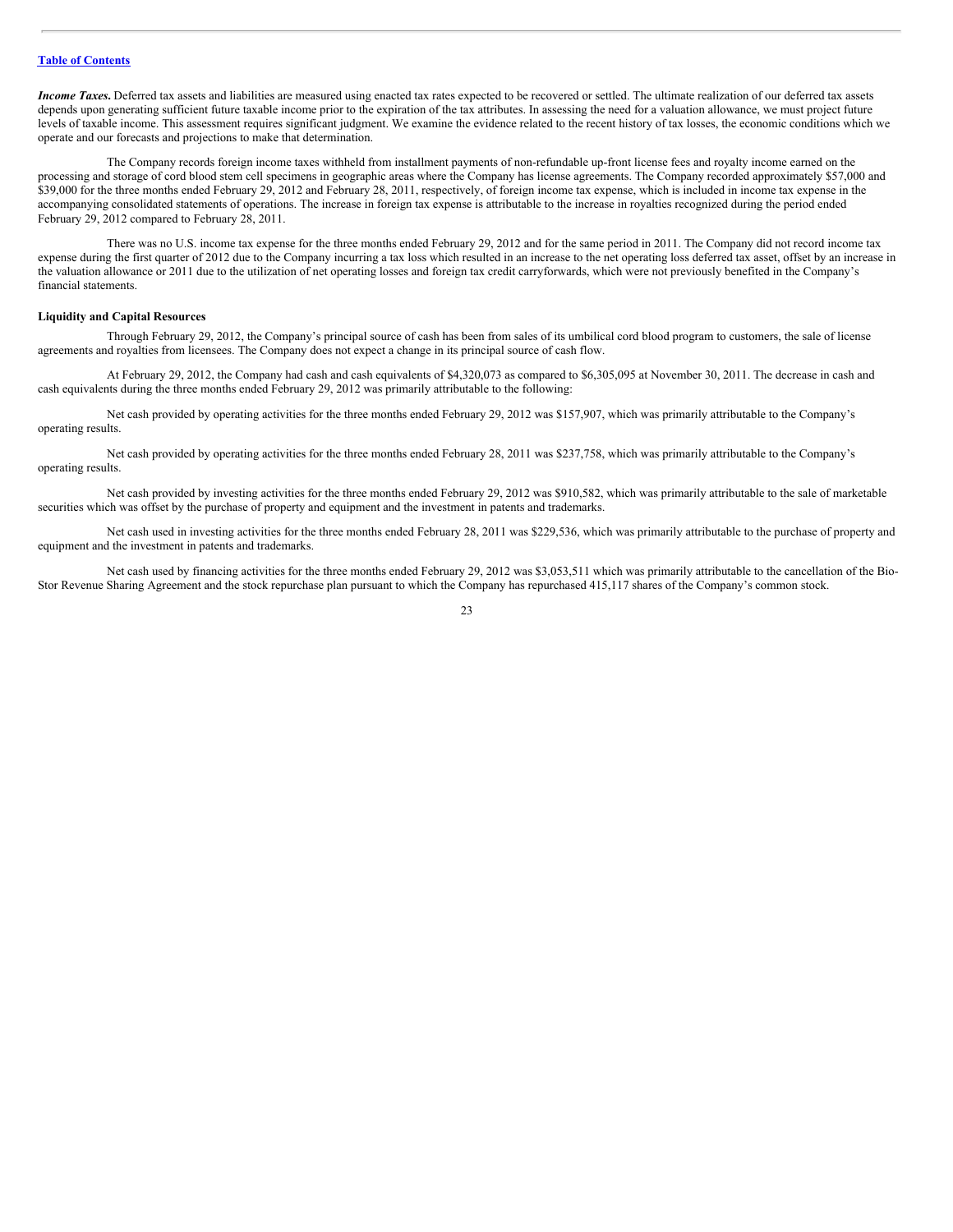There was no cash provided by or used in financing activities during the first three months of fiscal 2011.

#### The Company does not have a line of credit.

The Company anticipates making non-discretionary capital expenditures of approximately \$750,000 over the next twelve months. The Company anticipates funding future property and equipment purchases with cash-on-hand and cash flows from future operations.

The Company anticipates that its cash and cash equivalents and cash flows from future operations will be sufficient to fund its known cash needs for at least the next 12 months. Cash flows from operations will depend primarily upon increasing revenues from sales of its umbilical cord blood cellular storage services and the menstrual stem cell service, and controlling expenses. If expected increases in revenues are not realized, or if expenses are higher than anticipated, the Company may be required to reduce or defer cash expenditures or otherwise manage its cash resources during the next 12 months so that they are sufficient to meet the Company's cash needs for that period. In addition, the Company may consider seeking equity or debt financing if deemed appropriate for its plan of operations, and if such financing can be obtained on acceptable terms. There is no assurance that the reductions in expenditures, if necessary, will not have an adverse effect on the Company's business operations, including sales activities and the development of new services and technology.

#### **Critical Accounting Policies**

The preparation of consolidated financial statements and related disclosures in conformity with accounting principles generally accepted in the United States requires estimates and assumptions that affect the reported amounts of assets and liabilities, revenues and expenses and related disclosures of contingent assets and liabilities in the consolidated financial statements and accompanying notes. The SEC has defined a company's critical accounting policies as the ones that are most important to the portrayal of the company's financial condition and results of operations, and which require the company to make its most difficult and subjective judgments, often as a result of the need to make estimates of matters that are inherently uncertain. The Company believes that its estimates and assumptions are reasonable under the circumstances; however, actual results may vary from these estimates and assumptions. We have identified the following critical accounting policies that affect the more significant judgments and estimates used in the preparation of the consolidated financial statements.

#### **Revenue Recognition**

# *Revenue Recognition for Arrangements with Multiple Deliverables*

For multi-element arrangements, the Company allocates revenue to all deliverables based on their relative selling prices. In such circumstances, the accounting principle establishes a hierarchy to determine the selling price to be used for allocating revenue to deliverables as follows: (i) vendor-specific objective evidence of fair value ("VSOE"), (ii) third-party evidence of selling price ("TPE"), and (iii) best estimate of the selling price ("ESP"). VSOE generally exists only when the Company sells the deliverable separately and is the price actually charged by the Company for that deliverable.

The Company has identified two deliverables generally contained in the arrangements involving the sale of its umbilical cord blood product. The first deliverable is the processing of a specimen. The second deliverable is either the annual storage of a specimen or the 21 year storage of a specimen. The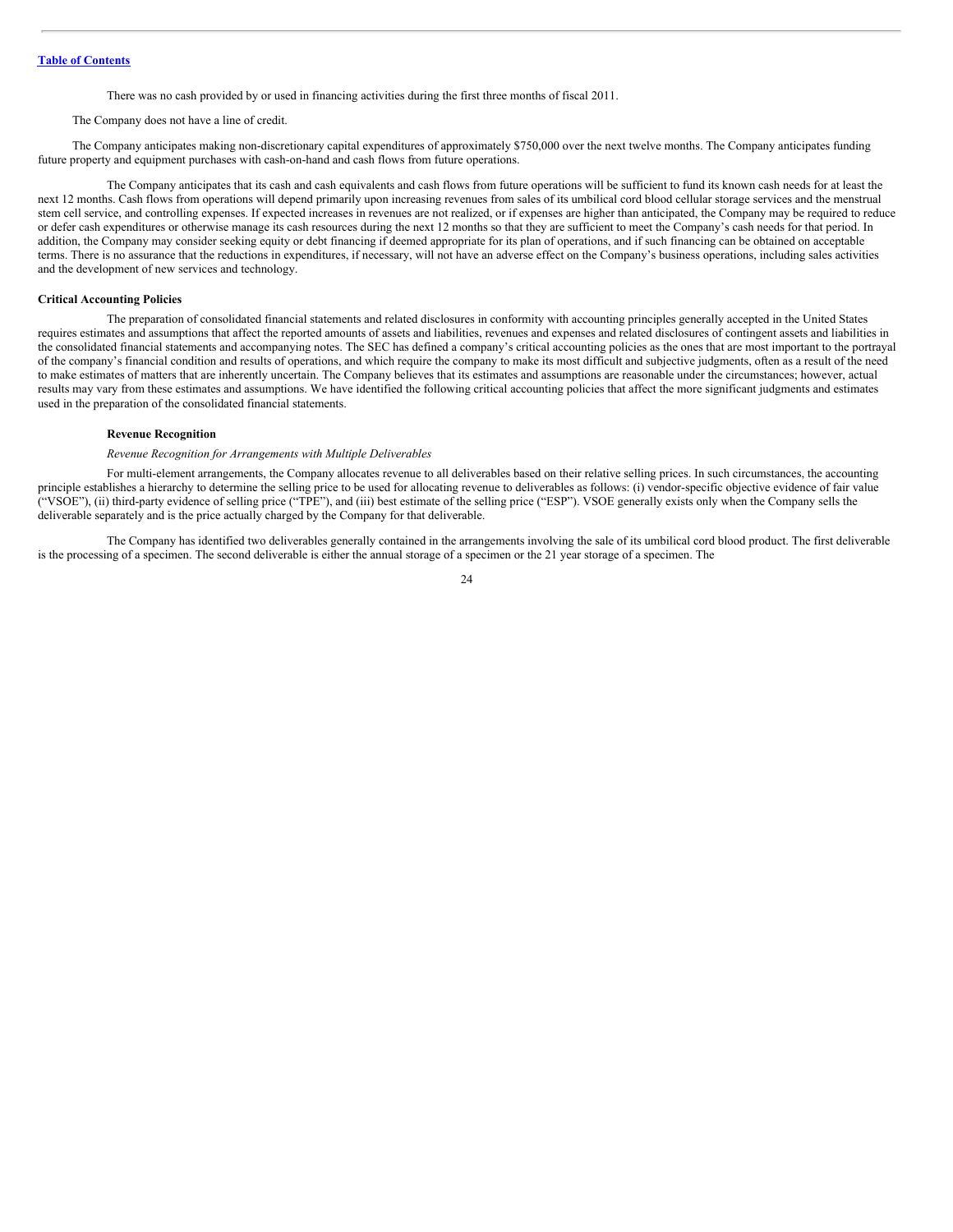Company has allocated revenue between these deliverables using the relative selling price method. The Company has VSOE for its annual storage fees as the Company renews storage fees annually with its customers on a standalone basis. Because the Company has neither VSOE nor TPE for the processing and 21 year storage deliverables, the allocation of revenue has been based on the Company's ESPs. Amounts allocated to processing a specimen are recognized at the time of sale. Amounts allocated to the storage of a specimen are recognized ratably over the contractual storage period. Any discounts given to the customer are recognized by applying the relative selling price method whereby after the Company determines the selling price to be allocated to each deliverable (processing and storage), the sum of the prices of the deliverables is then compared to the arrangement consideration, and any difference is applied to the separate deliverables ratably.

The Company's process for determining its ESP for deliverables without VSOE or TPE considers multiple factors that may vary depending upon the unique facts and circumstances related to each deliverable. Key factors considered by the Company in developing the ESPs for its processing and 21 year storage fee include the Company's historical pricing practices as well as expected profit margins. Any changes in how the Company determines ESP could impact the timing of revenue recognition.

The Company records revenue from processing and storage of specimens and pursuant to agreements with licensees. The Company recognizes revenue from processing fees upon completion of processing and recognizes storage fees ratably over the contractual storage period (1 or 21 years), as well as, licensee income from royalties paid by licensees related to storage contracts which the Company has under license agreements. Contracted storage periods can range from one to twenty-one years. Deferred revenue on the accompanying consolidated balance sheets includes the portion of the annual storage fee and the twenty-one year storage fee that is being recognized over the contractual storage period as well as royalties received from foreign licensees related to long-term storage contracts in which the Company has future obligations under the license agreement. The Company classifies deferred revenue as current if the Company expects to recognize the related revenue over the next 12 months.

#### **License and Royalty Agreements**

The Company has entered into licensing agreements with certain investors in various international markets in an attempt to capitalize on the Company's technology. The investors typically pay a licensing fee to receive Company marketing programs, technology and know-how in a selected area. The investor may be given a right to sell sub-license agreements as well. As part of the accounting for the up-front license revenue, revenue from the up-front license fee is recognized based on such factors as when the payment is due, collectability and when all material services or conditions relating to the sale have been substantially performed based on the terms of the agreement. The Company has nineteen active licensing agreements. The following areas each have one license agreement: Mexico, El Salvador, Guatemala, Ecuador, Panama, Honduras, China, Pakistan, Chile, Colombia and Peru,. The following areas each have two license agreements: Venezuela, India, Nicaragua, and Costa Rica.

In addition to the license fee, the Company earns a royalty on processing and storage fees on subsequent processing and storage revenues received by the licensee in the licensed territory and a fee on any sub-license agreements that are sold by the licensee where applicable. The Company processes and stores specimens sent directly from customers of licensees in Mexico, El Salvador, Guatemala, Ecuador, Panama, Honduras, Nicaragua, Costa Rica, Pakistan and Venezuela. The Company also processes and stores specimens from sub-licenses of Venezuela, who are Chile, Colombia and Peru. These fees are included in processing and storage fees revenue on the consolidated statements of operations. As part of the accounting for royalty revenue from China, India and Mexico, the Company uses estimates and judgments based on historical processing and storage volume in determining the timing and amount of royalty revenue to recognize. The Company periodically reviews license and royalty receivables for collectability and, if necessary, will record an expense for an allowance for uncollectible accounts. If the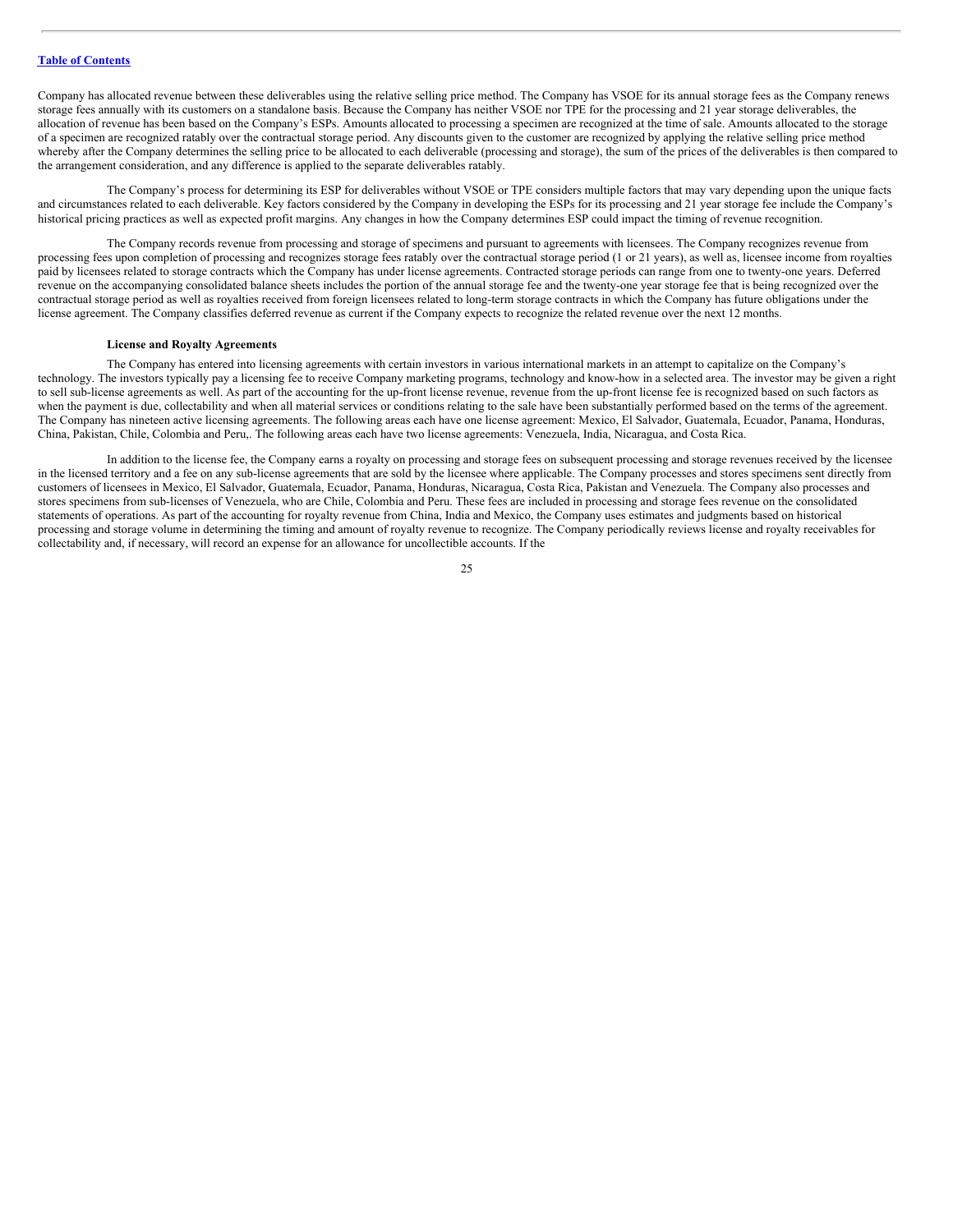financial condition of the Company's sub-licensees were to deteriorate beyond the estimates, the Company may have to increase the allowance for doubtful accounts which could have a negative impact on earnings. If the licensee's customer base were to decrease, it would negatively impact the Company's ongoing license income.

#### **Accounts Receivable**

Accounts receivable consist of the amounts due from clients that have enrolled and processed in the umbilical cord blood processing and storage program and amounts due from licensee affiliates and do not require collateral. Accounts receivable due from clients and license affiliates that store specimens at the Company's facility in Oldsmar, Florida are due within 30 days and are stated at amounts due from clients net of an allowance for doubtful accounts. Accounts outstanding longer than the contractual payment terms are considered past due. The Company determines its allowance by considering the length of time accounts receivable are past due, the Company's previous loss history, and the customer's and licensees' current ability to pay its obligations. Therefore, if the financial condition of the Company's clients were to deteriorate beyond the estimates, the Company may have to increase the allowance for doubtful accounts which could have a negative impact on earnings. The Company writes-off accounts receivable when they become uncollectible, and payments subsequently received on such receivables are credited to the allowance for doubtful accounts.

#### **Income Taxes**

Deferred income tax assets and liabilities are recognized for the estimated future tax consequences attributable to differences between financial statement carrying amounts of existing assets and liabilities and their respective tax bases. Deferred income tax assets and liabilities are measured using enacted tax rates expected to be recovered or settled. The Company has recorded a valuation allowance of approximately \$8,963,000 and \$7,756,000 as of February 29, 2012 and November 30, 2011, respectively, as the Company does not currently believe it is "more likely than not" that all of the future income tax benefits will be realized. When the Company changes its determination as to the amount of deferred tax assets that can be realized, the valuation allowance is adjusted with a corresponding impact to income tax expense in the period in which such determination is made. The ultimate realization of the Company's deferred tax assets depends upon generating sufficient taxable income prior to the expiration of the tax attributes. In assessing the need for a valuation allowance, the Company projects future levels of taxable income. This assessment requires significant judgment. We examine the evidence related to the recent history of losses, the economic conditions in which we operate and our forecasts and projections to make that determination.

The Company records foreign income taxes withheld from installment payments of non-refundable up-front license fees and royalty income earned on the processing and storage of cord blood stem cell specimens in geographic areas where the Company has license agreements.

#### **Investment in Saneron**

The Company owns 34% as of February 29, 2012 and November 30, 2011 of an entity that is involved in the area of stem cell research. The Company accounts for this investment under the equity method. The Company previously recorded equity in losses of affiliate until the investment balance was zero and only goodwill remained. The investment is reviewed annually to determine if an other than temporary impairment exists. The Company does not believe that an impairment exists as of February 29, 2012 and November 30, 2011. If actual future results are not consistent with the Company's assumptions and estimates, the Company may be required to record impairment charges in the future which could have a negative impact on earnings.

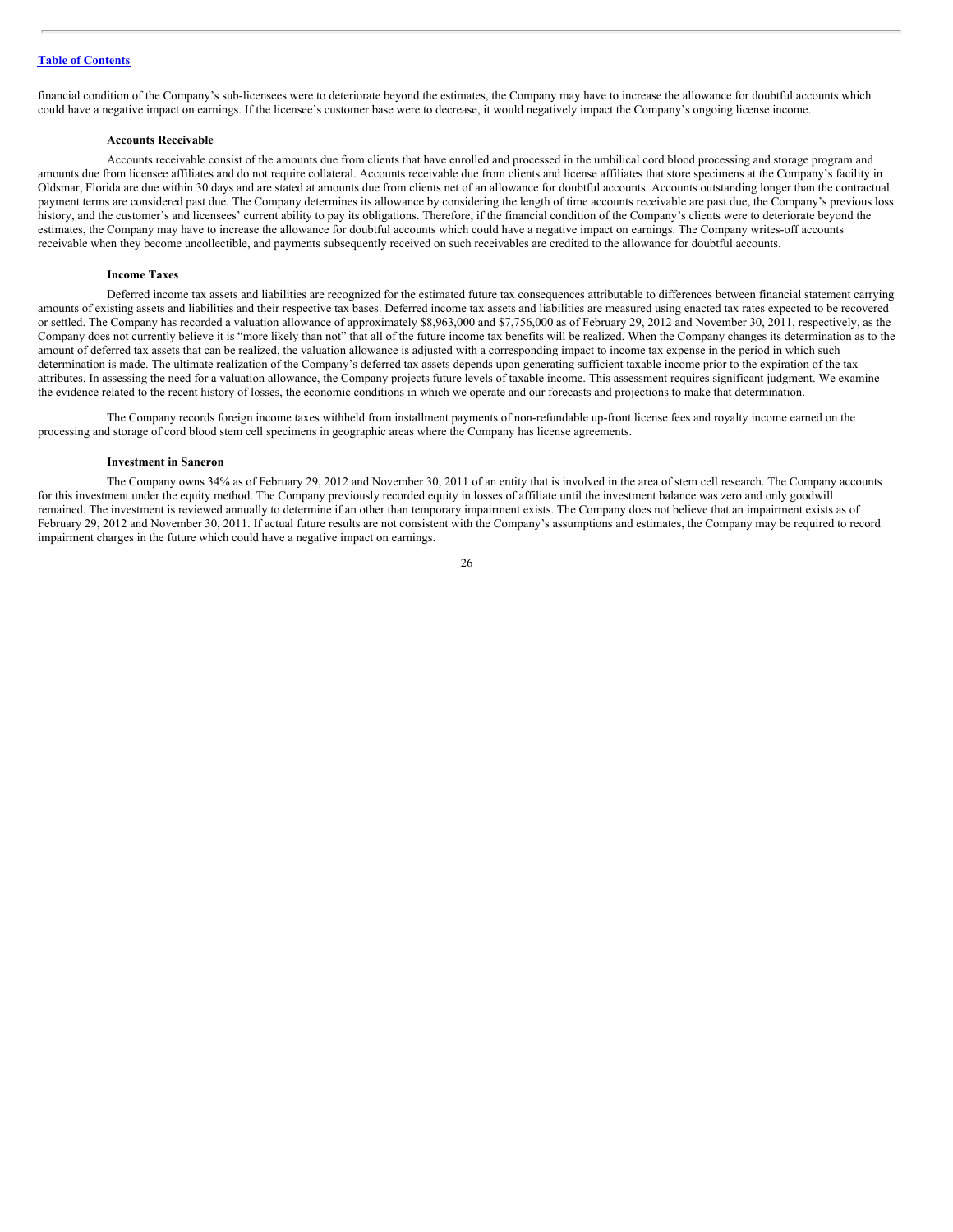#### **Patents and Trademarks**

The Company incurs certain legal and related costs in connection with patent and trademark applications. If a future economic benefit is anticipated from the resulting patent or trademark or an alternate future use is available to the Company, such costs are capitalized and amortized over the expected life of the patent or trademark. The Company's assessment of future economic benefit involves considerable management judgment. A different conclusion could result in the reduction of the carrying value of these assets.

#### **Long-Lived Assets**

The Company evaluates the realizability of its long-lived assets including intangibles, which requires impairment losses to be recorded on long-lived assets used in operations when indicators of impairment, such as reductions in demand or significant economic slowdowns are present. Reviews are performed to determine whether the carrying value of an asset is impaired, based on comparisons to undiscounted expected future cash flows. If this comparison indicates that there is impairment and carrying value is in excess of fair value, the impaired asset is written down to fair value, which is typically calculated using: (i) quoted market prices or (ii) discounted expected future cash flows utilizing a discount rate.

#### **Revenue Sharing Agreements**

The Company has entered into Revenue Sharing Agreements ("RSAs") with various parties whereby these parties contracted with the Company for a percentage of future storage revenues the Company generates and collects from clients in specific geographical areas. The RSAs have no definitive term or termination provisions. The sharing applies to the storage fees for all specified specimens in the area up to the number covered in the contract. When the number of specimens is filled, any additional specimens stored in that area are not subject to revenue sharing. As there are empty spaces resulting from attrition, the Company agrees to fill them as soon as possible. The parties typically pay the Company a non-refundable up-front fee for the rights to these future payments. The Company recognized these non-refundable fees as a long-term liability. Given the criteria under which these RSAs are established, cash flows related to these contracts can fluctuate from period to period. All payments made to the other parties to the RSAs are recognized as interest expense. At such time as the total payments can be determined, the Company will commence amortizing these liabilities under the effective interest method. The Company does not intend to enter into additional RSAs.

#### **Recently Issued Accounting Pronouncements**

In June 2011, the FASB issued ASU 2011-05,*Comprehensive Income (Topic 220): Presentation of Comprehensive Income*("ASU 2011-05"). ASU 2011-05 will require companies to present the components of net income and other comprehensive income either as one continuous statement or as two consecutive statements. It eliminates the option to present components of other comprehensive income as part of the changes in stockholders' equity. The standard does not change the items which must be reported in other comprehensive income, how such items are measured or when they must be reclassified to net income. ASU 2011-05 is effective for interim and annual periods beginning after December 15, 2011, with early adoption permitted. The Company will adopt ASU 2011-05 when required in the first quarter of 2013. The adoption of ASU 2011-05 will only impact presentation and will not have any effect on the Company's consolidated financial statements or on its financial condition.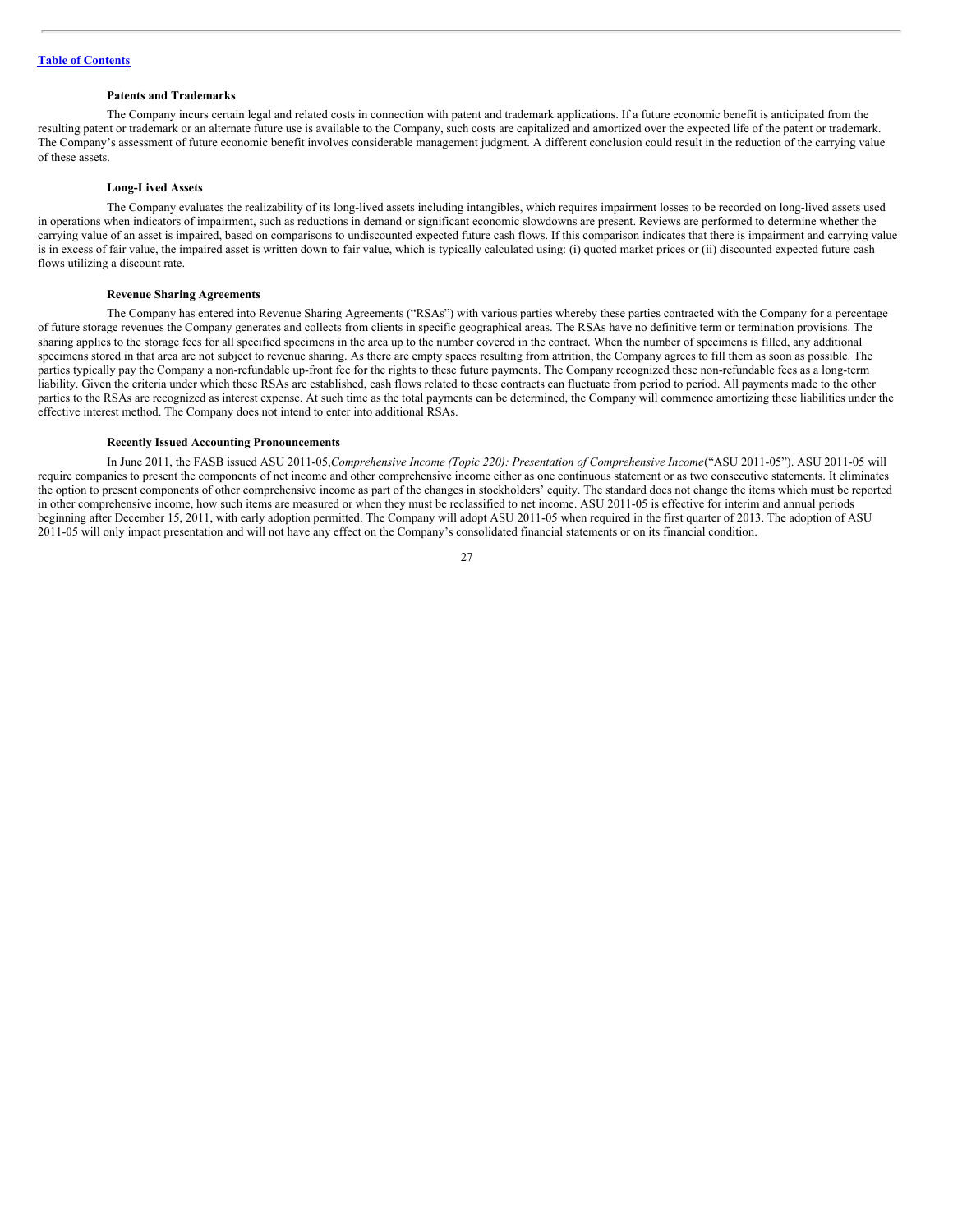In December 2011, the FASB issued Accounting Standards Update No. 2011-12:*Comprehensive Income (Topic 220): Deferral of the Ef ective Date for* Amendments to the Presentation of Reclassifications of Items Out of Accumulated Other Comprehensive Income in Accounting Standards Update No. 2011-05 (ASU 2011-12). The Update defers the specific requirement to present items that are reclassified from accumulated other comprehensive income to net income separately with their respective components of net income and other comprehensive income. As part of this update, the FASB did not defer the requirement to report comprehensive income either in a single continuous statement or in two separate but consecutive financial statements. ASU 2011-12 is effective for annual periods beginning after December 15, 2011. The Company will adopt ASU 2011-12 in the first quarter of 2013.

#### **Off-Balance Sheet Arrangements**

The Company has no off-balance sheet arrangements that have or are reasonable likely to have a current or future effect on its financial condition, changes in financial condition, revenues or expenses, results of operations, liquidity, capital expenditures or capital resources that is material to investors.

#### **Forward Looking Statements**

This Form 10-Q, press releases and certain information provided periodically in writing or orally by the Company's officers or its agents may contain statements which constitute "forward-looking statements" within the meaning of Section 27A of the Securities Act of 1933, as amended and Section 21E of the Securities Exchange Act of 1934, as amended. The terms "Cryo-Cell International, Inc.," "Cryo-Cell," "Company," "we," "our" and "us" refer to Cryo-Cell International, Inc. The words "expect," "anticipate", "believe," "goal," "strategy", "plan," "intend," "estimate" and similar expressions and variations thereof, if used, are intended to specifically identify forwardlooking statements. Those statements appear in a number of places in this Form 10-Q and in other places, and include statements regarding the intent, belief or current expectations of the Company, its directors or its officers with respect to, among other things:

- (i) our future performance and operating results;
- (ii) our future operating plans;
- (iii) our liquidity and capital resources; and
- (iv) our financial condition, accounting policies and management judgments.

Investors and prospective investors are cautioned that any such forward-looking statements are not guarantees of future performance and involve risks and uncertainties, and that actual results may differ materially from those projected in the forward-looking statements as a result of various factors. The factors that might cause such differences include, among others, the risk factors set forth in Part I, "Item 1A. Risk Factors" of our most recent Annual Report on Form 10-K and the following:

- (i) any adverse effect or limitations caused by recent increases in government regulation of stem cell storage facilities;
- (ii) any increased competition in our business including increasing competition from public cord blood banks particularly in overseas markets but also in the U.S.;
- (iii) any decrease or slowdown in the number of people seeking to store umbilical cord blood stem cells or decrease in the number of people paying annual storage fees;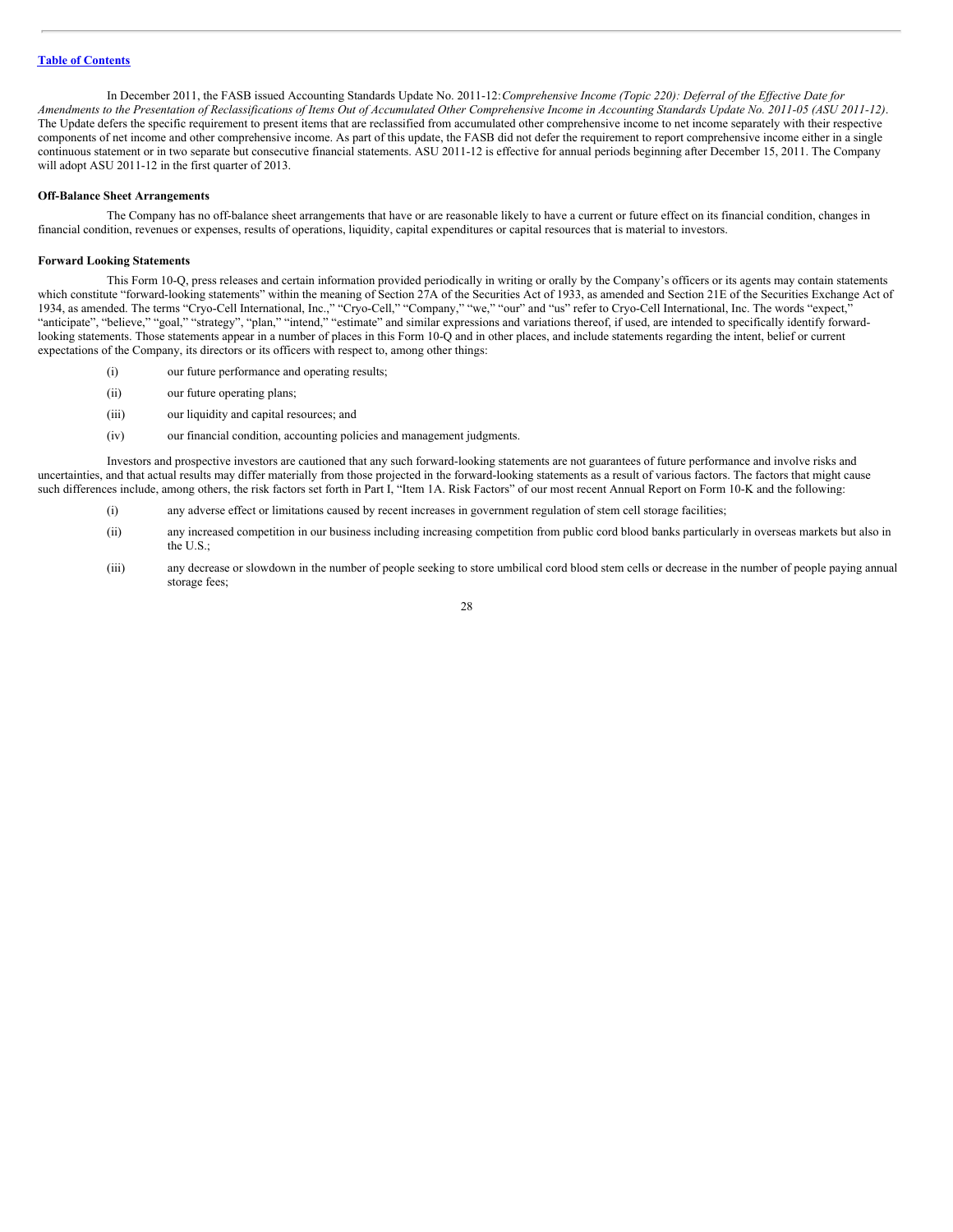#### **Table of [Contents](#page-1-0)**

- (iv) market acceptance of our menstrual stem cell service will require publication of scientific studies, consumer awareness, and the development of new therapies from the menstrual stem cell technology, none of which are certain;
- (v) any new services relating to other types of stem cells that have not yet been offered commercially, and there is no assurance that other stem cell services will be launched or will gain market acceptance;
- (vi) any adverse impacts on revenue or operating margins due to the costs associated with increased growth in our business, including the possibility of unanticipated costs relating to the operation of our facility and costs relating to the commercial launch of the placental stem cell service offering or any other new types of stem cells;
- (vii) any unique risks posed by our international activities, including but not limited to local business laws or practices that diminish our affiliates' ability to effectively compete in their local markets;
- (viii) any technological or medical breakthroughs that would render our business of stem cell preservation obsolete;
- (ix) any material failure or malfunction in our storage facilities; or any natural disaster or act of terrorism that adversely affects stored specimens;
- (x) any adverse results to our prospects, financial condition or reputation arising from any material failure or compromise of our information systems;
- (xi) the costs associated with defending or prosecuting litigation matters, particularly including litigation related to intellectual property, litigation resulting from the termination of the former Chairman and CEO, and any material adverse result from such matters;
- (xii) current market, business and economic conditions in general and in our industry in particular;
- (xiii) the success of our licensing agreements and their ability to provide us with royalty fees;
- (xiv) any difficulties and increased expense in enforcing our international licensing agreements;
- (xv) any adverse performance by or relations with any of our licensees;
- (xvi) any inability to enter into new licensing arrangements including arrangements with non-refundable upfront fees;
- (xvii) any inability to realize cost savings as a result of recent acquisitions;
- (xviii) any inability to realize a return on an investment;
- (xix) any increased U.S. income tax expense as a result of inability to utilize or exhaustion of net operating losses;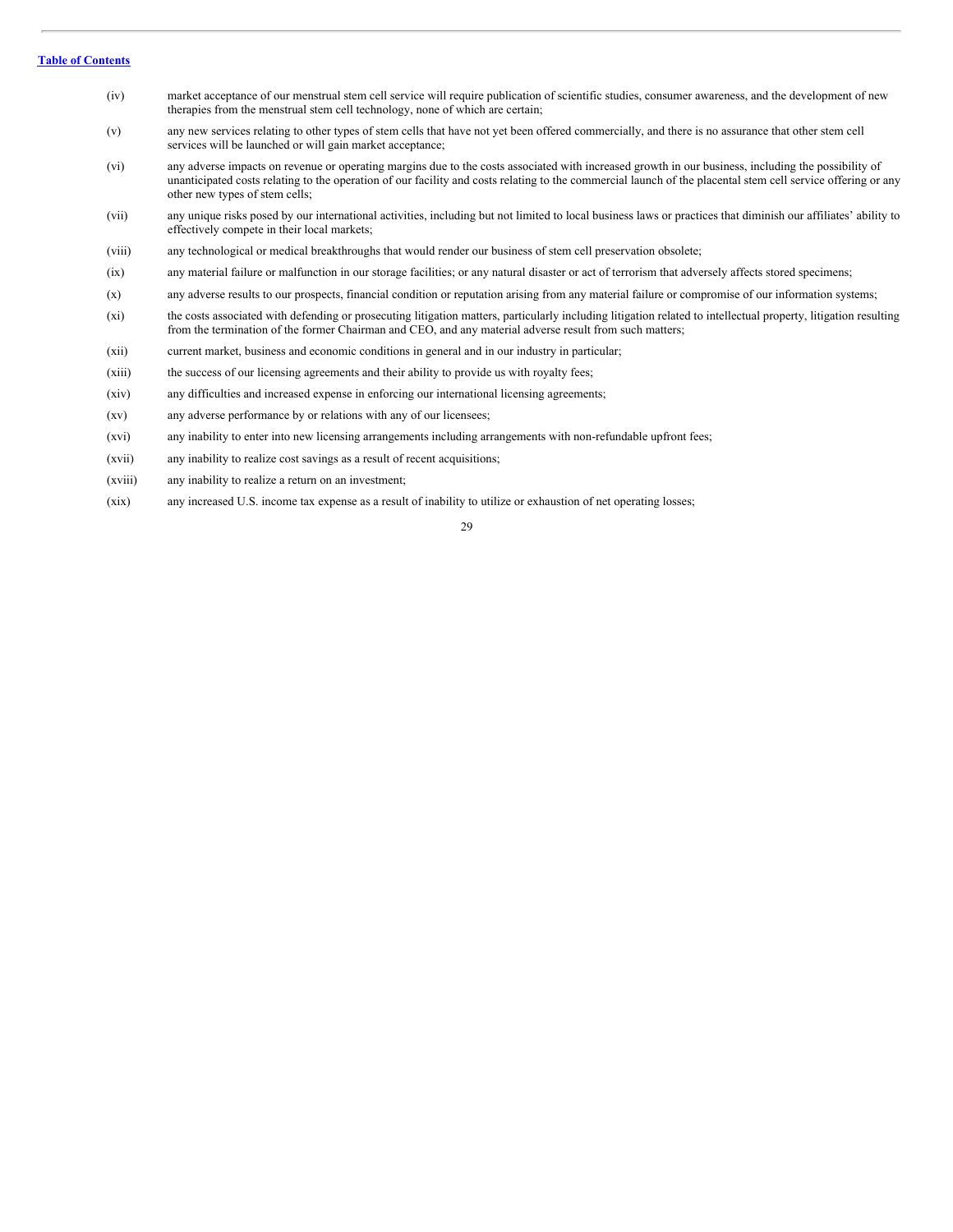- (xx) any adverse impact on our revenues as a result of greater emphasis in the future on the promotion of our menstrual stem cell service and any shifting of our marketing dollars towards our menstrual stem cell service;
- (xxi) any adverse impact on our revenues and operating margins as a result of discounting of our services in order to generate new business in tough economic times where consumers are selective with discretionary spending;
- (xxii) the success of our global expansion initiatives;
- (xxiii) our actual future ownership stake in future therapies emerging from our collaborative research partnerships;
- (xxiv) the ability of our reproductive tissue storage services to generate new revenues;
- (xxv) our ability to minimize our future costs related to R&D initiatives and collaborations and the success of such initiatives and collaborations;
- (xxvi) any inability to successfully identify and consummate strategic acquisitions;
- (xxvii) any inability to realize benefits from any strategic acquisitions; and
- (xxviii) other factors many of which are beyond our control.

We undertake no obligation to publicly update or revise the forward-looking statements made in this Form 10-Q to reflect events or circumstances after the date of this Form 10-Q or to reflect the occurrence of unanticipated events.

Readers are cautioned not to place undue reliance on these forward-looking statements, which reflect management's analysis only as of the date hereof. Cryo-Cell International, Inc. undertakes no obligation to publicly revise these forward-looking statements to reflect events or circumstances that arise after the date hereof. Readers should carefully review the risk factors described in other documents the Company files from time to time with the Securities and Exchange Commission, including the Annual Report on Form 10-K filed by the Company and any Current Reports on Form 8-K filed by the Company

#### <span id="page-29-0"></span>**Item 3. Quantitative and Qualitative Disclosures About Market Risk.**

Not applicable.

## <span id="page-29-1"></span>**Item 4. Controls and Procedures**

#### **Evaluation of Disclosure Controls and Procedures**

Based on their most recent review, as of the end of the period covered by this report, the Company's principal executive officer and principal financial officer have concluded that the Company's disclosure controls and procedures are ineffective to provide reasonable assurance that information required to be disclosed by the Company in the reports that it files or submits under the Securities Exchange Act of 1934, as amended, is accumulated and communicated to the Company's management, including its principal executive officer and principal financial officer, as appropriate to allow timely decisions regarding required disclosure and are effective to ensure that such information is recorded, processed, summarized and reported within the time periods specified in the SEC's rules and forms.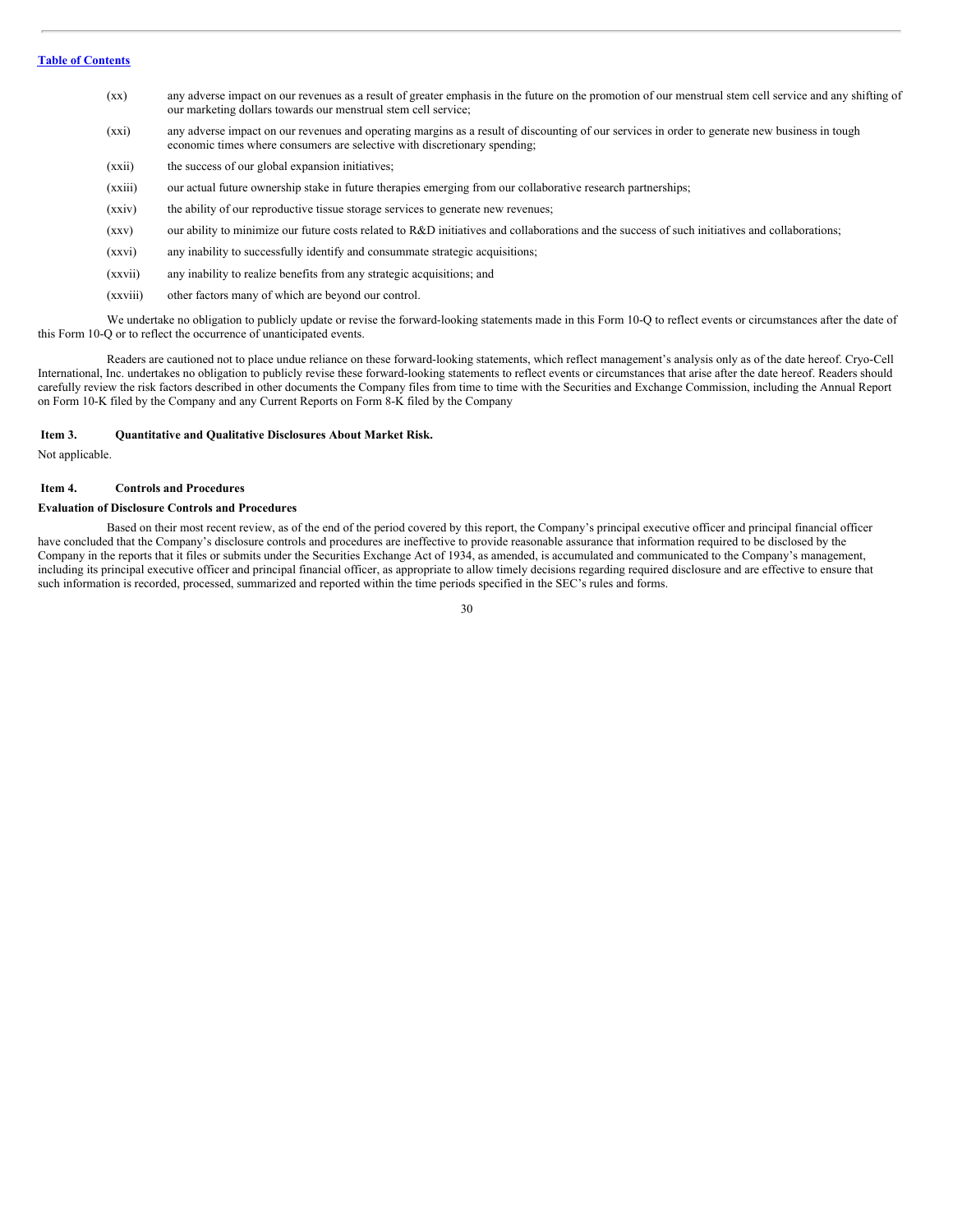## **Changes in Internal Control Over Financial Reporting**

As previously disclosed in our Form 10-K filed on February 28, 2012, during the November 30, 2011, year-end closing process, the Company's principal executive officer and principal financial officer concluded that the Company's disclosure controls and procedures and internal controls over financial reporting were not effective, due to a material weakness surrounding the Company's identification and application of the appropriate accounting treatment for non-routine transactions and related documentation thereof.

Management has undertaken steps to design and implement more effective internal controls, including the implementation of a review process of non-routine transactions and has engaged qualified consultants to assist the Company with the application of the appropriate accounting treatment of non-routine transactions when necessary.

The changes in the Company's internal control over financial reporting described in the previous paragraph were implemented during the first quarter of fiscal 2012 and as a result of such changes we believe we have remediated the material weakness described above, however the new controls have not been operating for a long enough period of time to conclude that the Company's disclosure controls are effective.

There were no other changes in the Company's internal controls over financial reporting during the quarter ended February 29, 2012 that have materially affected, or are reasonably likely to materially affect, the Company's internal control over financial reporting.

#### **Limitations on the Effectiveness of Controls**

Our management, including our CEO and CFO, does not expect that our disclosure controls and internal controls will prevent all error and all fraud. A control system, no matter how well conceived and operated, can provide only reasonable, not absolute, assurance that the objectives of the control system are met. Further, the design of a control system must reflect the fact that there are resource constraints, and the benefits of controls must be considered relative to their costs. Because of the inherent limitations in all control systems, no evaluation of controls can provide absolute assurance that all control issues and instances of fraud, if any, within the company have been detected. These inherent limitations include the realities that judgments in decision-making can be faulty, and that breakdowns can occur because of simple error or mistake. Additionally, controls can be circumvented by the individual acts of some persons, by collusion of two or more people, or by management or board override of the control.

The design of any system of controls also is based in part upon certain assumptions about the likelihood of future events, and there can be no assurance that any design will succeed in achieving its stated goals under all potential future conditions; over time, control may become inadequate because of changes in conditions, or the degree of compliance with the policies or procedures may deteriorate. Because of the inherent limitations in a cost-effective control system, misstatements due to error or fraud may occur and not be detected.

#### **CEO and CFO Certifications**

Appearing as exhibits 31.1, 31.2 and 31.3 to this report there are Certifications of the Co-CEO's and the CFO. The Certifications are required in accordance with Section 302 of the Sarbanes-Oxley Act of 2002 (the Section 302 Certifications). This Item of this report is the information concerning the evaluation referred to in the Section 302 Certifications and this information should be read in conjunction with the Section 302 Certifications for a more complete understanding of the topics presented.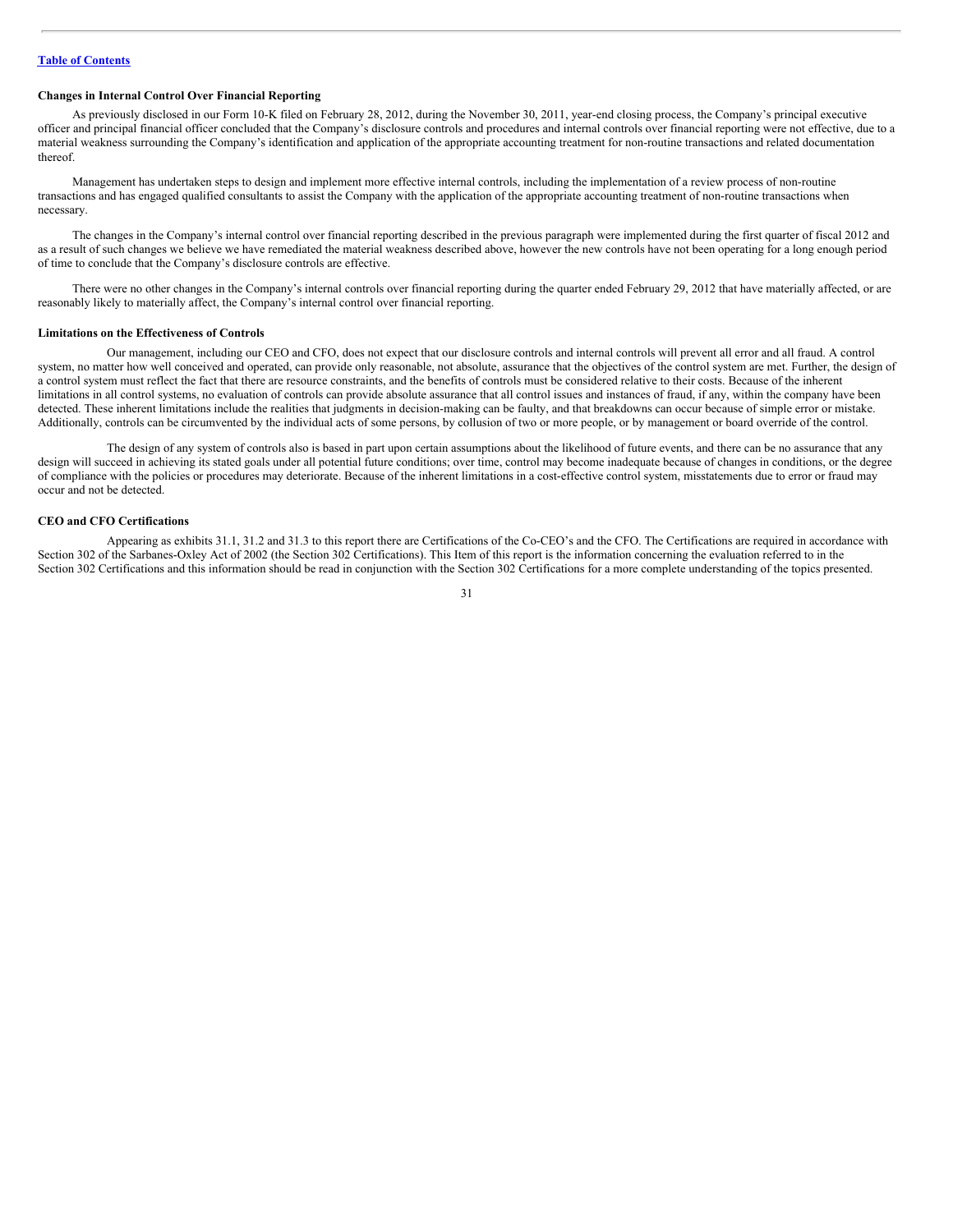# <span id="page-31-0"></span>**PART II - OTHER INFORMATION**

# <span id="page-31-1"></span>**ITEM 1. LEGAL PROCEEDINGS**

From time to time the Company is subject to proceedings, lawsuits, contract disputes and other claims in the normal course of its business. The Company believes that the ultimate resolution of current matters should not have a material adverse effect on the Company's business, consolidated financial position or results of operations. It is possible, however, that there could be an unfavorable ultimate outcome for or resolution which could be material to the Company's results of operations for a particular quarterly reporting period. Litigation is inherently uncertain and there can be no assurance that the Company will prevail. On May 26, 2011, a complaint for monetary damages was served against the Company. The complaint did not specify the amount claimed, other than stating that it is more than \$75,000 which is the jurisdictional amount of the court the complaint was filed in. At this time, it is not possible for the Company to estimate the loss or the range of possible loss, due to the current early stage of the litigation, the meaningful legal uncertainties associated with the claim and the fact that the complaint did not specify the amount of damages sought. No amounts have been accrued as of February 29, 2012. The Company believes it has meritorious defenses to the claims and intends to vigorously defend itself, however, the ultimate resolution of this complaint is uncertain at this time. A trial has been scheduled for February 6, 2013.

On October 25, 2011, Mercedes Walton filed a demand for arbitration with the American Arbitration Association. Ms. Walton is claiming breach of her employment agreement and defamation. Ms. Walton is seeking arbitration costs, attorneys' fees, interest, compensatory, punitive and liquidated damages, as well as injunctive and declaratory relief in the amount of \$5,000,000. On August 31, 2011, the newly elected Board of Directors of the Company terminated its Chief Executive Officer and former Chairman of the Board of Directors, Ms. Walton for cause. In accordance with Ms. Walton's employment agreement dated August 15, 2005, as amended July 16, 2007, Ms. Walton could be entitled to severance in the amount up to \$950,000 related to lost salary, bonuses and benefits. In addition, the Company could be required to pay all reasonable legal fees and expenses incurred by Ms. Walton as a result of the termination, as well as outplacement services. The Company has recorded an accrual of approximately \$950,000 as of November 30, 2011, associated with the agreement and the expense is reflected in selling, general and administrative expenses in the accompanying consolidated statements of operations for the year ended November 30, 2011. On August 24, 2011, the Board of Directors of the Company approved funding a Grantor trust to escrow the amounts that may become payable to Mercedes Walton her respective Employment Agreement as a result of a Change in Control (as that term is defined in the respective employment agreements as a majority change in the Company's Board of Directors). Given the fact that Ms. Walton was terminated for cause, the Company believes that Ms. Walton has not earned the right to this severance and intends to defend itself against this agreement. A hearing is scheduled for February 4, 2013.

#### <span id="page-31-2"></span>**ITEM 1A. RISK FACTORS**

In addition to the other information set forth in this report, you should carefully consider the factors discussed in Part I, "Item 1A. Risk Factors" in our Annual Report on Form 10-K for the year ended November 30, 2011, which could materially affect our business, financial condition or future results. The risks described in our Annual Report on Form 10-K are not the only risks we face. Additional risks and uncertainties not currently known to us or that we currently deem to be immaterial also may materially adversely affect our business, financial condition and/or operating results.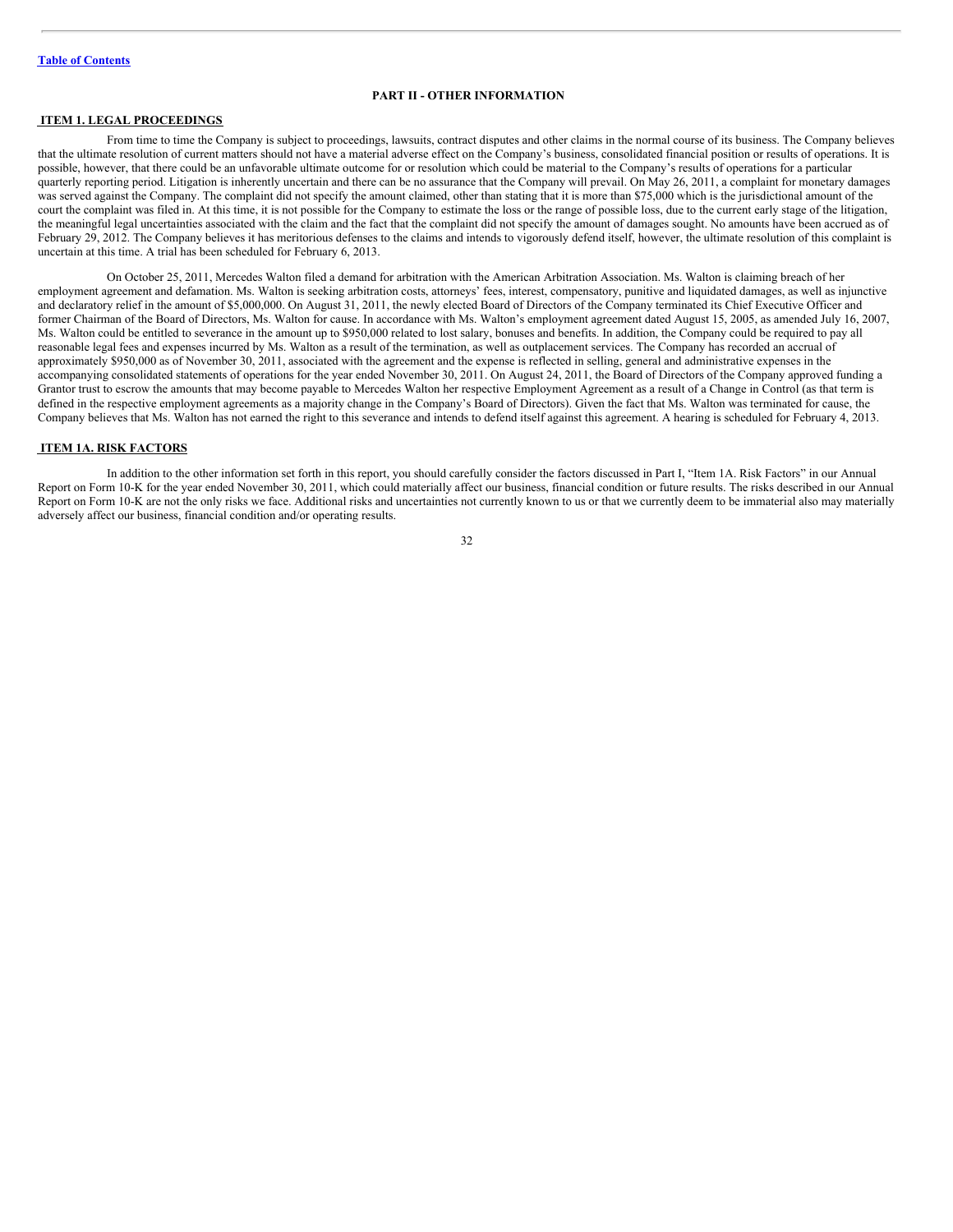# <span id="page-32-0"></span>**ITEM 2. UNREGISTERED SALES OF EQUITY SECURITIES AND USE OF PROCEEDS**

**ISSUER PURCHASE OF EQUITY SECURITIES**

|                          |                  |                |                          | Maximum          |
|--------------------------|------------------|----------------|--------------------------|------------------|
|                          |                  |                |                          | Number (or       |
|                          |                  |                |                          | Approximate      |
|                          |                  |                | Total Number of          | Dollar Value) of |
|                          |                  |                | <b>Shares Purchased</b>  | Shares that May  |
|                          |                  |                | as Part of Publicly      | Yet Be Purchased |
|                          | Total Number of  | Average Price  | <b>Announced Plans</b>   | Under the Plans  |
| Period                   | Shares Purchased | Paid per Share | or Programs              | or Programs      |
| December $1 - 31$ , 2011 | 383,617          | 1.80           | 383,617                  | 616,383          |
| January $1 - 31$ , 2012  | $-$              | _              | $\overline{\phantom{a}}$ |                  |
| February $1 - 29$ , 2012 | 31,500           | 2.00           | 31,500                   | 584.883          |

# <span id="page-32-1"></span>**ITEM 3. DEFAULTS UPON SENIOR SECURITIES**

None.

# **ITEM 4. MINE SAFETY DISCLOSURES**

Not applicable.

# <span id="page-32-2"></span>**ITEM 5. OTHER INFORMATION**

None.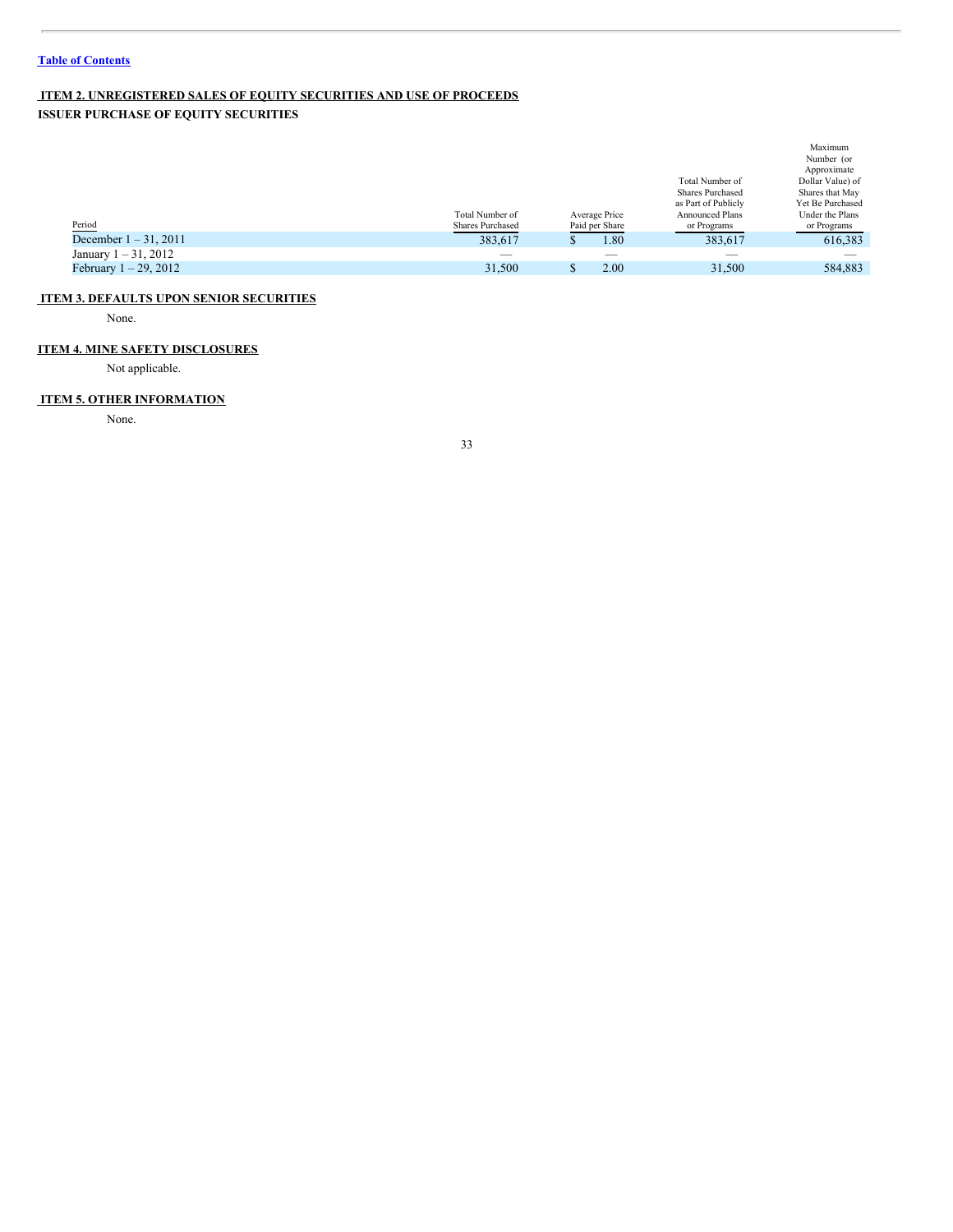# **Table of [Contents](#page-1-0)**

<span id="page-33-0"></span>

| ITEM 6. | <b>EXHIBITS</b> |                                                                                                                         |
|---------|-----------------|-------------------------------------------------------------------------------------------------------------------------|
| (a)     | Exhibits        |                                                                                                                         |
|         | 31.1            | Certification of Co-CEO Pursuant to Section 302 of the Sarbanes-Oxley Act of 2002 (filed herewith).                     |
|         | 31.2            | Certification of Co-CEO Pursuant to Section 302 of the Sarbanes-Oxley Act of 2002 (filed herewith).                     |
|         | 31.3            | Certification of CFO Pursuant to Section 302 of the Sarbanes-Oxley Act of 2002 (filed herewith).                        |
|         | 32.1            | Certification Pursuant to 18 U.S.C. Section 1350, as Adopted Pursuant to Section 906 of the Sarbanes-Oxley Act of 2002. |
|         | 101.INS         | <b>XBRL</b> Instance Document                                                                                           |
|         | 101.SCH         | XBRL Taxonomy Extension Schema Document                                                                                 |
|         | 101.CAL         | XBRL Taxonomy Extension Calculation Linkbase Document                                                                   |
|         | 101.LAB         | XBRL Taxonomy Extension Label Linkbase Document                                                                         |
|         | 101.PRE         | XBRL Taxonomy Extension Presentation Linkbase Document                                                                  |
|         |                 |                                                                                                                         |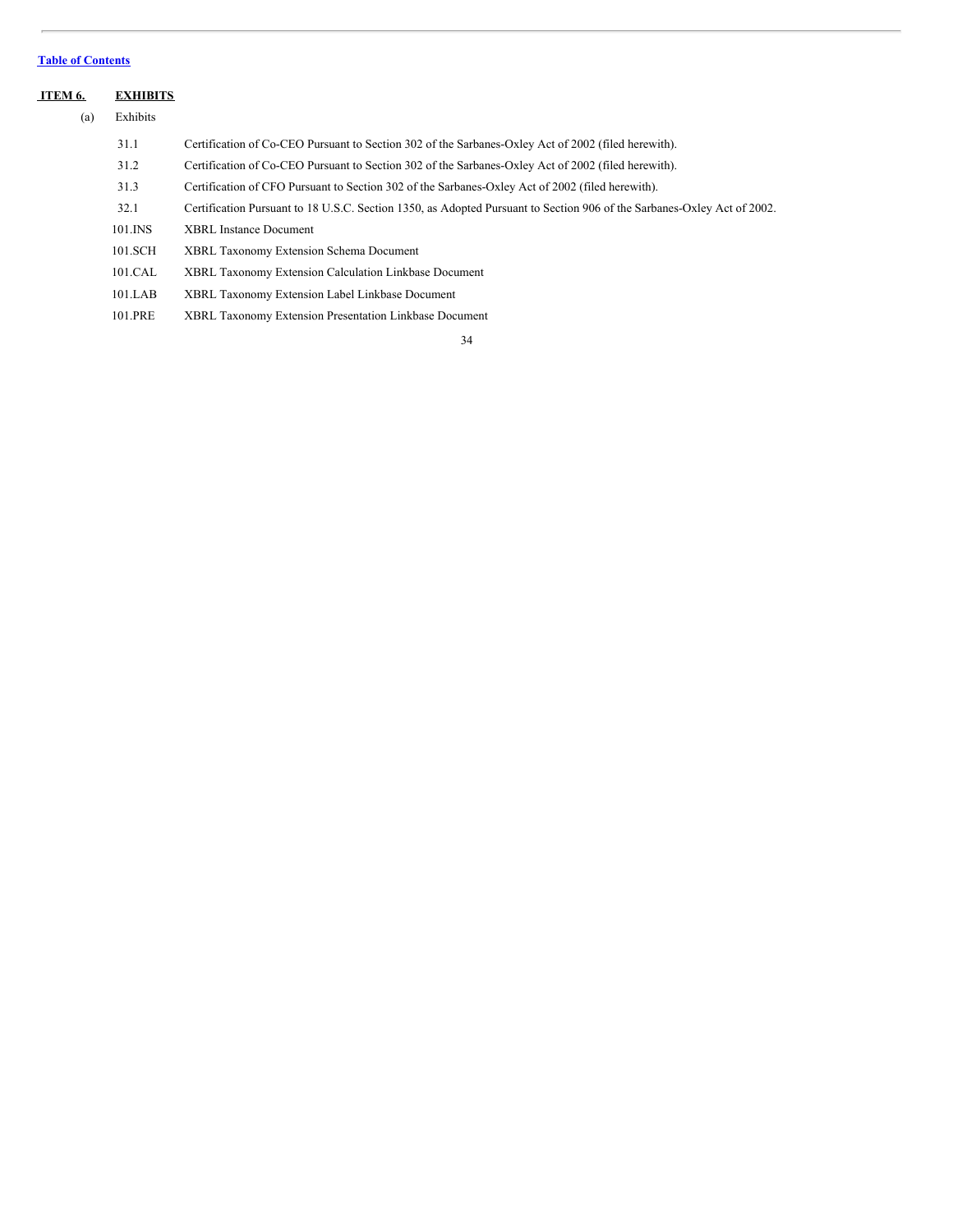# <span id="page-34-0"></span>**SIGNATURES**

In accordance with Section 13 or 15(d) of the Securities Exchange Act of 1934, the registrant has duly caused this report to be signed on its behalf by the undersigned thereunto duly authorized.

Cryo-Cell International, Inc.

/s/ DAVID PORTNOY

David Portnoy Co-Chief Executive Officer

Cryo-Cell International, Inc.

/s/ MARK PORTNOY Co-Chief Executive Officer

Cryo-Cell International, Inc.

/s/ JILL TAYMANS

Jill M. Taymans Vice President, Finance

Date: April 16, 2012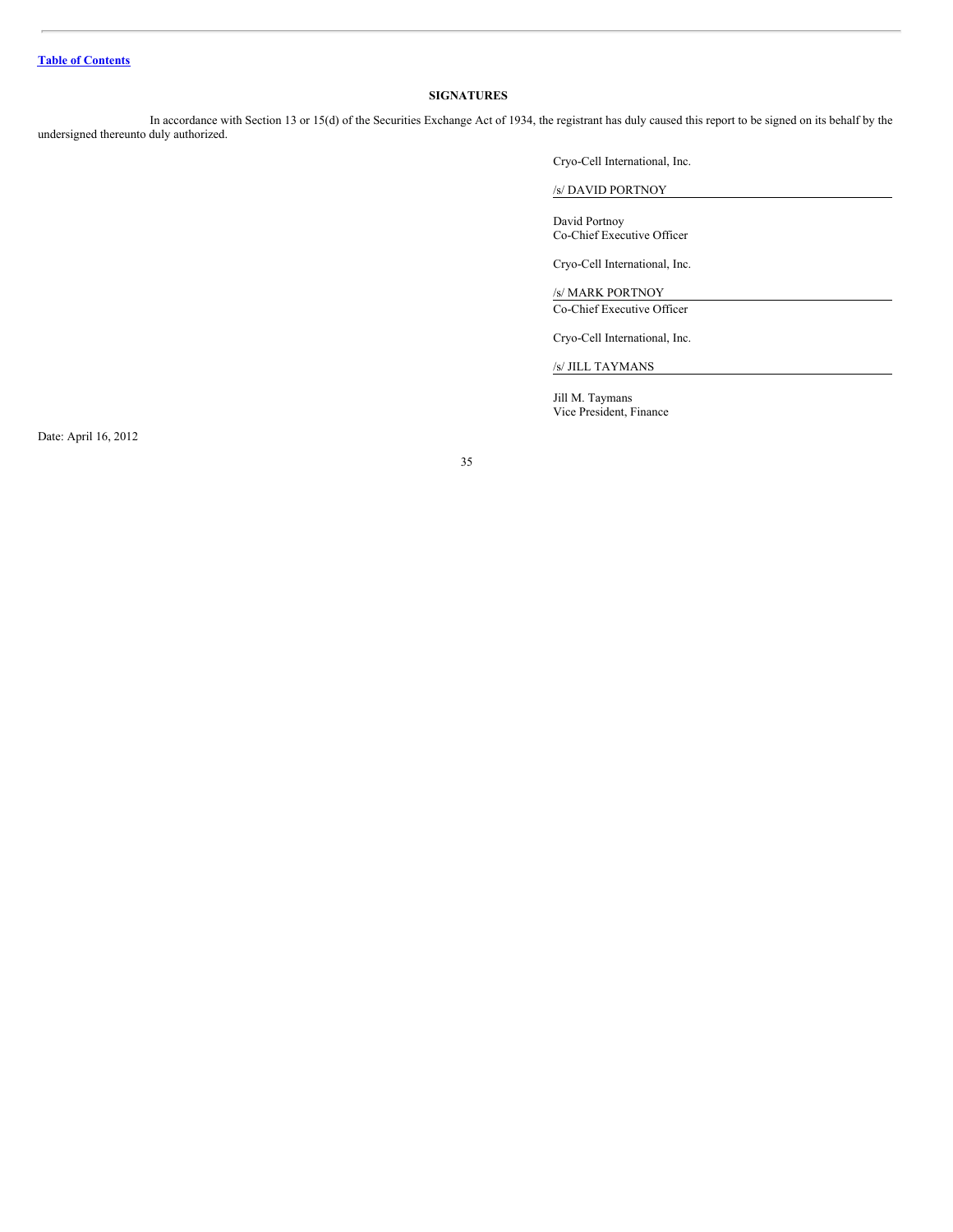#### CERTIFICATION OF CO-CHIEF EXECUTIVE OFFICER

I, David Portnoy, certify that:

- 1. I have reviewed this quarterly report on Form 10-Q of Cryo-Cell International, Inc. (the "Registrant");
- 2. Based on my knowledge, this report does not contain any untrue statement of a material fact or omit to state a material fact necessary to make the statements made, in light of the circumstances under which such statements were made, not misleading with respect to the period covered by this report;
- 3. Based on my knowledge, the financial statements, and other financial information included in this report, fairly present in all material respects the financial condition, results of operations and cash flows of the registrant as of, and for, the periods presented in this report;
- 4. The Registrant's other certifying officer(s) and I are responsible for establishing and maintaining disclosure controls and procedures (as defined in Exchange Act Rules 13a-15(e) and 15d-15(e)) and internal control over financial reporting (as defined in Exchange Act Rules 13a-15(f) and 15d-15(f) for the Registrant and have:
- (a) Designed such disclosure controls and procedures, or caused such disclosure controls and procedures to be designed under our supervision, to ensure that material information relating to the Registrant, including its consolidated subsidiaries, is made known to us by others within those entities, particularly during the period in which this quarterly report is being prepared;
- (b) Designed such internal control over financial reporting, or caused such internal control over financial reporting to be designed under our supervision, to provide reasonable assurance regarding the reliability of financial reporting and the preparation of financial statements for external purposes in accordance with generally accepted accounting principles;
- (c) Evaluated the effectiveness of the Registrant's disclosure controls and procedures and presented in this report our conclusions about the effectiveness of the disclosure controls and procedures, as of the end of the period covered by this report based on such evaluation; and
- (d) disclosed in this report any change in the Registrant's internal control over financial reporting that occurred during the Registrant's most recent fiscal quarter that has materially affected, or is reasonably likely to materially affect, the Registrant's internal control over financial reporting;
- 5. The Registrant's other certifying officer(s) and I have disclosed, based on our most recent evaluation of internal control over financial reporting, to the Registrant's auditors and the audit committee of the Registrant's board of directors (or persons performing the equivalent functions):
- (a) All significant deficiencies and material weaknesses in the design or operation of internal control over financial reporting which are reasonably likely to adversely affect the Registrant's ability to record, process, summarize and report financial information; and
- (b) Any fraud, whether or not material, that involves management or other employees who have a significant role in the Registrant's internal control over financial reporting.

Dated: April 16, 2012 /s/ David Portnoy

David Portnoy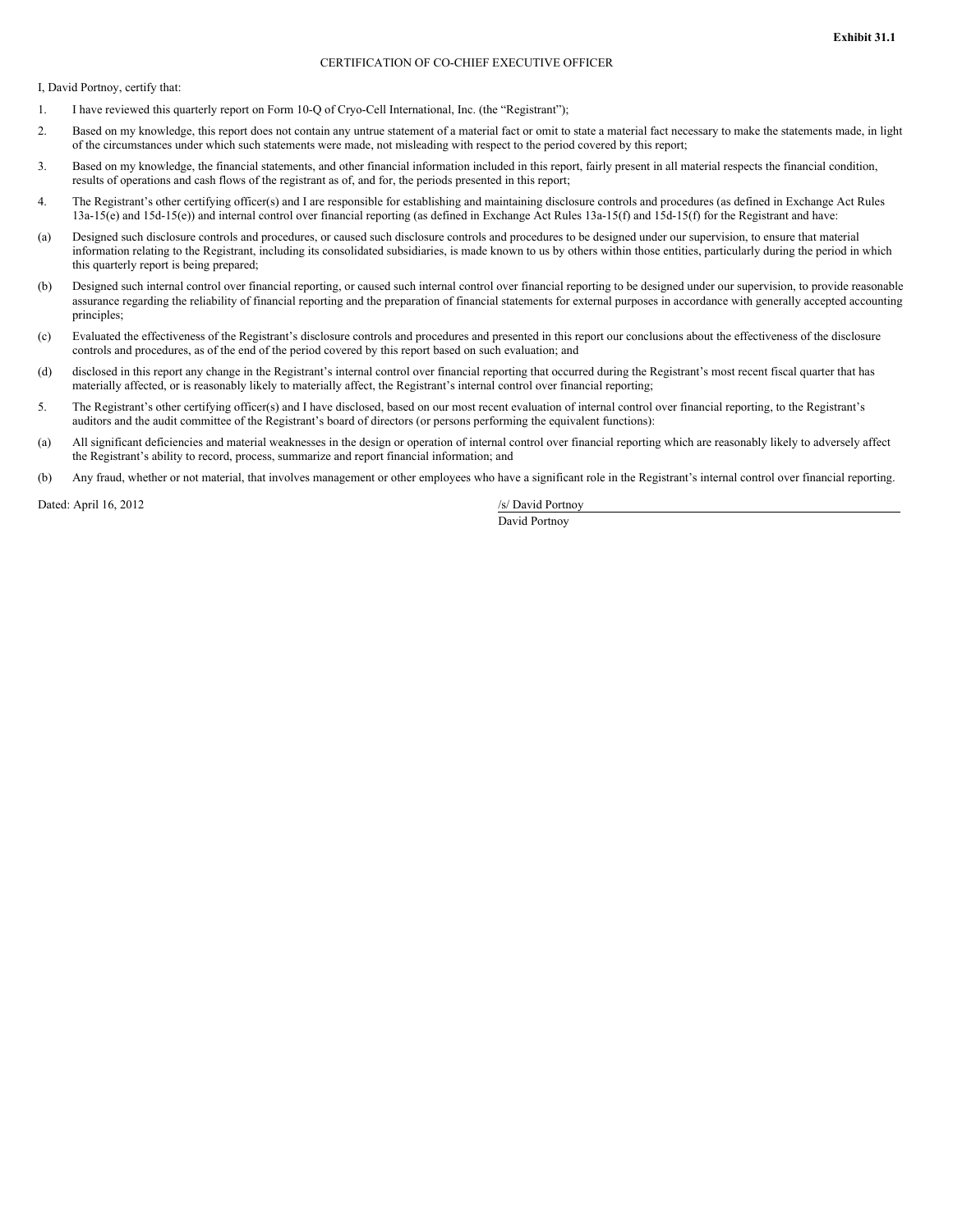#### CERTIFICATION OF CO-CHIEF EXECUTIVE OFFICER

I, Mark Portnoy, certify that:

- 1. I have reviewed this quarterly report on Form 10-Q of Cryo-Cell International, Inc. (the "Registrant");
- 2. Based on my knowledge, this report does not contain any untrue statement of a material fact or omit to state a material fact necessary to make the statements made, in light of the circumstances under which such statements were made, not misleading with respect to the period covered by this report;
- 3. Based on my knowledge, the financial statements, and other financial information included in this report, fairly present in all material respects the financial condition, results of operations and cash flows of the registrant as of, and for, the periods presented in this report;
- 4. The Registrant's other certifying officer(s) and I are responsible for establishing and maintaining disclosure controls and procedures (as defined in Exchange Act Rules 13a-15(e) and 15d-15(e)) and internal control over financial reporting (as defined in Exchange Act Rules 13a-15(f) and 15d-15(f) for the Registrant and have:
- (a) Designed such disclosure controls and procedures, or caused such disclosure controls and procedures to be designed under our supervision, to ensure that material information relating to the Registrant, including its consolidated subsidiaries, is made known to us by others within those entities, particularly during the period in which this quarterly report is being prepared;
- (b) Designed such internal control over financial reporting, or caused such internal control over financial reporting to be designed under our supervision, to provide reasonable assurance regarding the reliability of financial reporting and the preparation of financial statements for external purposes in accordance with generally accepted accounting principles;
- (c) Evaluated the effectiveness of the Registrant's disclosure controls and procedures and presented in this report our conclusions about the effectiveness of the disclosure controls and procedures, as of the end of the period covered by this report based on such evaluation; and
- (d) disclosed in this report any change in the Registrant's internal control over financial reporting that occurred during the Registrant's most recent fiscal quarter that has materially affected, or is reasonably likely to materially affect, the Registrant's internal control over financial reporting;
- 5. The Registrant's other certifying officer(s) and I have disclosed, based on our most recent evaluation of internal control over financial reporting, to the Registrant's auditors and the audit committee of the Registrant's board of directors (or persons performing the equivalent functions):
- (a) All significant deficiencies and material weaknesses in the design or operation of internal control over financial reporting which are reasonably likely to adversely affect the Registrant's ability to record, process, summarize and report financial information; and
- (b) Any fraud, whether or not material, that involves management or other employees who have a significant role in the Registrant's internal control over financial reporting.

Dated: April 16, 2012 /s/ Mark Portnoy

Mark Portnoy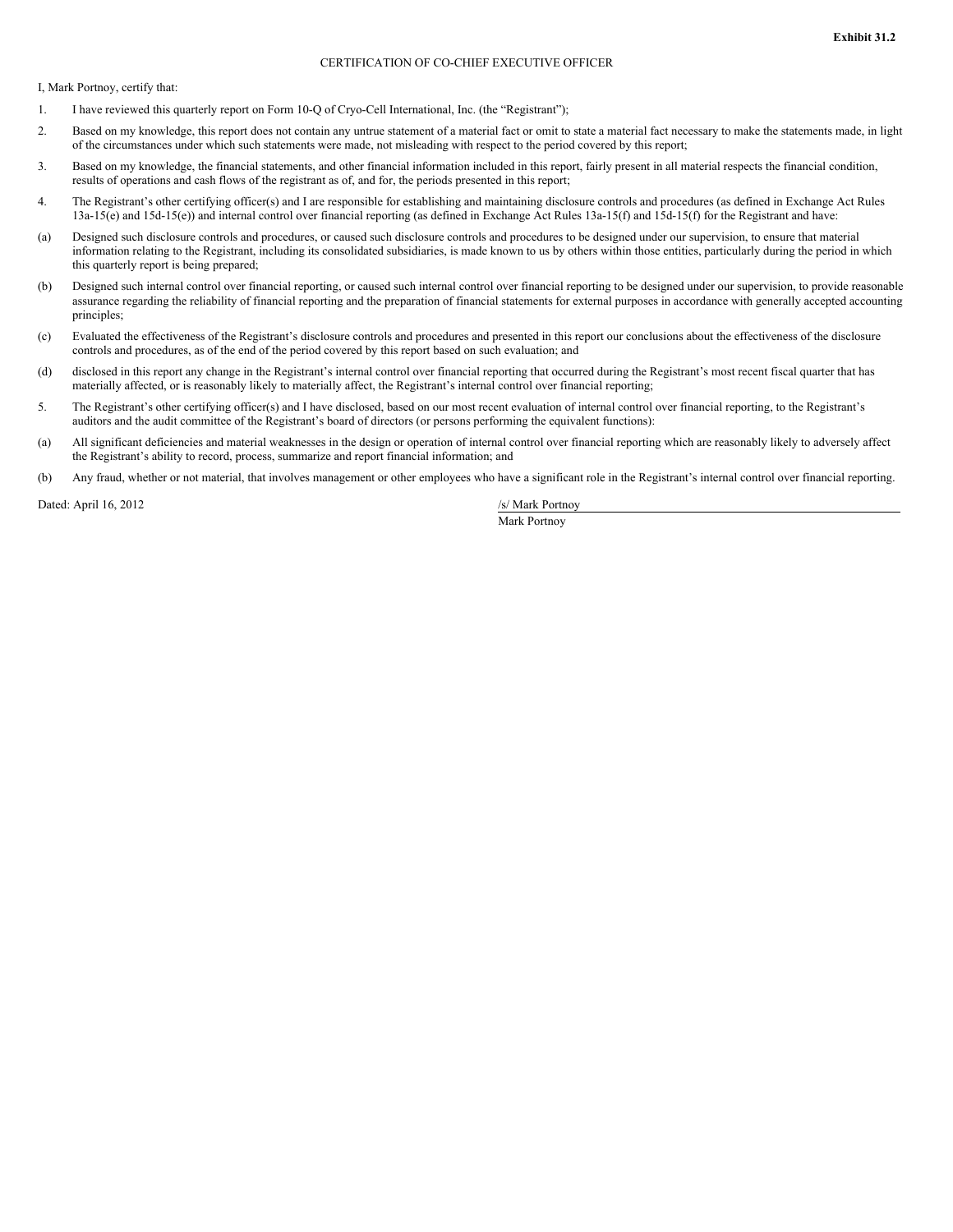#### CERTIFICATION OF CHIEF FINANCIAL OFFICER

I, Jill M. Taymans, certify that:

- 1. I have reviewed this quarterly report on Form 10-Q of Cryo-Cell International, Inc. (the "Registrant");
- 2. Based on my knowledge, this report does not contain any untrue statement of a material fact or omit to state a material fact necessary to make the statements made, in light of the circumstances under which such statements were made, not misleading with respect to the period covered by this report;
- 3. Based on my knowledge, the financial statements, and other financial information included in this report, fairly present in all material respects the financial condition, results of operations and cash flows of the registrant as of, and for, the periods presented in this report;
- 4. The Registrant's other certifying officer(s) and I are responsible for establishing and maintaining disclosure controls and procedures (as defined in Exchange Act Rules 13a-15(e) and 15d-15(e)) and internal control over financial reporting (as defined in Exchange Act Rules 13a-15(f) and 15d-15(f) for the Registrant and have:
- (a) Designed such disclosure controls and procedures, or caused such disclosure controls and procedures to be designed under our supervision, to ensure that material information relating to the Registrant, including its consolidated subsidiaries, is made known to us by others within those entities, particularly during the period in which this quarterly report is being prepared;
- (b) Designed such internal control over financial reporting, or caused such internal control over financial reporting to be designed under our supervision, to provide reasonable assurance regarding the reliability of financial reporting and the preparation of financial statements for external purposes in accordance with generally accepted accounting principles;
- (c) Evaluated the effectiveness of the Registrant's disclosure controls and procedures and presented in this report our conclusions about the effectiveness of the disclosure controls and procedures, as of the end of the period covered by this report based on such evaluation; and
- (d) disclosed in this report any change in the Registrant's internal control over financial reporting that occurred during the Registrant's most recent fiscal quarter that has materially affected, or is reasonably likely to materially affect, the Registrant's internal control over financial reporting;
- 5. The Registrant's other certifying officer(s) and I have disclosed, based on our most recent evaluation of internal control over financial reporting, to the Registrant's auditors and the audit committee of the Registrant's board of directors (or persons performing the equivalent functions):
- (a) All significant deficiencies and material weaknesses in the design or operation of internal control over financial reporting which are reasonably likely to adversely affect the Registrant's ability to record, process, summarize and report financial information; and
- (b) Any fraud, whether or not material, that involves management or other employees who have a significant role in the Registrant's internal control over financial reporting.

Dated: April 16, 2012 /s/ Jill M. Taymans

Jill M. Taymans